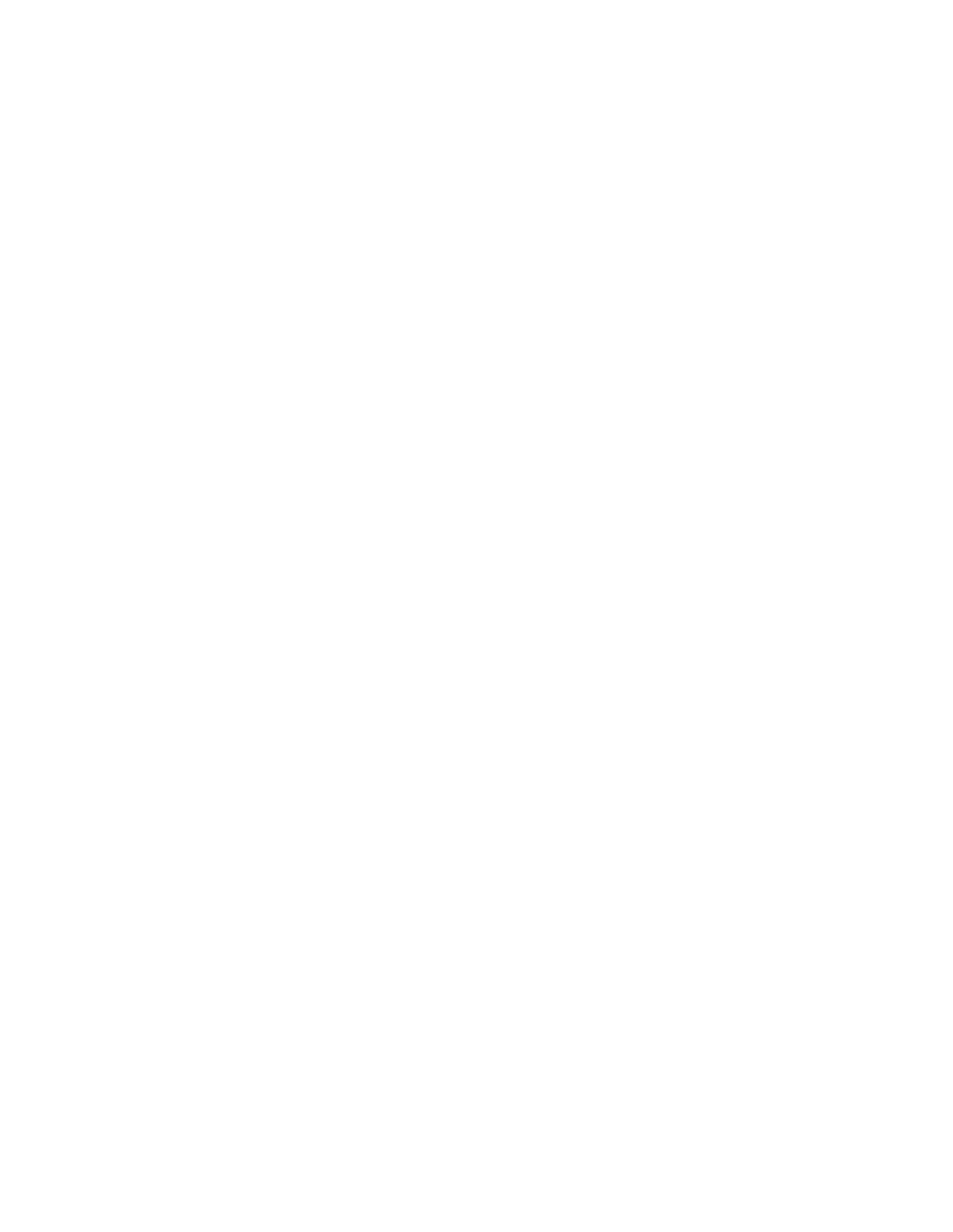## **TABLE OF CONTENTS**

| $\mathbf{L}$                                                                                                                                                                                                                                                                                                                                                                                                                                                       |  |
|--------------------------------------------------------------------------------------------------------------------------------------------------------------------------------------------------------------------------------------------------------------------------------------------------------------------------------------------------------------------------------------------------------------------------------------------------------------------|--|
|                                                                                                                                                                                                                                                                                                                                                                                                                                                                    |  |
| REASONS RELIED UPON FOR ALLOWANCE OF APPEAL 11                                                                                                                                                                                                                                                                                                                                                                                                                     |  |
| I. It is a bedrock principal of appellate review that issues of fact are<br>resolved exclusively in the trial court. Pennsylvania's bad faith statute<br>authorizes the trial court to enter a finding of bad faith if it is supported by<br>clear and convincing evince. Consequently, the Superior Court abused its<br>discretion by reweighing and disregarding competent clear and<br>convincing evidence introduced in the trial court and relied upon by the |  |

II. The Majority substituted its own interpretation of the evidence, usurping the trial court's fact-finding authority........................................19

III. Although Pennsylvania law imposes a duty on an insurer that elects to repair, rather than replace, damaged property to have the repaired property returned in a safe condition, Nationwide elected to repair the Berg's vehicle after it was declared a structural total loss and returned it in an unsafe condition. Despite this, the Superior Court abused its discretion and disregarded Pennsylvania law, finding that Nationwide had no such duty and therefore there was no bad faith.................................21

IV. The record supports the trial court's finding of a reckless disregard of a lack of a reasonable basis in Nationwide's handling this claim. The Majority abused its discretion by substituting its interpretation of the evidence to grant Nationwide JNOV. .....................................................26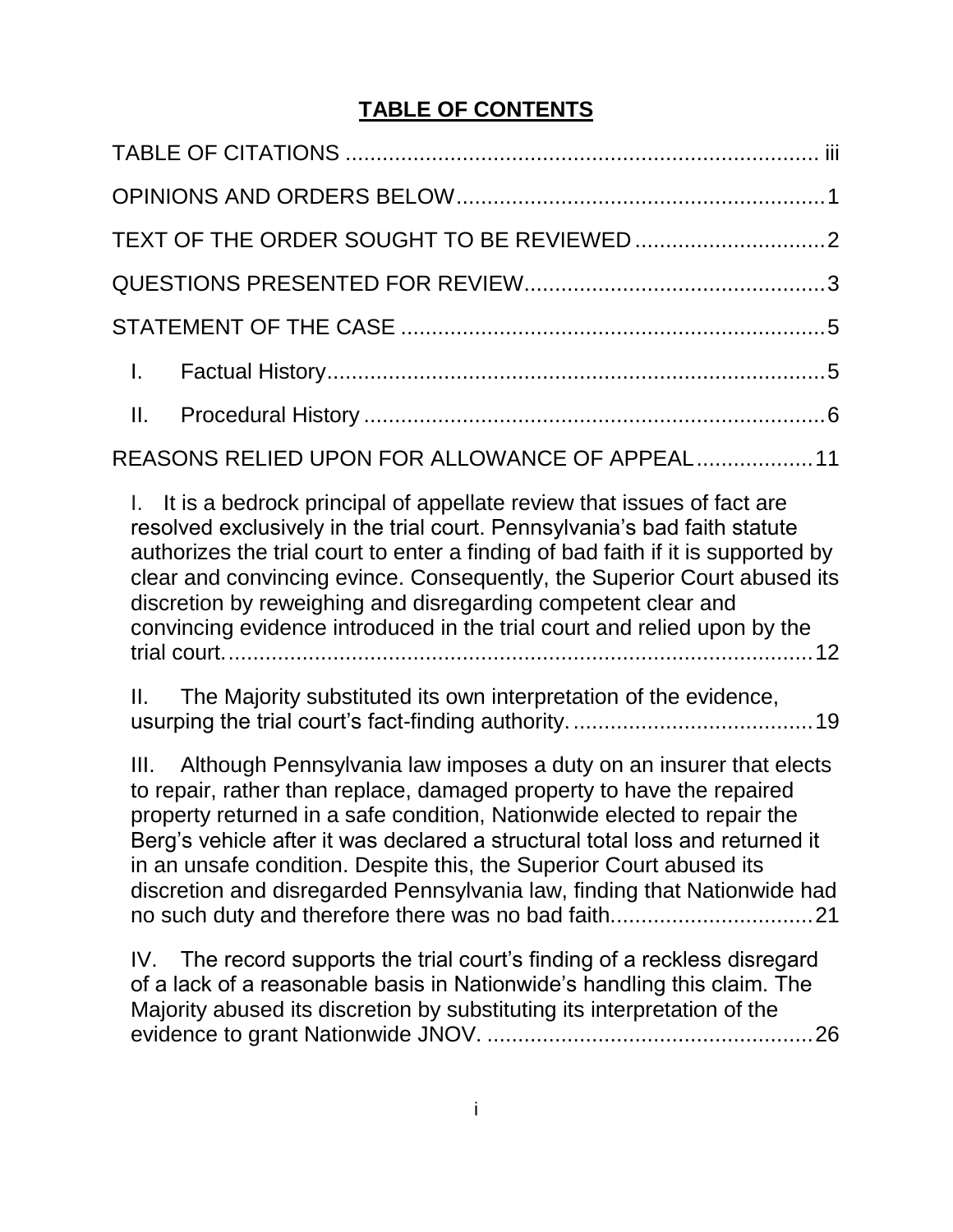A. Despite knowing that the structural repair efforts failed, Nationwide permitted the vehicle to be released from its BRRP facility, recklessly risking a highway catastrophe to avoid paying a total loss. .................27

B. The trial court's finding that Nationwide applied against the Bergs its documented corporate strategy to resist paying meritorious claims, without a reasonable basis, is well-supported by the record. ..............34

V. The Superior Court violated its Internal Operating Procedures by assigning the same judge to the panel created after the first panel was deadlocked, contrary to Superior Court IOP 65.5F. ...............................39

CONCLUSION..........................................................................................43

### **APPENDIX**

| Trial Court Findings of Fact, Conclusions of Law, and Verdict, June 21, |  |
|-------------------------------------------------------------------------|--|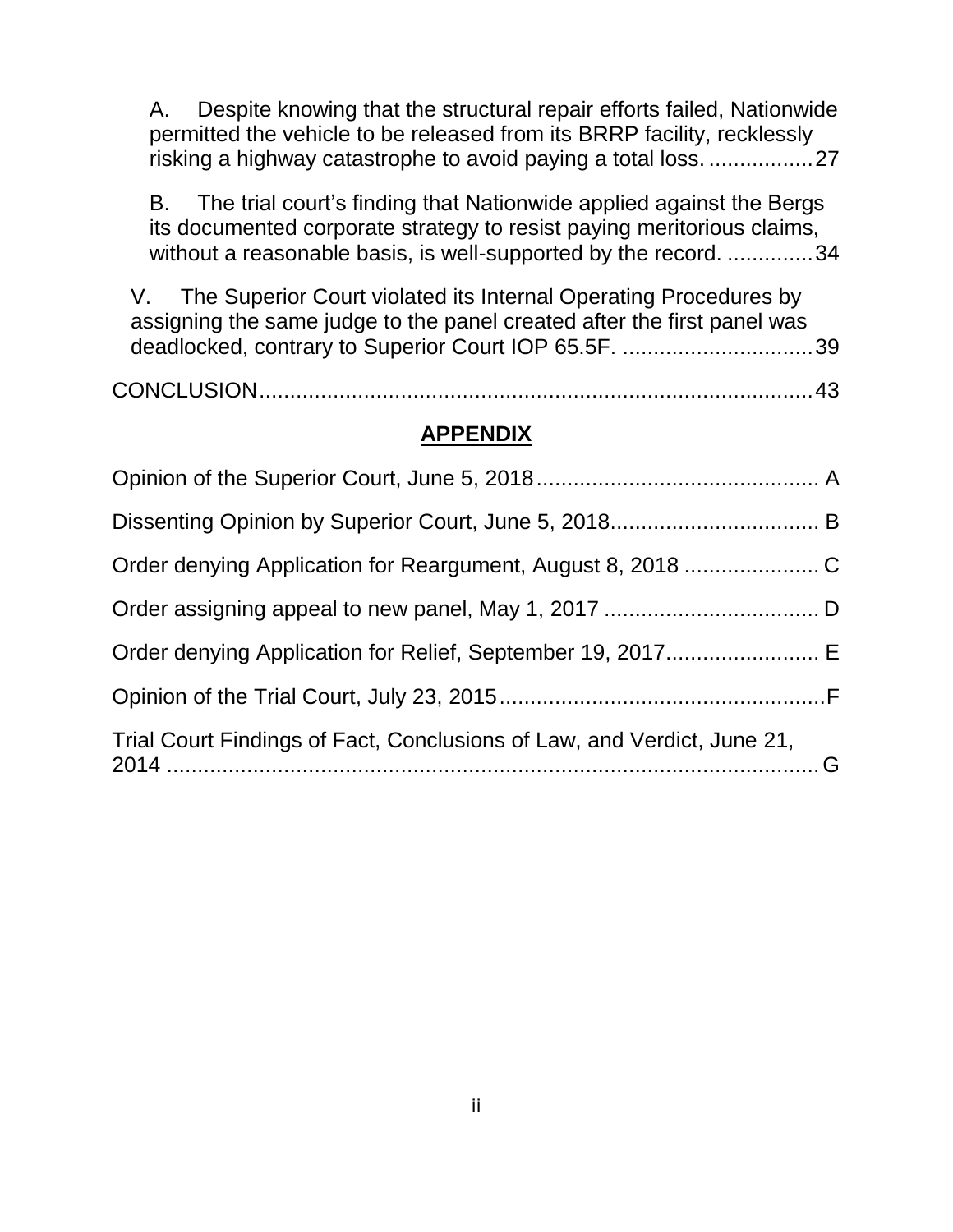# **TABLE OF CITATIONS**

## **Cases**

| Berg v. Nationwide Mut. Ins. Co.,                   |  |
|-----------------------------------------------------|--|
| Berg v. Nationwide Mut. Ins.,                       |  |
| Bonenberger v. Nationwide Mut. Ins. Co.,            |  |
| Buckley v. Exodus Transit & Storage Corp.,          |  |
| Canery v. SEPTA,                                    |  |
| Commonwealth v. Boxley,                             |  |
| Commonwealth v. Harper,                             |  |
| Commonwealth v. Johnson,                            |  |
| Commonwealth v. Pronkoskie,                         |  |
| Condio v. Erie Ins. Exch.,                          |  |
| Fire Association v. Rosenthal,                      |  |
| Frey v. State Farm Mutual Automobile Insurance Co., |  |
| Grossi v. Travelers Pers. Ins. Co.,                 |  |
| Hollock v. Erie Ins. Exch.,                         |  |
| <i>In re Bruno,</i>                                 |  |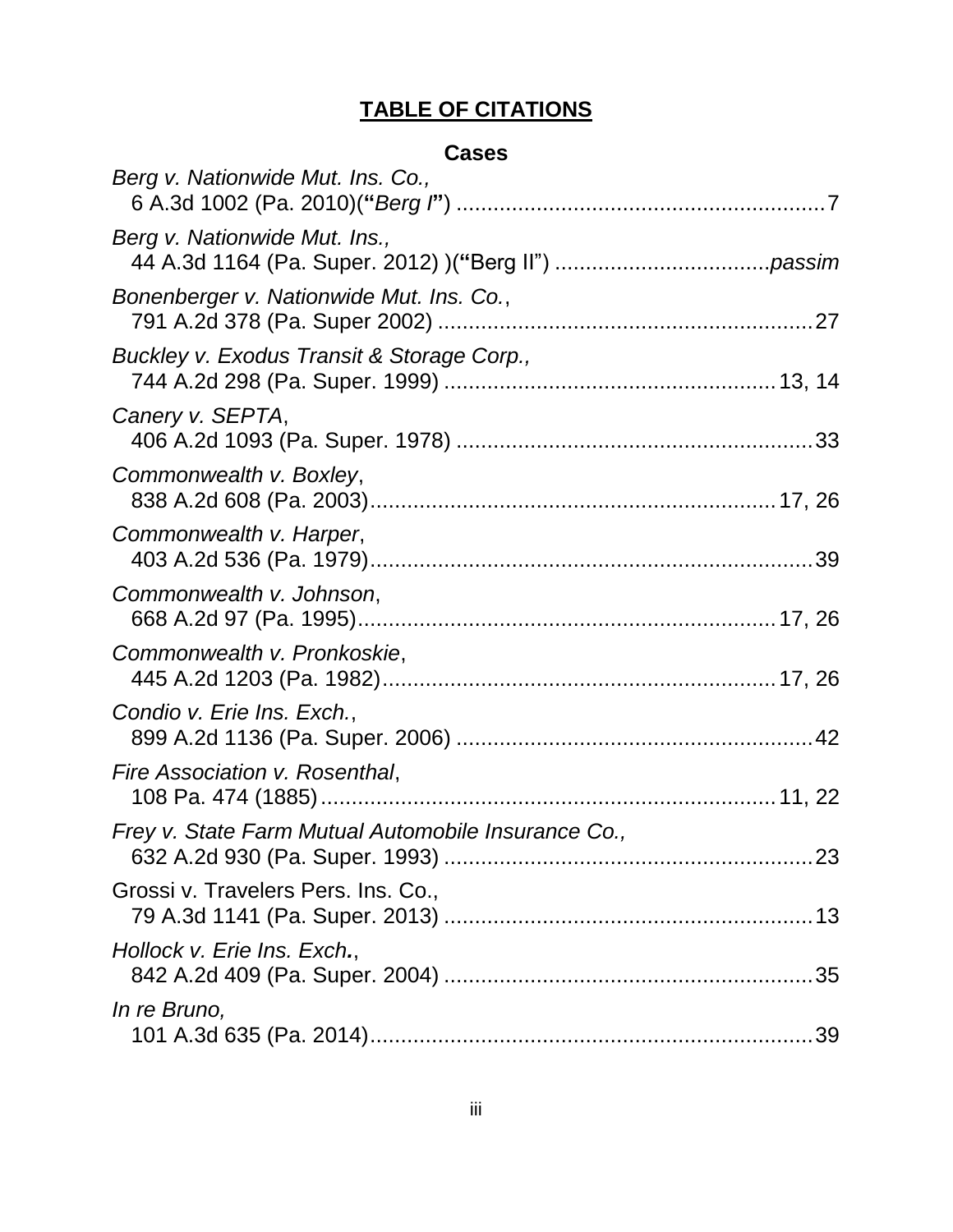| Keystone Paper Mills Co. v. Pennsylvania Fire Ins. Co.,             |  |
|---------------------------------------------------------------------|--|
| Martino v. Adar,                                                    |  |
| McFall, In Interest of,                                             |  |
| Mishoe v. Erie Ins. Co.,                                            |  |
| O'Donnell v. Allstate Ins. Co.,                                     |  |
| Rancosky v. Washington Nat'l Ins. Co.,                              |  |
| Reilly v. SEPTA,                                                    |  |
| <b>Statutes</b>                                                     |  |
|                                                                     |  |
|                                                                     |  |
| <b>Other Authorities</b>                                            |  |
|                                                                     |  |
|                                                                     |  |
| Webster's Twentieth Century Dictionary, Unabridged, Second Edition, |  |
| <b>Rules</b>                                                        |  |
|                                                                     |  |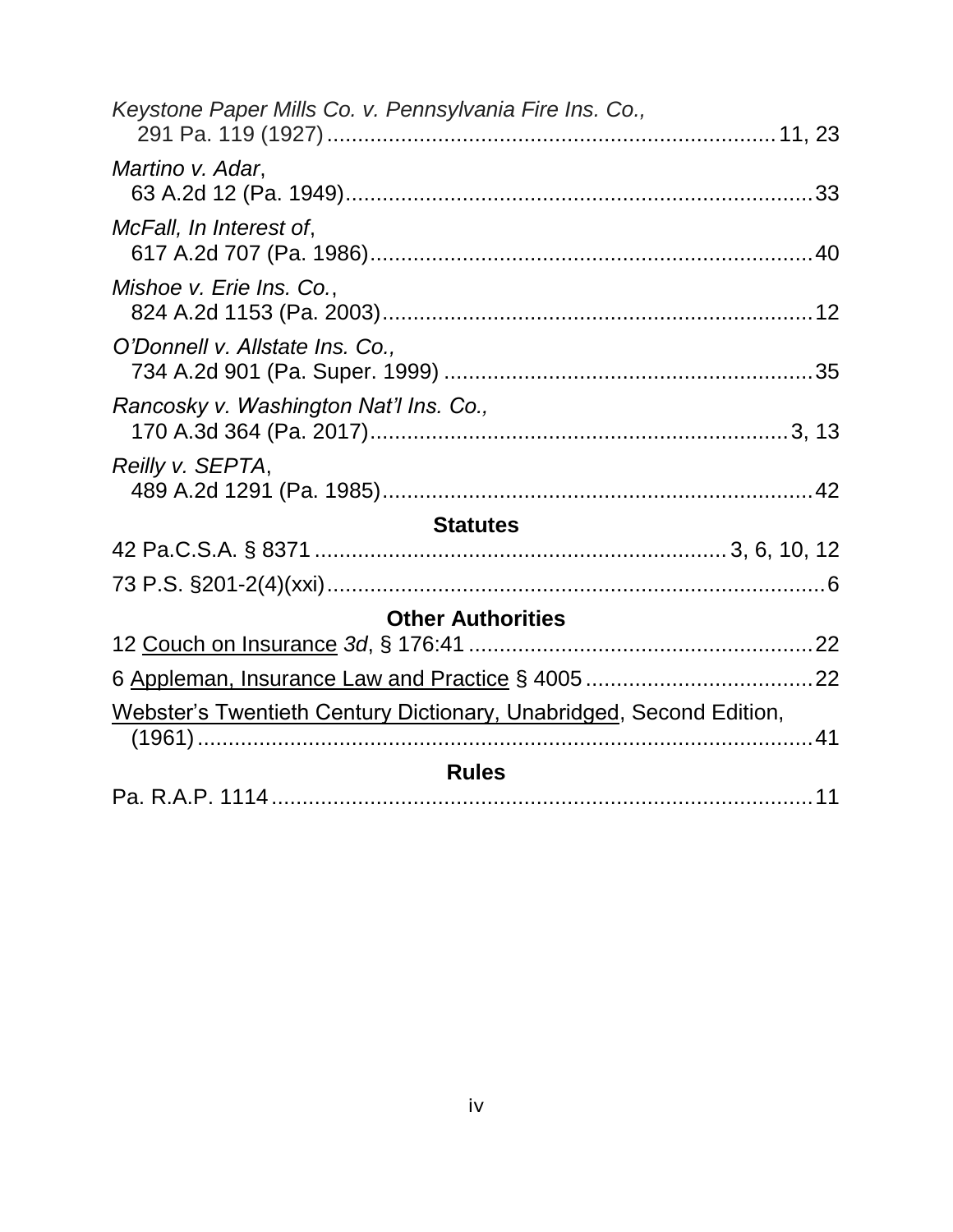## **OPINIONS AND ORDERS BELOW**

- A. *Berg v. Nationwide Mut. Ins. Co.*, 2018 Pa. Super. 153, June 5, 2018 (Majority Opinion);
- B. Dissenting Opinion (Stevens, P.J.E.), June 5, 2018;
- C. Order denying Application for Reargument, August 8, 2018;
- D. Order assigning appeal to new panel, May 1, 2017;
- E. Order denying Application for Relief, September 19, 2017;
- F. Trial Court Opinion, Pa.R.A.P. 1925(a), July 23, 2015; and,
- G. Trial Court Findings of Fact, Conclusions of Law, and Verdict, June 21, 2014.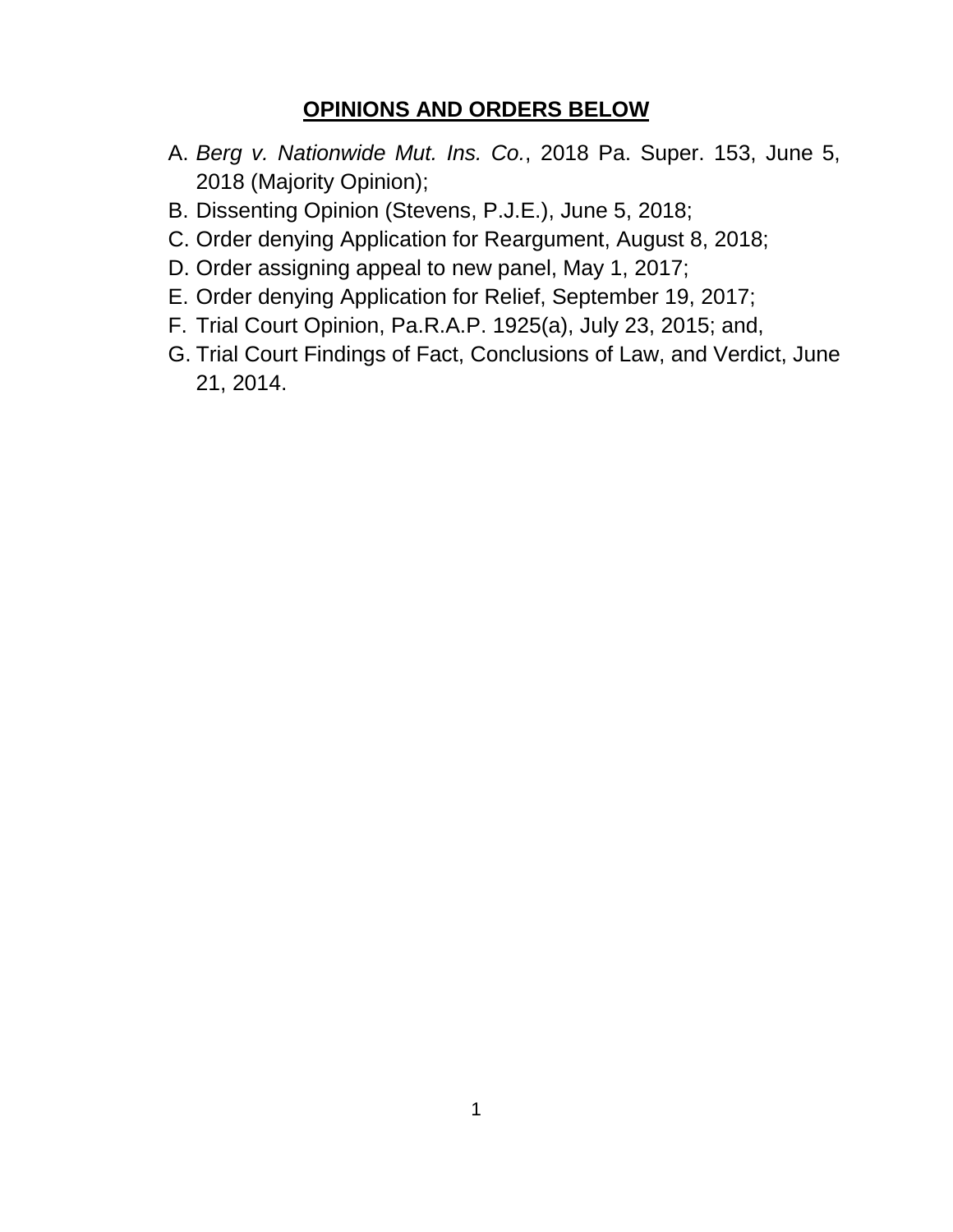## **TEXT OF THE ORDER SOUGHT TO BE REVIEWED**

Judgment vacated. Case remanded for entry of judgment in favor of

Appellant. Jurisdiction relinquished.

Judge Ott joins the opinion.

President Judge Emeritus Stevens files a dissenting opinion.

/s/

Joseph D. Seletyn, Esq. Prothonotary

\_\_\_\_\_\_\_\_\_\_\_\_\_\_\_\_\_\_\_\_\_\_\_\_\_\_\_\_\_\_\_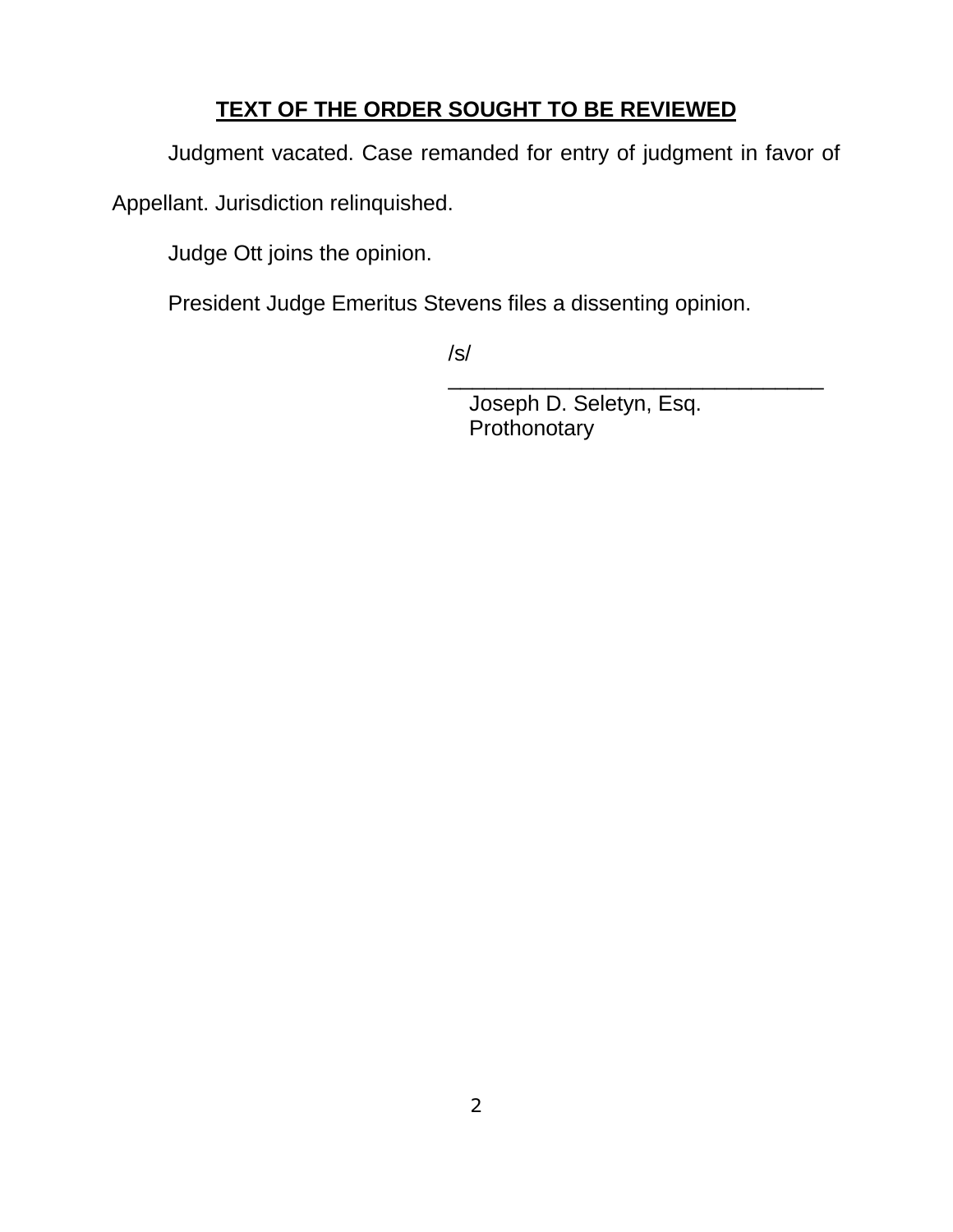#### **QUESTIONS PRESENTED FOR REVIEW**

1. It is a bedrock principal of appellate review that issues of fact are resolved exclusively in the trial court. Pennsylvania's bad faith statute, 42 Pa.C.S.A. § 8371, authorizes the trial court to find that the insurer has acted in bad faith toward the insured. Consequently, does an appellate court abuse its discretion by reweighing and disregarding clear and convincing evidence introduced in the trial court upon which the trial court relied to enter a finding of insurance bad faith?

2. Pursuant to *Rancosky v. Washington Nat'l Ins. Co.,* 170 A.3d 364 (Pa. 2017), a plaintiff in a bad faith claim under 42 Pa.C.S.A. § 8371 must present clear and convincing evidence that the insurer (a) lacked a reasonable basis for denying benefits under the policy, and (b) knew or recklessly disregarded its lack of a reasonable basis. In addition, self-interest or ill will is not a prerequisite to prevailing. Consequently, did the Superior Court abuse its discretion by reweighing and disregarding clear and competent evidence upon which the trial court relied to support its finding of insurance bad faith?

3. Does an insurer that elects under an insurance contract to repair collision damage to a motor vehicle, rather than pay the insured the fair value of the loss directly, have a duty to return the motor vehicle to its insured in a

3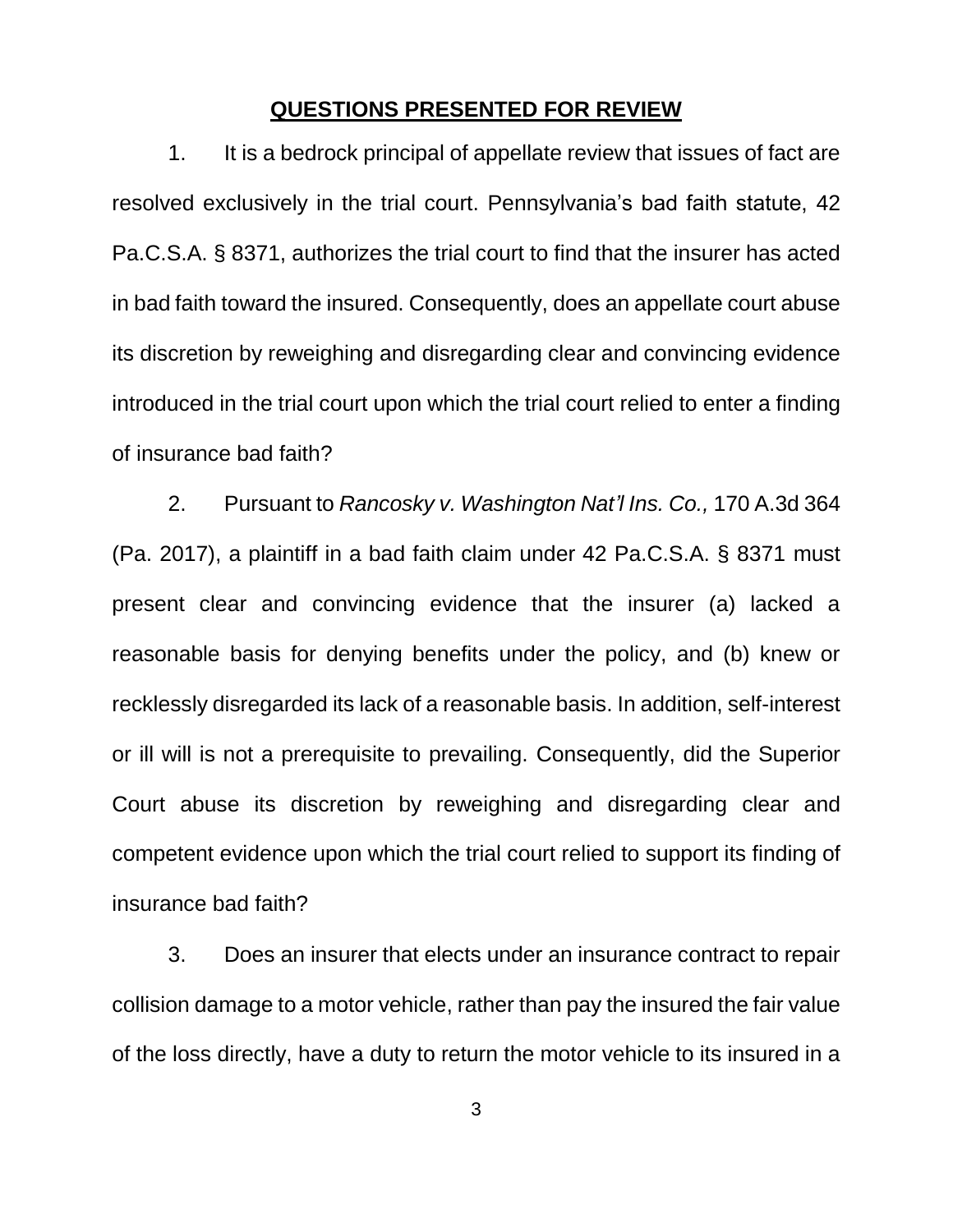safe and serviceable condition pursuant to national insurance standards, and pursuant to its duty of good faith and fair dealing?

4. When a Superior Court panel is "deadlocked" and unable to reach a majority decision, may the court reassign the matter to a panel that includes one judge from the deadlocked panel, contrary to Internal Operating Procedure 65.5F, which requires that the matter be heard by the court *en banc* or by another three-judge panel?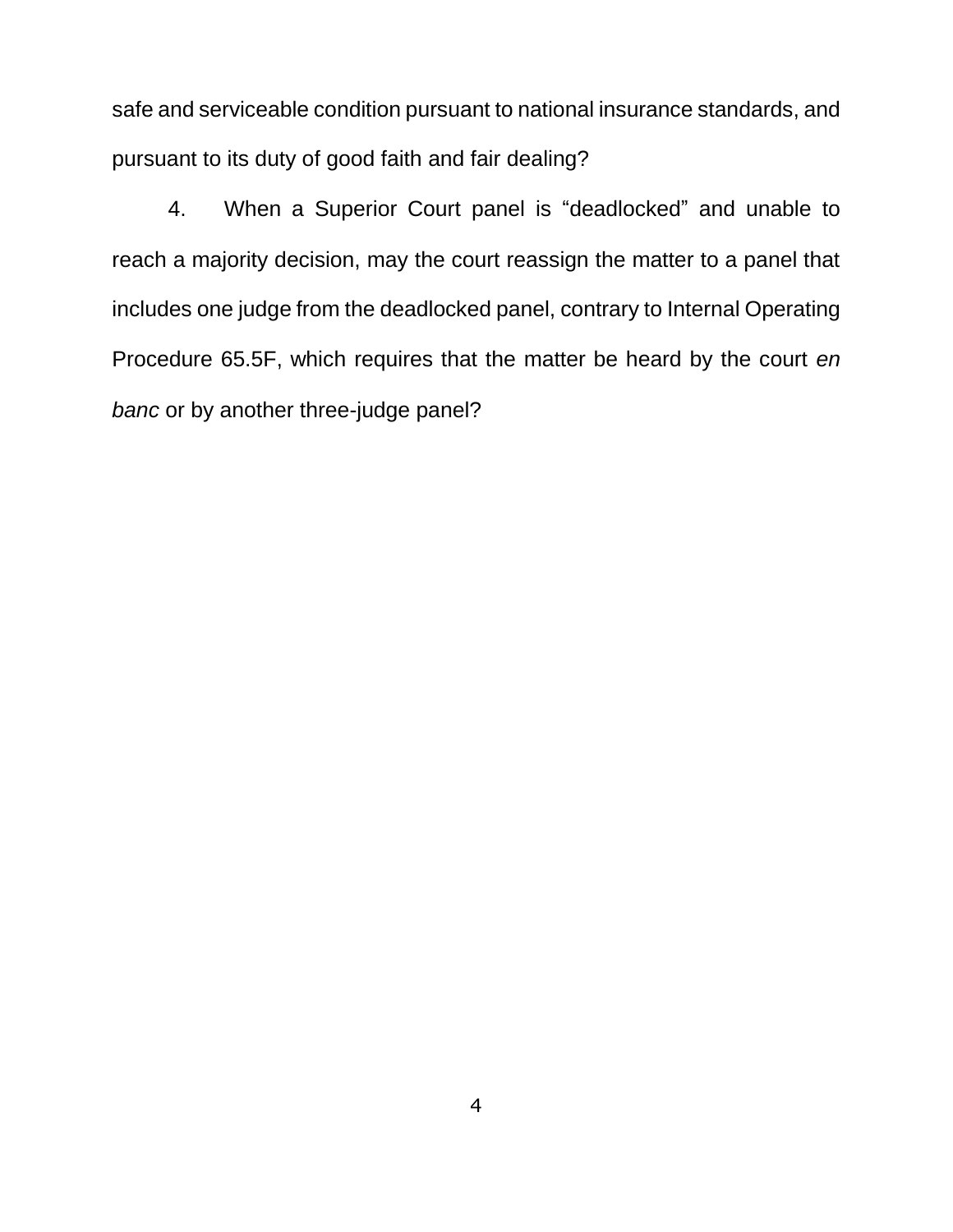### **STATEMENT OF THE CASE**

#### **I. Factual History**

This matter arises from a dispute over Nationwide's handling of Petitioners' (the "Bergs") claim for property damage arising from a September 4, 1996 collision in which their 1996 Jeep Grand Cherokee was extensively damaged. (R.1001a)

Nationwide assumed responsibility for repairing the vehicle through its "Blue Ribbon Repair Program" ("BRRP"), a "direct repair program" in which damaged vehicles are taken to BRRP facilities for appraisal and repair. Nationwide offers participating claimants a BRRP guarantee on the repairs. Nationwide receives discounted repair rates from BRRP facilities in exchange for the referrals. Nationwide oversees the discounted repairs by sending field-inspectors, known as Property Damage Specialists ("PDS") or "reinspectors," to conduct "reinspections" to ensure compliance with its costcontainment objectives. Exhibit "A" at \*30-35 (*Majority*).

The Bergs agreed to participate in Nationwide's BRRP. Nationwide's appraiser at the BRRP facility, Body Shop Manager Douglass Joffred, notified Nationwide that the Bergs' Jeep was "a total loss since unibody [frame] is twisted." *Id*. at \*17. Nationwide elected to have the Jeep repaired for financial reasons, *id*. at \*23, and had it shipped to another repair facility

5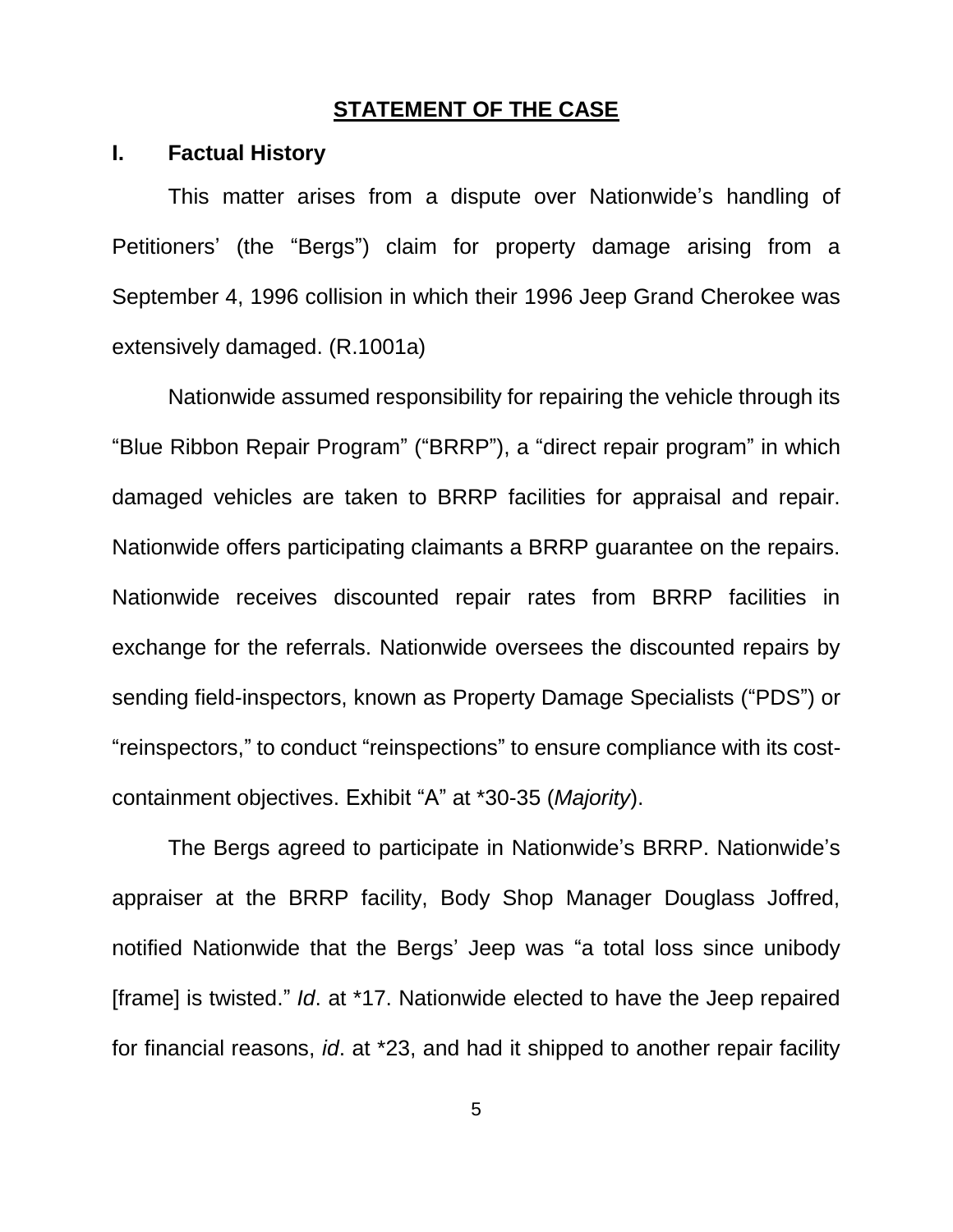because the BRRP facility was unable to attempt the complex structural repairs. *Id*. at \*19.

The repairs, expected to take 25.5 days, lasted four months, and were reinspected numerous times by Nationwide's PDS, including near the end of the protracted repair period. *Id*. at \*34. The parties agree that the vehicle was released to the Bergs from Nationwide's BRRP facility on December 30, 1996, in an unsafe condition with structural repair failures. *Id*. at \*29.

#### **II. Procedural History**

This lawsuit was filed May 4, 1998, with a bad faith claim pursuant to 42 Pa.C.S.A. § 8371, an Unfair Trade Practices and Consumer Protection Law claim under 73 P.S. §201-2(4)(xxi), and fraud and conspiracy claims. The trial was bifurcated. Following five days of testimony in 2004 a jury found Nationwide violated the catchall fraud/deceit provision of the UTPCPL.

The second trial phase for bad faith proceeded in 2007. Following four days of additional testimony Nationwide was granted a directed verdict. The trial court, not ruling on the merits but rather as a matter of law, determined that this was not an "action arising under an insurance policy," but rather one arising under a collision repair guaranty. The trial court also ruled that the Bergs waived all appellate issues for failing to properly serve a timely filed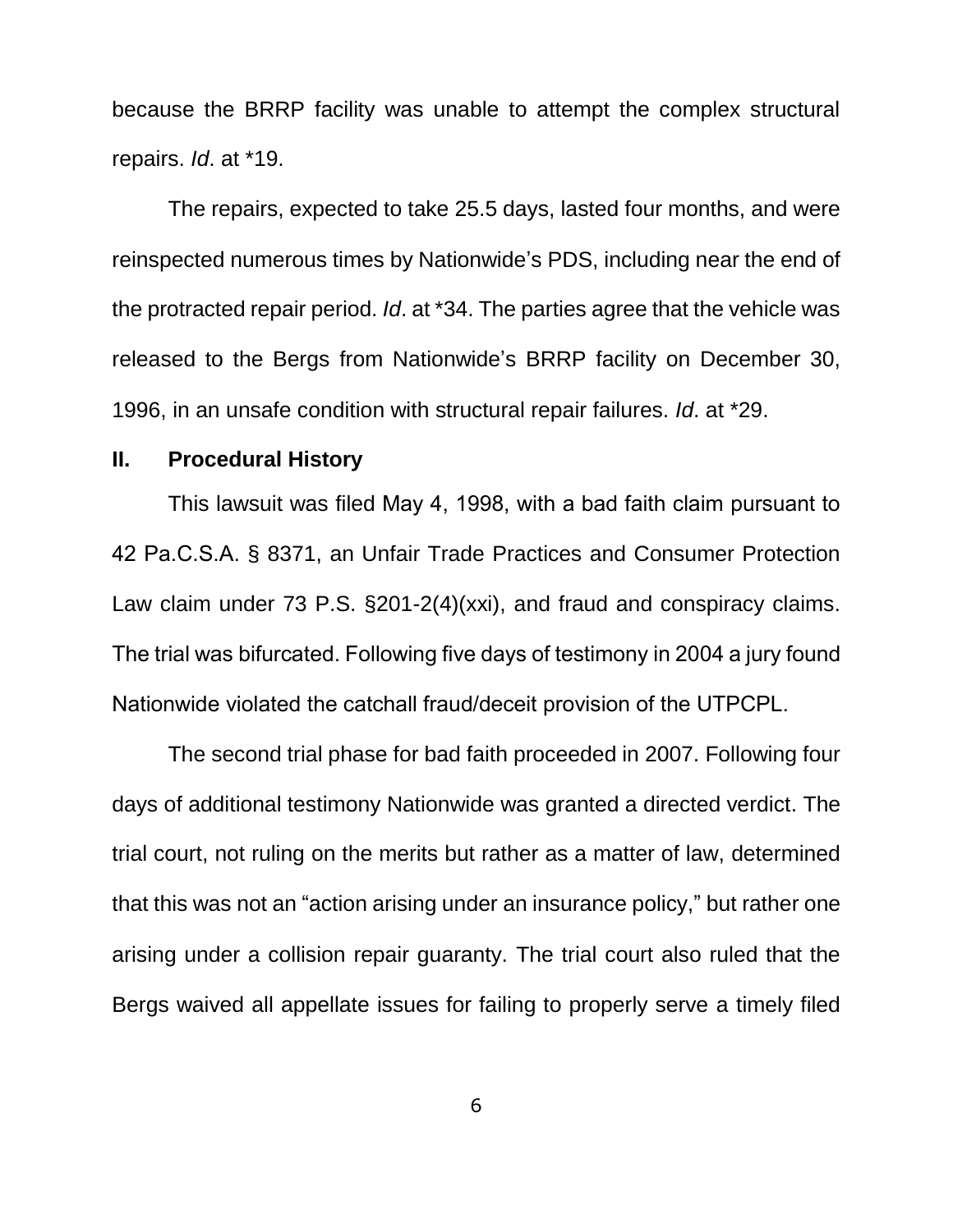Rule 1925(b) Statement. (Stallone, J.). The Superior Court affirmed the finding of waiver.

This Court granted review of the waiver issue and remanded to the Superior Court to review the merits of the appeal. *Berg v. Nationwide Mut. Ins. Co.,* 6 A.3d 1002 (Pa. 2010)(**"***Berg I***"**). The Superior Court determined that the trial court erred on all issues raised on appeal and remanded for a new trial. *Berg v. Nationwide Mut. Ins.,* 44 A.3d 1164, 1176-77 (Pa. Super. 2012) )(**"**Berg II").

The case was assigned to Judge Jeffrey Sprecher. After reviewing the record from all three trial phases,<sup>1</sup> Judge Sprecher concluded that Nationwide committed insurance bad faith because: (1) Nationwide improperly interfered in the appraisal process to override the opinion of the assigned appraiser that a motor vehicle was a structural total loss; (2) Nationwide risked the safety of its insured by allowing the vehicle to be released from its direct repair facility in a dangerous condition despite knowing the structural repair efforts failed; (3) Nationwide concealed its knowledge of the vehicle's condition when the Bergs discovered the

 $\overline{a}$ 

 $1$  The record from the first two trial phases was entered into evidence by Nationwide in lieu of repeating prior testimony. (RR.2587a-90a). Four additional witnesses testified on remand, three on liability and an economist on damages. (RR.2581-82a).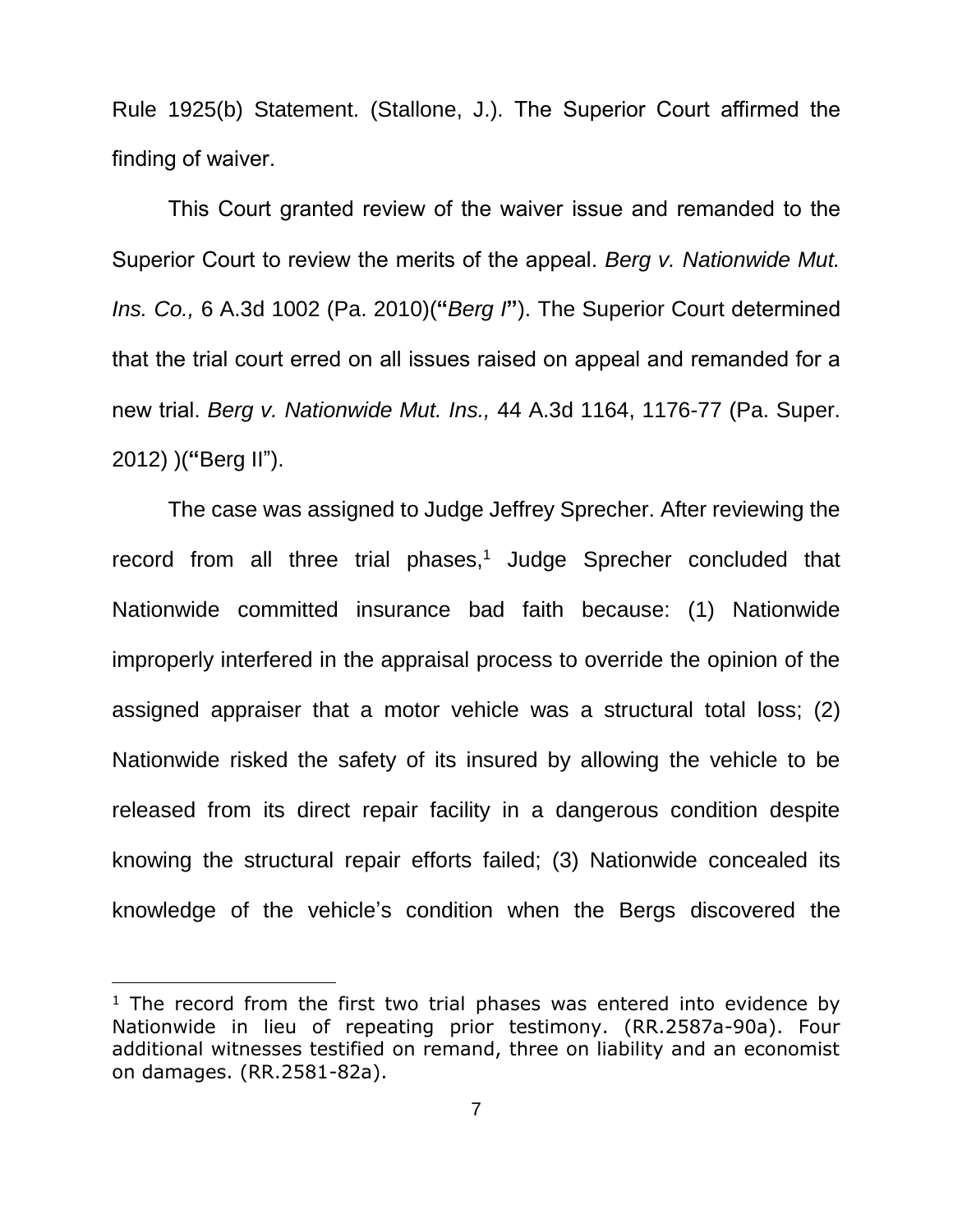structural defects, further delaying its obligation to replace the vehicle; and (4) Nationwide paid its attorneys more than \$3 million in their efforts to price the Bergs out of court based upon the company's documented strategy to apply, "[c]ontinued reinforcement of Nationwide being a 'defense-minded' carrier in the minds of the plaintiff legal community." (R.2167a). Judge Sprecher awarded \$3 million in attorney's fees and \$18 million in punitive damages. Nationwide appealed.

Two panels of the Superior Court were assigned to decide this case. The first panel was comprised of Judges Victor Stabile, Jack Panella, and James Fitzgerald. At oral argument held February 2, 2016, Judge Panella announced that his daughter was employed by Nationwide and he would recuse himself if desired. Neither party requested recusal and argument proceeded to conclusion.

On May 1, 2017, the Superior Court issued an Order announcing a deadlock after Judge Panella elected to recuse himself. The Order transferred venue from the Middle District to the Eastern District for reassignment to a new panel with an argument date beginning October 10, 2017. *See* Exhibit "D." On August 31, 2017, the list of judges on the new panel was published, revealing that Judge Stabile was assigned to the new

8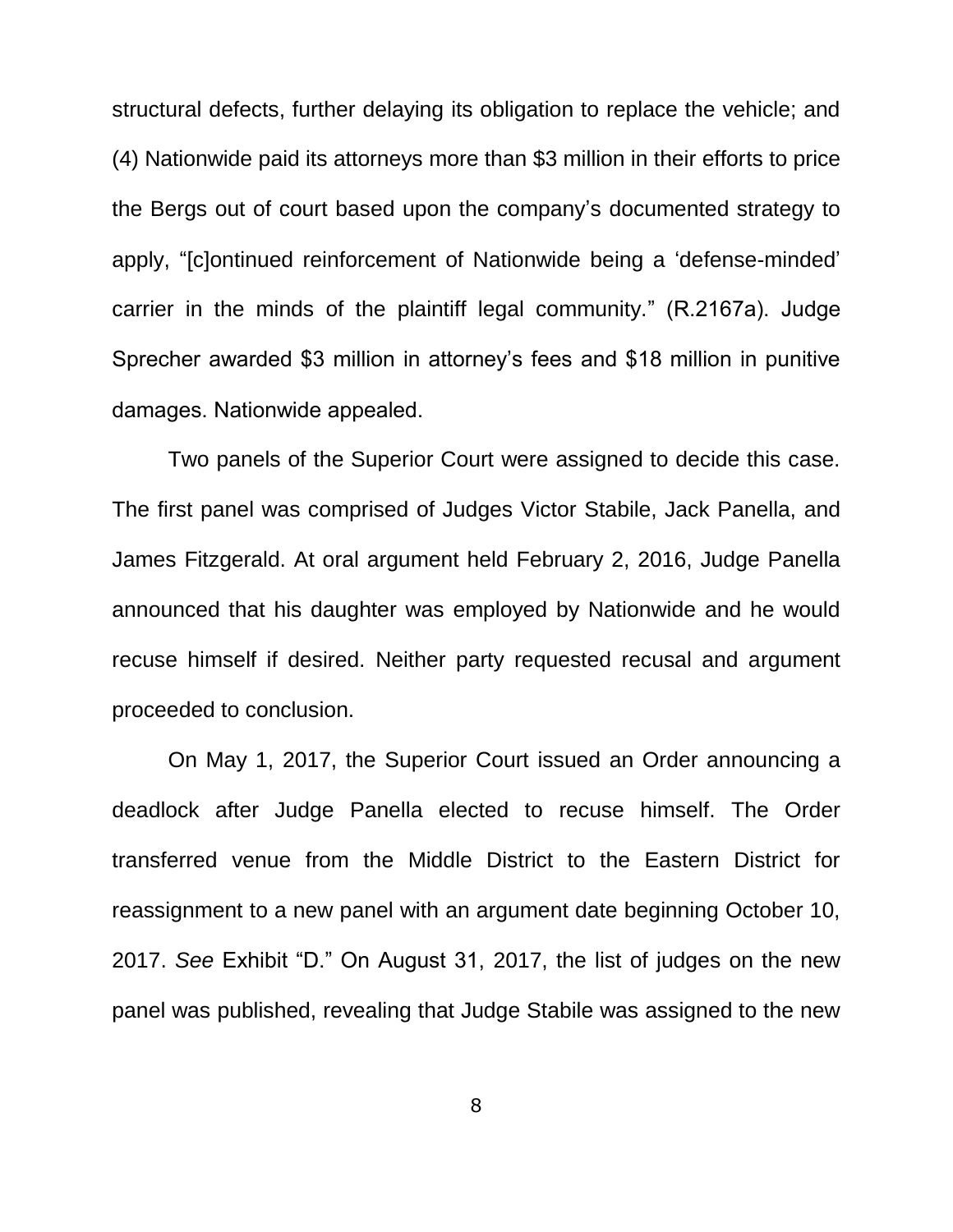panel with Judges Ott and Stevens. Judge Fitzgerald was not assigned to the new panel.

The Bergs filed an Application for Relief requesting, *inter alia*, that the alternate judge already assigned to the argument list replace Judge Stabile. The Application was denied September 19, 2017. *See* Exhibit "E."

On June 5, 2018, Judge Stabile authored the Majority Opinion granting Nationwide JNOV. President Judge Emeritus Correale Stevens filed a Dissenting Opinion. The majority reached the following conclusions:

- Insurers "must act in good faith towards their insureds regardless of whether loss claims are processed through a third-party repair facility or through a direct repair program," *Majority* at \*5 (citing *Berg II*, 44 A.3d at 1173);
- The "standard of review requires us to defer to findings supported in the record and draw reasonable inferences in favor of Plaintiffs…. After an exhaustive review of the very large record in this case, we believe we have no choice but to vacate," *id.* at 59;
- Nationwide concealed a reinspection report entered into the claim file before this lawsuit was filed that confirmed the structural repair failures, *id*. at \*40-41, \*48-50;

9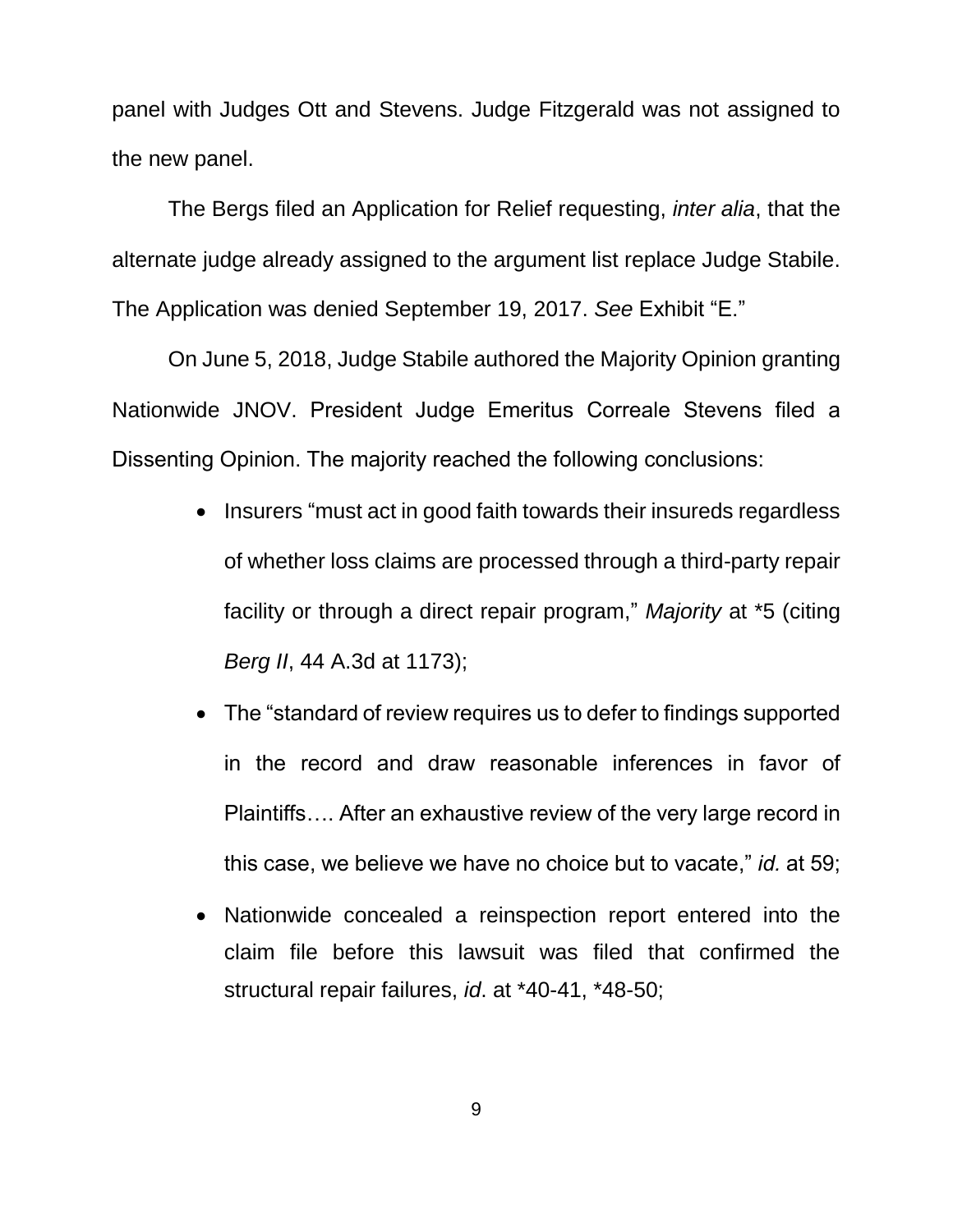- Nationwide never produced other evidence, including BRRP reinspection reports and photographs of the Jeep's twisted frame, *id*. at \*48-50; and,
- The trial court based its decision to award statutory fees to the Bergs pursuant to 42 Pa. C.S.A. § 8371, in part, upon the fact that Nationwide had paid its retained attorneys \$3 million, *id*. at \*53.

In his dissent, President Judge Emeritus Stevens identified "ample evidence" supporting the "verdict and damage award," noting that the \$21 million judgment "does not shock this Court's sense of justice." Exhibit "B" at \*1, \*10, ("*Dissent*"). The Dissenting Opinion also concluded:

- "[T]he trial court provide[d] citation to ample evidence from the certified record to support its verdict and damage award in favor of the Bergs," *id*. at 1; and,
- "The trial judge's reasoning applied to the issues [Nationwide] has raised on appeal [was] sound," *id*. n1.

This Petition for Allowance of Appeal follows.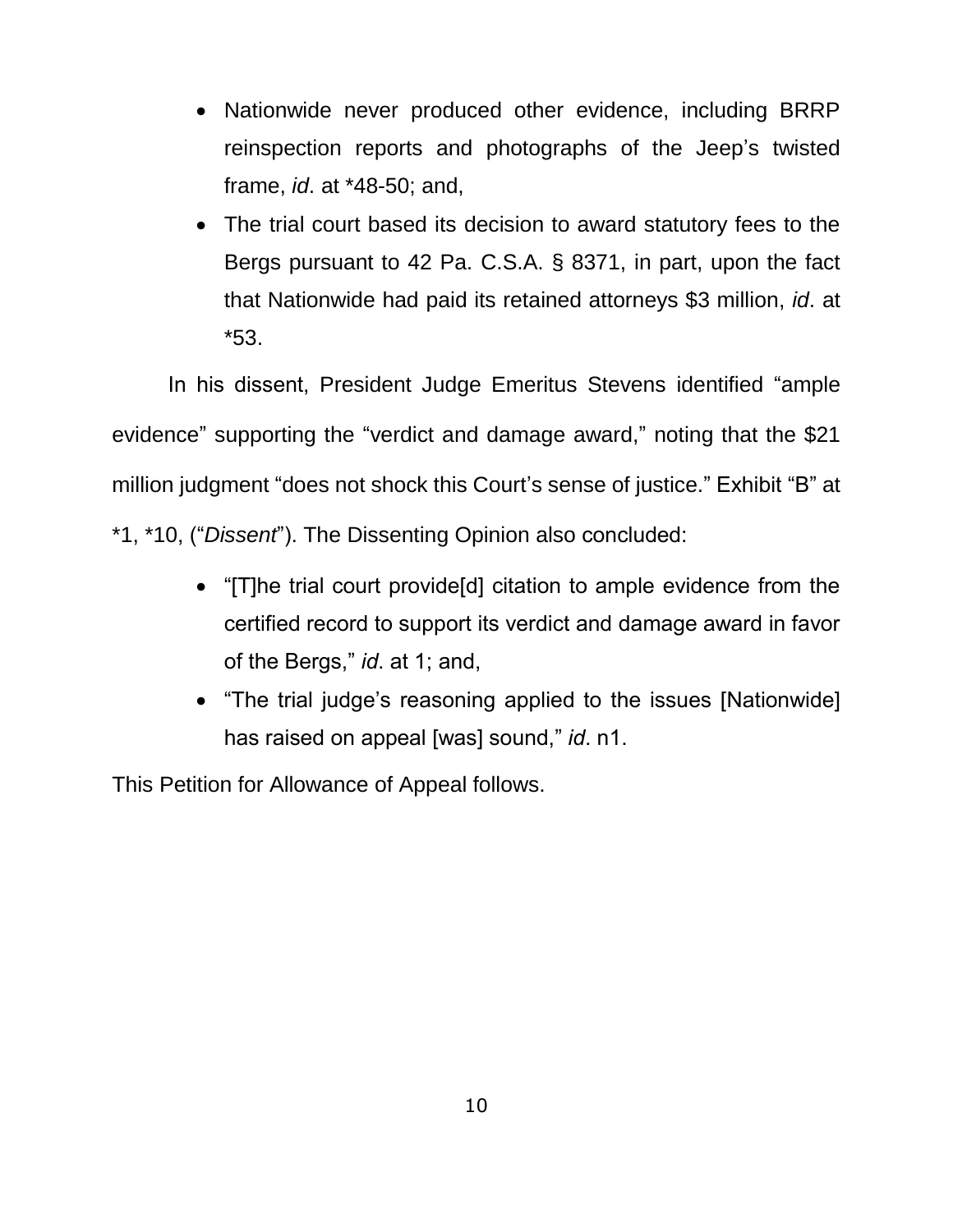## **REASONS RELIED UPON FOR ALLOWANCE OF APPEAL**

In accordance with Pa. R.A.P. 1114, this Court should exercise its

discretion and permit an appeal of this matter for the following reasons.

- The holding of the Superior Court conflicts with *Rancosky's* holding that a plaintiff in a bad faith claim must present clear and convincing evidence that the insurer (a) lacked a reasonable basis for denying benefits under the policy, (b) knew or recklessly disregarded its lack of a reasonable basis, and that (c) self-interest or ill will is not a prerequisite to prevailing. Consequently, the majority erred by (a) reweighing the evidence upon appeal, and (b) holding an insurer that did not return a vehicle to its insured in a safe condition as required by national insurance standards and practices, and pursuant to its duty of good faith and fair dealing, was not liable for bad faith.
- The question presented, *i.e.,* whether an appellate court may substitute its analysis of the record, when the evidence must be viewed in the light most favorable to the verdict winner, is of substantial importance because litigants must be assured that trial court or jury verdicts will not and may not be retried on appeal by the appellate courts.
- The Superior Court departed from accepted judicial practices, as outlined in the dissenting opinion of Judge Stevens, by substituting its factual findings and conclusions for those of the trial court, which were supported in the record to the extent that two of the four Superior Court judges who reviewed the record agreed that ample evidence supported the finding of bad faith.
- The Superior Court's published Opinion conflicts with this Court's holdings in *Fire Association v. Rosenthal*, 108 Pa. 474 (Pa. 1885), and *Keystone Paper Mills Co. v. Pennsylvania Fire Ins. Co.,* 291 Pa. 119 (1927), which now constitute industry standards published in the national insurance law treatises. This Court should therefore grant review to clarify whether its prior holdings remain good law. Otherwise, the Superior Court's Opinion may well be understood to reverse 130 years of this Court's jurisprudence.
- The questions presented are of such substantial public importance as to require prompt and definitive resolution by this Court, *to wit,* the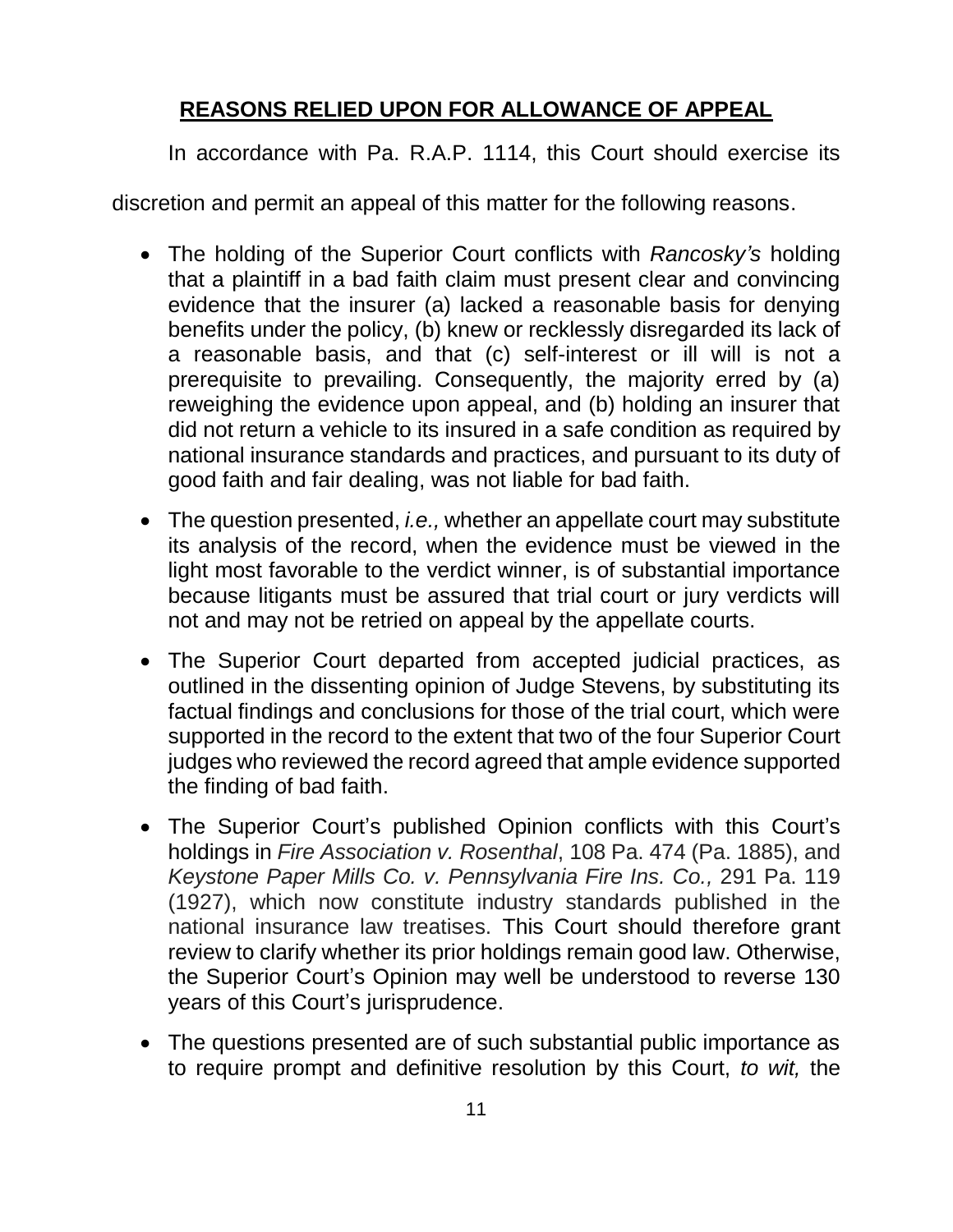issues presented impact the future of the bad faith statute because if the Majority Opinion stands, insurers will be emboldened to apply strategies similar to the strategy applied here by Nationwide, and lawyers will be less likely to undertake similar cases on behalf of other policy holders because the financial risk is too great.

- The Superior Court may not disregard its Internal Operating Procedures by permitting a judge from a deadlocked panel to sit on a newly-convened panel on the same appeal, over the objection of one party, and then author the majority opinion. Otherwise the public may question what may appear to be a bias in the justice system favoring one party over another.
- **I. It is a bedrock principal of appellate review that issues of fact are resolved exclusively in the trial court. Pennsylvania's bad faith statute authorizes the trial court to enter a finding of bad faith if it is supported by clear and convincing evince. Consequently, the Superior Court abused its discretion by reweighing and disregarding competent clear and convincing evidence introduced in the trial court and relied upon by the trial court.**

\*\*\*\*\*

Pennsylvania's bad faith statute, 42 Pa.C.S.A. § 8371, authorizes a

trial court to award punitive damages and assess court costs and attorney

fees against an insurance carrier, "if the court finds that the insurer has acted

in bad faith toward the insured." Bad faith claims are decided by the trial court

judge, not a jury. *See, e.g., Mishoe v. Erie Ins. Co.*, 824 A.2d 1153 (Pa.

2003).

In *Rancosky,* this Court held that "[I]n order to recover in a bad faith action, the plaintiff must present clear and convincing evidence that (1) the insurer did not have a reasonable basis for denying benefits under the policy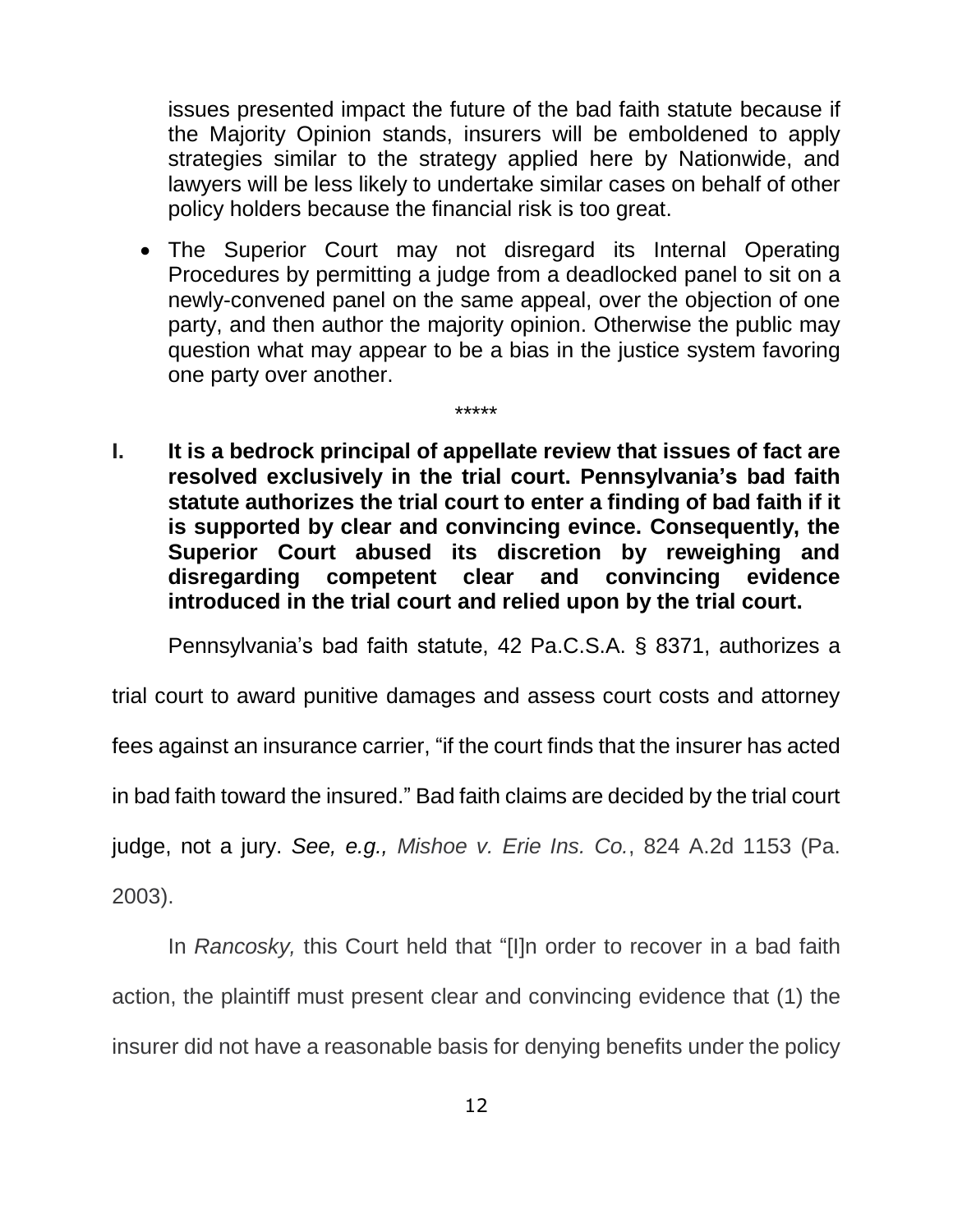and (2) the insurer knew of or recklessly disregarded its lack of a reasonable basis. *Rancosky*, 170 A.3d 364, 365 (Pa. 2017). In addition, "[P]roof of an insurance company's motive of self-interest or ill-will is not a prerequisite to prevailing in a bad faith claim[,]" though such evidence is probative of the second prong of the bad faith test. *Id*.

"The clear and convincing evidence standard is the highest standard of proof for civil claims[...] and requires evidence so clear, direct, weighty, and convincing as to enable the trier of fact to come to a clear conviction, without hesitancy of the truth of the precise facts in issue." *Grossi v. Travelers Pers. Ins. Co.*, 79 A.3d 1141, 1165 (Pa. Super. 2013).

In *Buckley v. Exodus Transit & Storage Corp.,* 744 A.2d 298 (Pa. Super. 1999), the Superior Court summarized that an appellate court's review of post-trial motions seeking judgment notwithstanding the verdict is limited to situations when no two reasonable minds could agree:

A JNOV can be entered upon two bases: (1) where the movant is entitled to judgment as a matter of law; and/or, (2) the evidence was such that no two reasonable minds could disagree that the verdict should have been rendered for the movant. When reviewing a trial court's denial of a motion for JNOV, we must consider all of the evidence admitted to decide if there was sufficient competent evidence to sustain the verdict. In so doing, we must also view this evidence in the light most favorable to the verdict winner, giving the victorious party the benefit of every reasonable inference arising from the evidence and rejecting all unfavorable testimony and inference. *Id.* … If any basis exists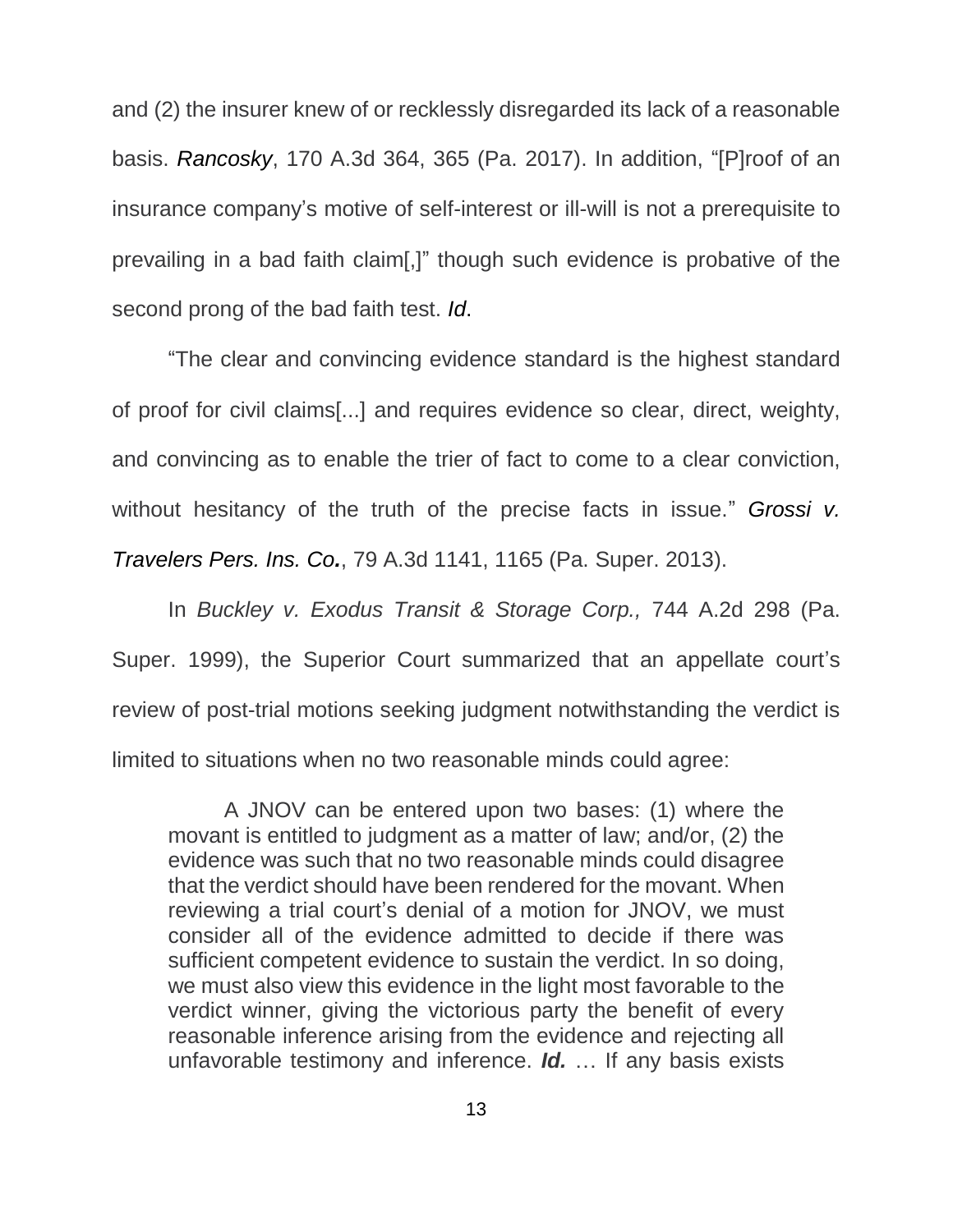upon which the jury could have properly made its award, then we must affirm the trial court's denial of the motion for JNOV. A JNOV should be entered only in a clear case.

*Buckley*, 744 A.2d 298, 304-05 (internal citations omitted).

Because (1) Judge Stabile and Judge Fitzgerald differed as to whether Nationwide was entitled to JNOV, and (2) Judge Stevens' dissent noted that there was ample evidence to support the trial court verdict and findings, the Superior Court majority erred by substituting its findings for that of the trial court.

The Majority admits it reanalyzed and reweighed the evidence, but also noted that their decision to "vacate the judgment [is] because the record does not support *many of the trial court's critical findings of fact*. We are cognizant of the standard governing our review, and we have not reached our decision lightly. We understand that the trial court, as fact finder, was free to choose which evidence to believe and disbelieve. Likewise, we understand that our standard of review requires us to defer to findings supported in the record and draw reasonable inferences in favor of Plaintiffs." *Majority* at \*59 (emphasis added).

The purpose of appellate review is not for the appellate court to substitute its findings for those of the trial court. While the majority claimed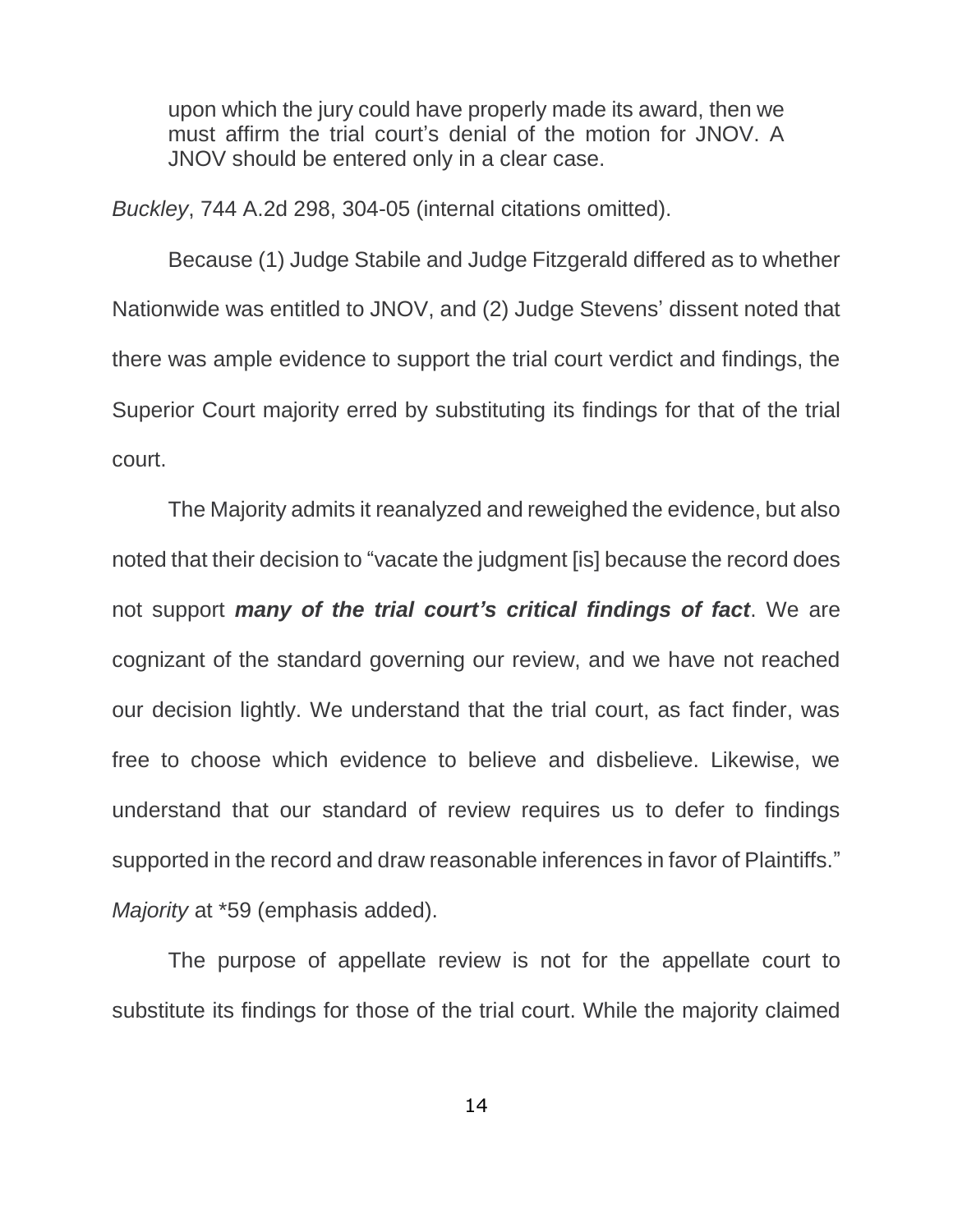that "[t]he trial court engaged in a limited and highly selective analysis of the facts and drew the most malignant possible inferences from the facts it chose to consider," *id*. at \*60, Judge Stevens' dissent (reformatted for ease of this Court's review) affirms that the trial court's decision is amply supported in the record, and that the Majority's substitution of its analysis for the trial court's is an abuse of discretion:

- There is ample evidence to support the trial court finding that Nationwide's appraiser considered the Bergs' vehicle a total loss, including claims log entries on September 10 and 11, 1996, *Dissent* at \*2-4;
- The fact that Nationwide transferred the Jeep to K.C. Auto Body creates a reasonable inference that Nationwide overruled the assigned appraiser's assessment of a total loss, *id*. at \*4;
- Citing *Berg II*: "[t]he Nationwide claims log suggests that this move was ordered because 'Nationwide will never recover the difference in salvage value,'" *id.*;
- The evidence, when viewed in a light most favorable to the Bergs, indicates that the initial appraisal was that the car was a total loss, *id*. at \*5;
- The finder of fact, not the Superior Court, is the proper arbiter of truth and is free to make credibility determinations, *id*.;
- Judge Stevens disagrees with the Majority's determination that there was "no support" in the record for a finding that Witmer, on behalf of Nationwide, in fact, vetoed the assigned appraiser's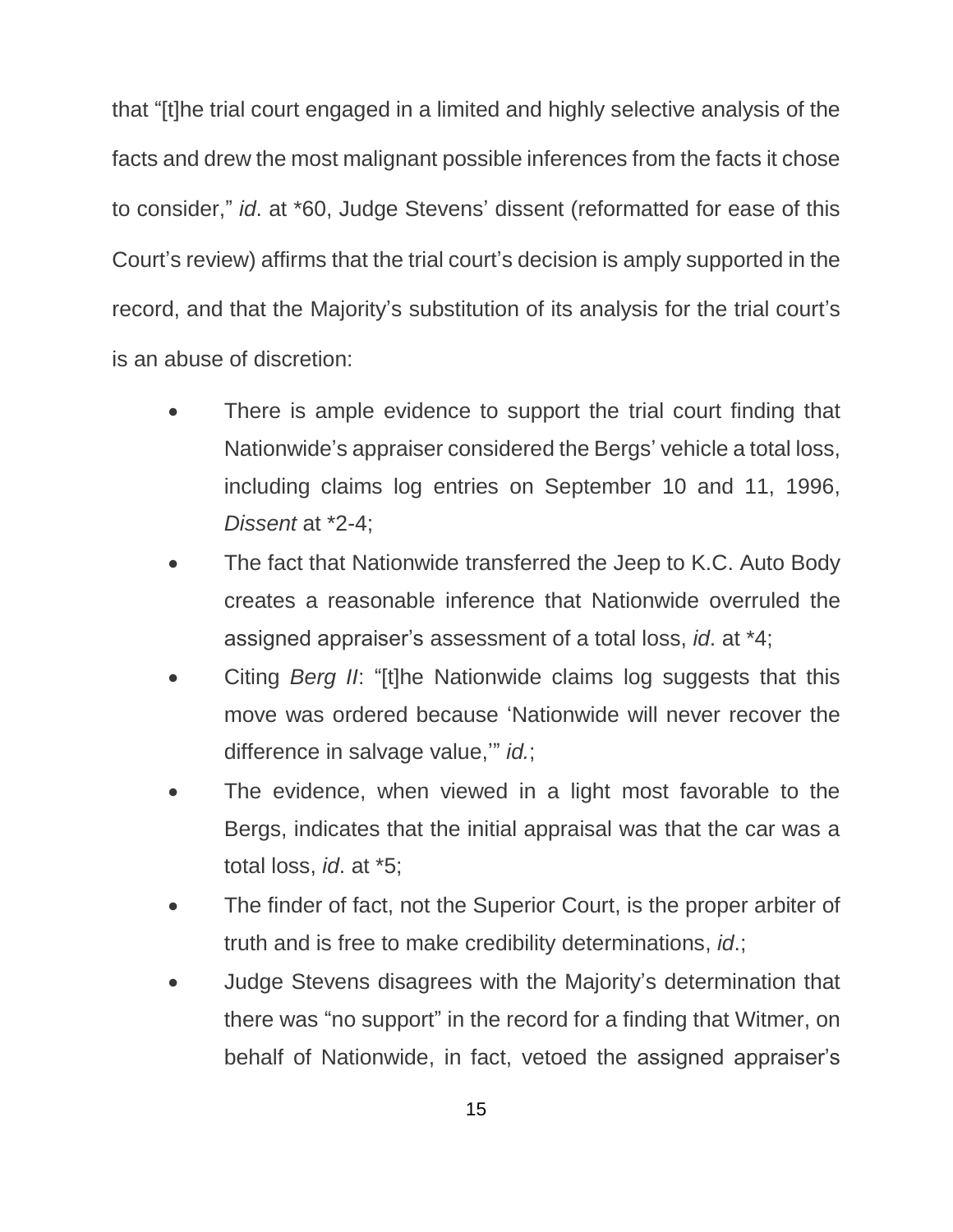total loss evaluation, which is belied by the Majority's own citation to Witmer's claim log entry of September 24, 1996, and admission that "the record supports a finding that Appellant [Nationwide] deemed repairs more cost effective than a total loss," *id*.;

- Judge Stevens disagrees with the Majority's statement that the record contains "no evidence" to support a finding that the Bergs' vehicle was "beyond repair," *id*.;
- The Majority concedes that "the record confirms only that Lindgren and/or K.C. Auto Body failed to repair the Jeep properly," which is evidence that two auto repair shops were unable to repair the vehicle satisfactorily and supports the trial court finding that the Jeep was "beyond repair" and shows bad faith on the part of Nationwide, *id*.;
- Thus, there is sufficient evidence in the record to support the trial court's determination that Nationwide was motivated by monetary gain not to declare the Jeep a total loss, and, therefore, acted with reckless disregard in not thoroughly inspecting the ongoing repairs, *id*. at \*6;
- The Majority agrees that Nationwide inexplicably and repeatedly refused to comply with discovery requests to produce an unredacted claims log; yet, the Majority finds no proof of bad faith in its doing so because "in [its] view" the claims log contradicts the trial court's finding that Nationwide "vetoed" Joffred's total loss appraisal, *id*. at \*7;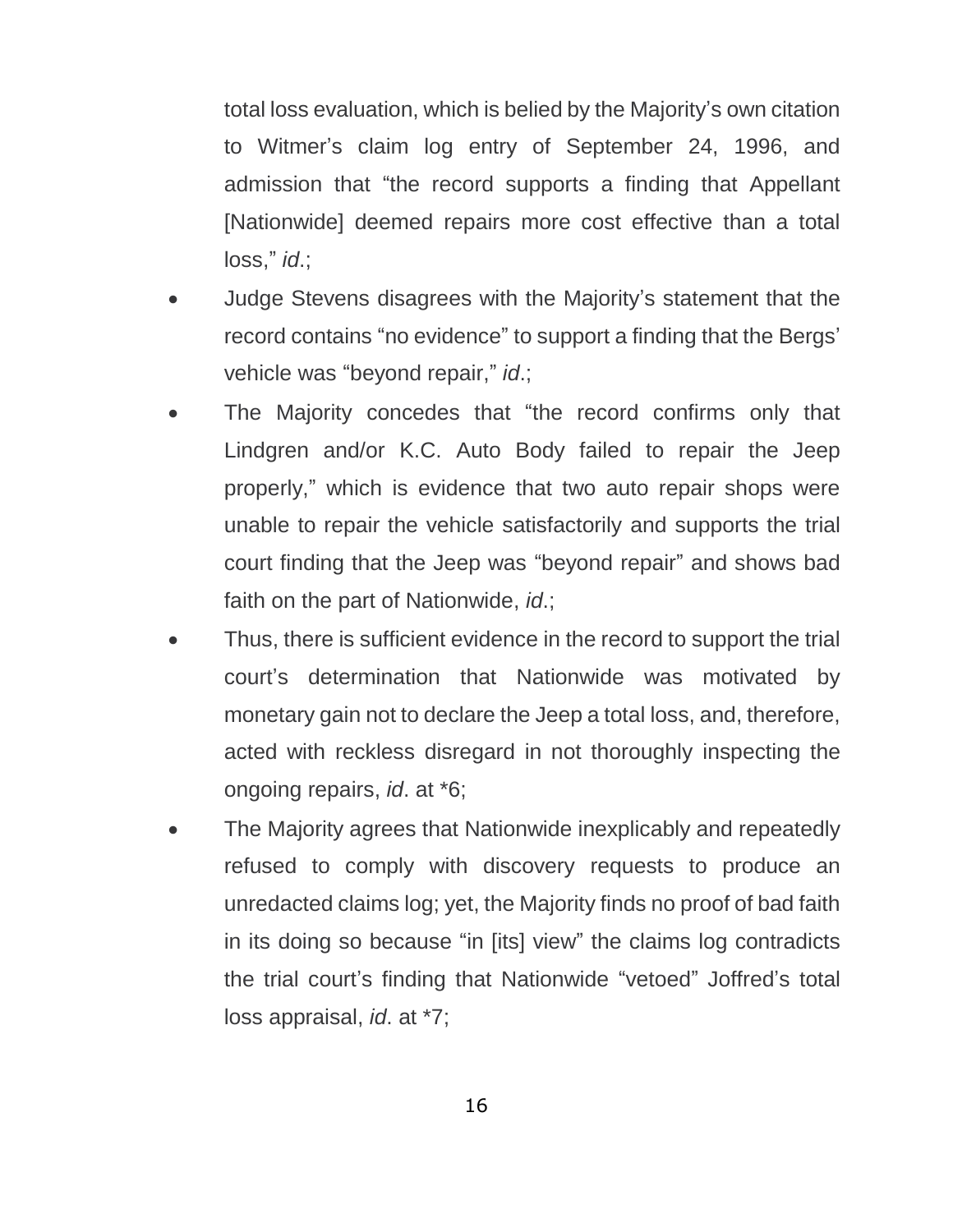The trial court reached its punitive damages award after considering matters outside the record, but those matters are irrelevant and unnecessary because the record evidence supports the punitive damages award, *id*. at \*7-10.

Evaluation of the weight of the evidence is exclusively for the factfinder, which is free to believe all, part, or none of the evidence, and to assess the credibility of the witnesses. *Commonwealth v. Johnson*, 668 A.2d 97, 101 (Pa. 1995). Questions concerning inconsistent testimony and improper motive go to the credibility of the witnesses. *Commonwealth v. Boxley*, 838 A.2d 608, 612 (Pa. 2003). An appellate court cannot substitute its judgment for that of the fact-finder on issues of credibility. *Commonwealth v. Pronkoskie*, 445 A.2d 1203, 1206 (Pa. 1982).

In a prior published Opinion *in this case*, the Superior Court reversed a directed verdict for Nationwide, citing evidence *in this record* that supports the trial court's current findings as follows:

Much of the evidence introduced by the Bergs at the bifurcated trial regarding Nationwide's conduct in connection with the processing of their repair claim satisfies the *Toy* definition of bad faith under section 8371. For example, the Bergs offered evidence to show that … the appraiser (Mr. Doug Joffred) initially concluded that the vehicle's frame was too twisted and thus could not be repaired…. **N.T., 12/13-17/04, at 209, 241, 299, 629, 729.** According to the Bergs, however, the evidence shows that Nationwide reversed this appraisal and (without advising the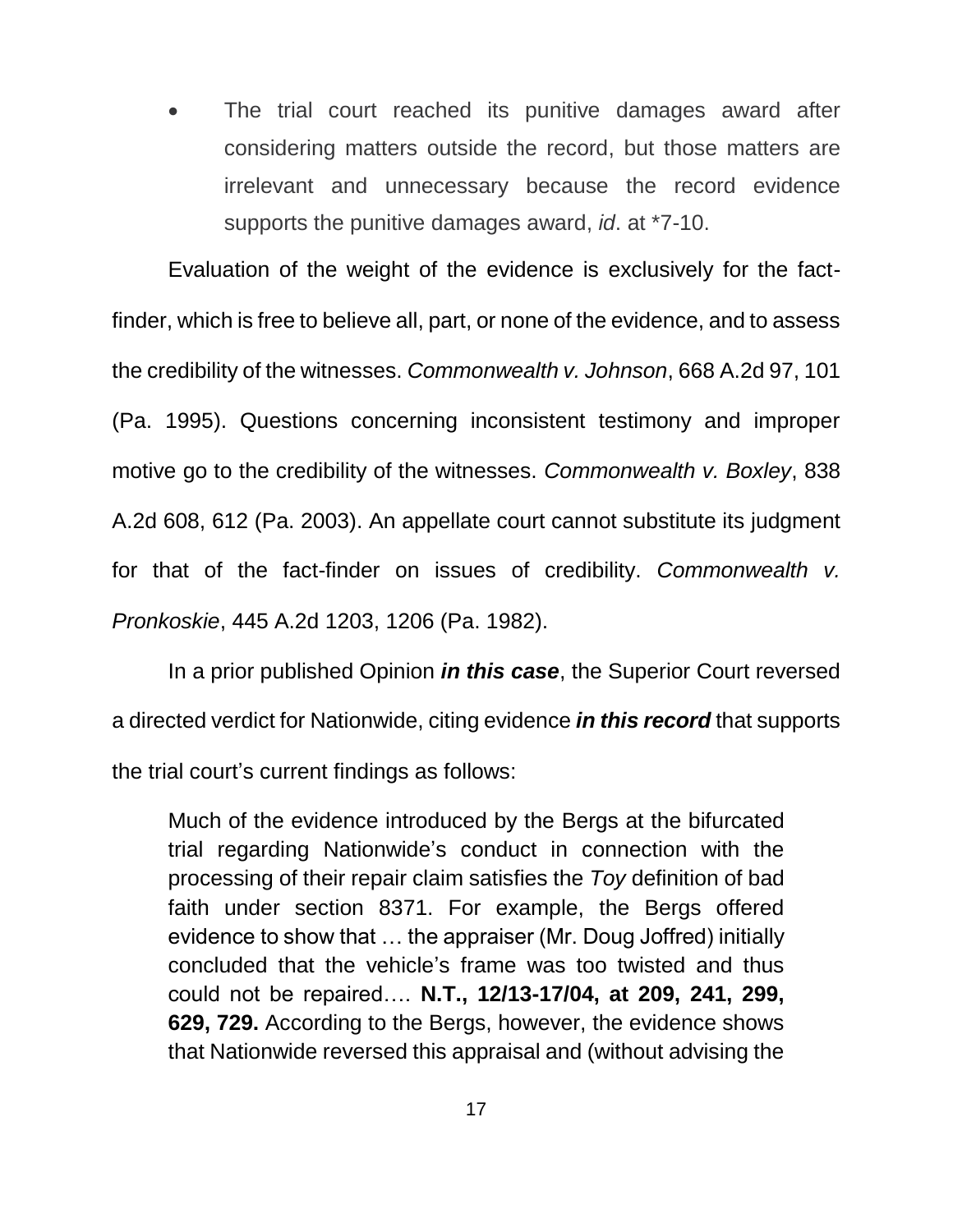Bergs) instead ordered that the vehicle be sent to another repair facility to attempt structural frame repairs…. **N.T., 12/13-17/04, at 630, 641, 685-86.** The Nationwide claims log suggests that this move was ordered because "Nationwide will never recover the difference in salvage value." …**N.T., 12/13-17/04, at Exhibit 8 p.65.** The Bergs argue that Nationwide sent the vehicle to another repair facility to avoid having to pay the cost of a total loss payment at that time, as would have been required under the insurance policy if the vehicle could not be repaired.

The Bergs also presented evidence to show that after four months of attempted repairs, Nationwide returned the vehicle … even though its representatives had actual knowledge that the repairs had failed and that the vehicle's frame was structurally unsound. **Uncontested Facts at ¶ 6…. N.T., 12/13-17/04, at 387-88; 892-96**. Despite this knowledge, Nationwide again failed to advise the Bergs of any problem with their vehicle, according to the Bergs in its continuing effort to avoid having to incur a total loss payment under the insurance policy…. **N.T., 12/13-17/04, at 387-88.** Finally … the Bergs attempted to offer evidence that when they filed suit, Nationwide utilized a litigation strategy emphasizing a lack of cooperation with policyholders retaining legal counsel and aggressive efforts in handling cases under \$25,000 to create a "defense-minded" perception in the legal community…. **N.T., 6/5-11/07, at 106-111.** 

For all of these reasons, we conclude that the trial court erred in entering a directed verdict in Nationwide's favor with respect to the Bergs' section 8371 claims.

*Berg II,* 44 A.3d at 1177 (internal citations omitted)(emphasis added).

Despite the Superior Court's conclusion in *Berg II* – based upon the

same record presented to the Superior Court on the second appeal – the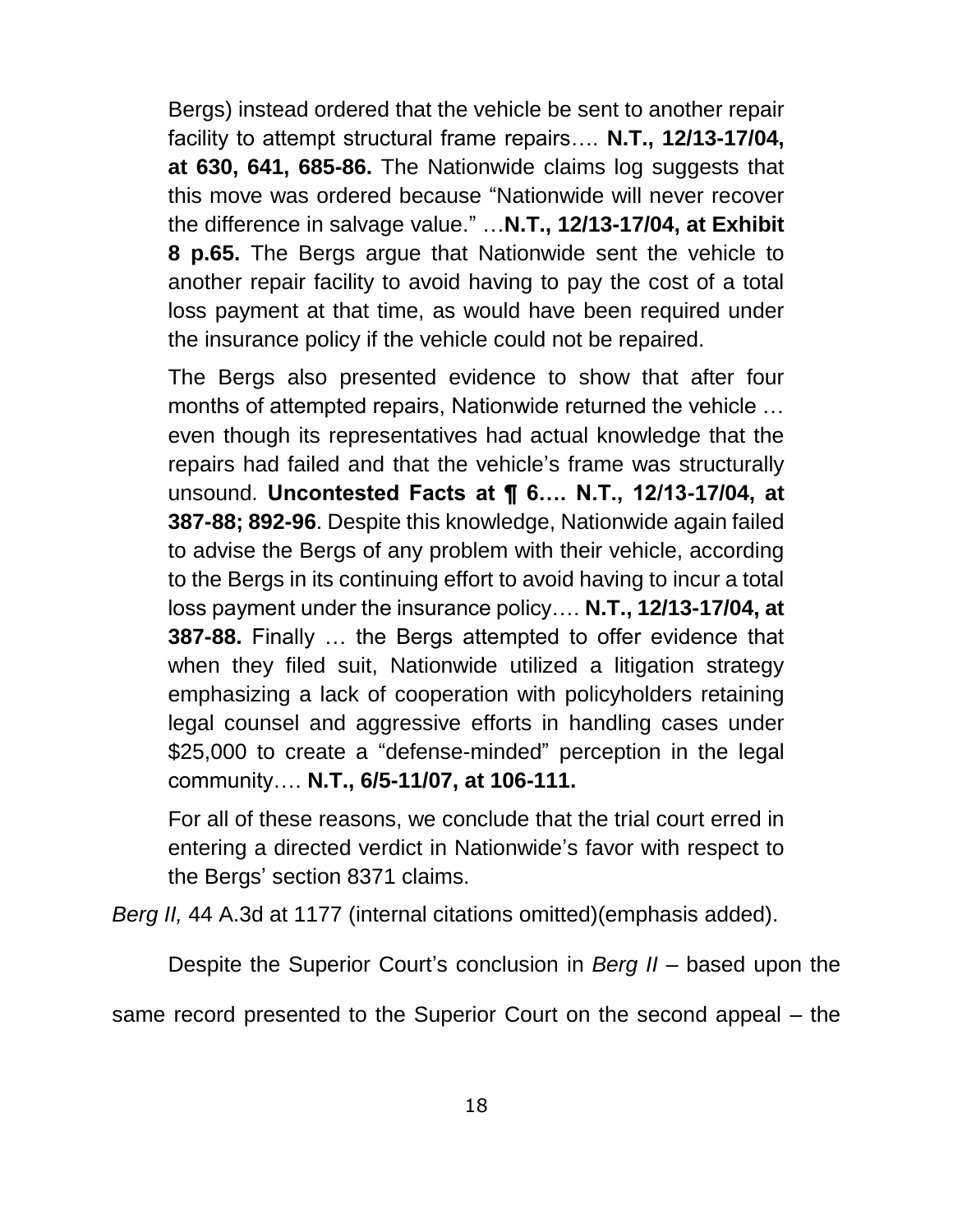Majority believes not only that the trial court err, but so did the prior Superior Court panel. This conclusion highlights why this Court should grant review to address situations when appellate courts reweigh evidence and reach conclusions that are appropriately left to the trial court.

### **II. The Majority substituted its own interpretation of the evidence, usurping the trial court's fact-finding authority.**

The Majority determined that the record contains "no support" for the finding that Nationwide improperly "vetoed" a total loss appraisal. *Majority* at \*22. *See also* Findings of Fact 31-37. Instead, citing conflicting testimony in the record, the Majority concluded that the total loss documented in the claim file was merely a preliminary determination by the assigned appraiser, Doug Joffred, and that once Joffred completed a teardown *he* determined the vehicle was not a total loss. *Majority* at \*13-\*25, \*49-\*50.

The trial court concluded, however, that there was credible evidence that Joffred had performed a teardown *before* reporting to Nationwide that the vehicle was a total loss, the type of factual conclusion that is left to the factfinder. The conclusion that Nationwide improperly interfered in the appraisal process to override a total loss appraisal is supported by the (1) claims file notes, (2) testimony of Adjuster Witmer, (3) testimony of Appraiser Joffred, (4) testimony of BRRP Director Jones, and (5) Pennsylvania's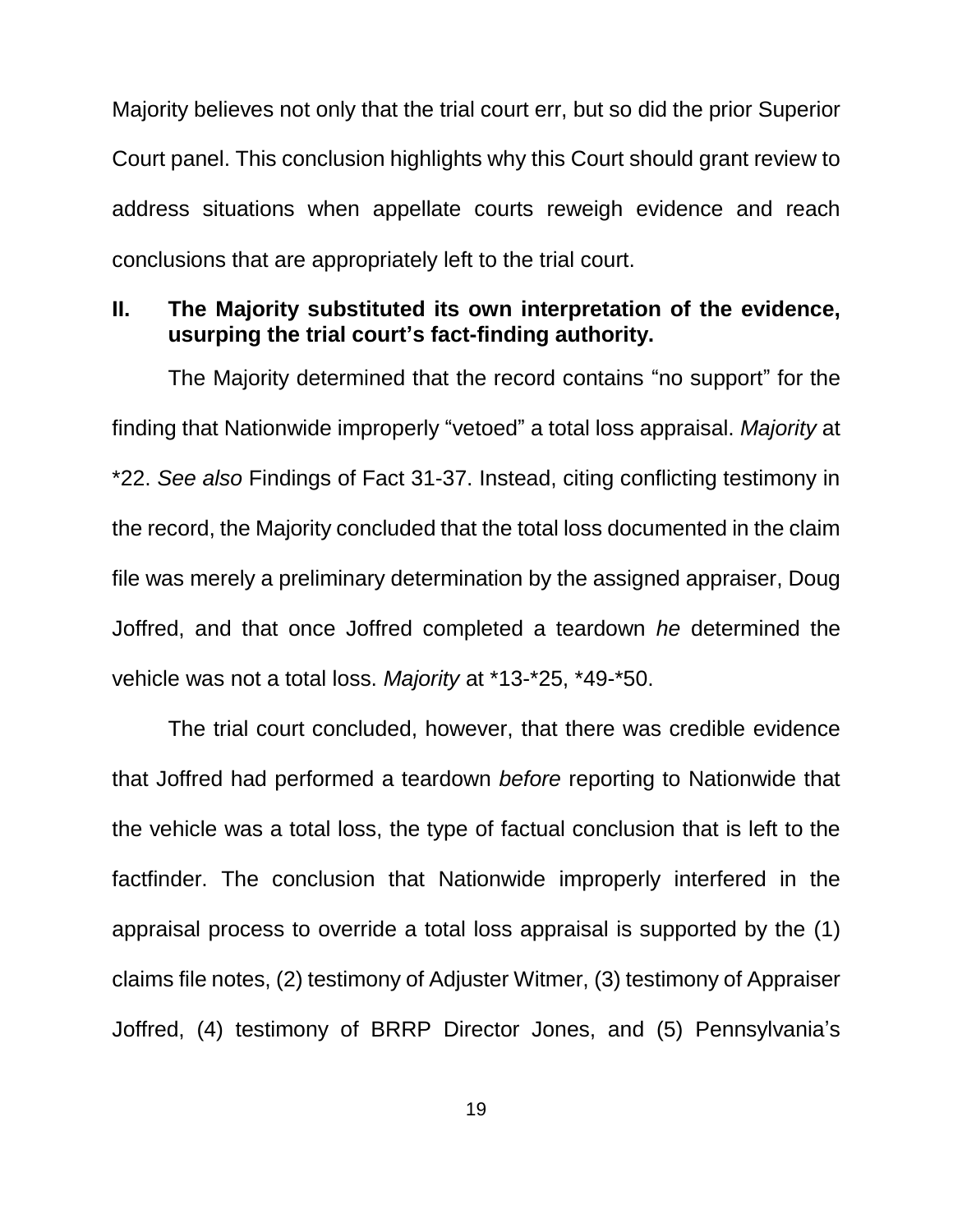Appraiser Act. Despite these bases for the trial court's opinion, the Majority reweighed the evidence and concluded that Nationwide did not improperly override a valid total loss appraisal in bad faith to the Bergs.

The Majority also concluded there was "no evidence" to support Finding of Fact 1 that the Jeep was beyond repair and, therefore, a structural total loss. *Majority* at \*28. This reweighed fact is incorrect. First, Judge Stevens explained that "evidence that two auto repair shops were unable to repair the vehicle satisfactorily supports the finding by the trial court the Jeep was 'beyond repair' and shows bad faith on the part of Nationwide." *Dissent* at \*5. Second, the Jeep was declared a structural total loss by the assigned appraiser, *i.e.,* the damage was beyond repair. Third, Nationwide refused to produce the photographs of the Jeep's twisted frame as it existed when Joffred declared the Jeep a structural total loss because of a twisted frame. *See* Findings of Fact 82, 84-85.

Without this concealed photographic evidence, the trial court was left to consider the circumstantial evidence, and in doing so concluded that the vehicle was beyond repair and a total loss. The Majority concluded to the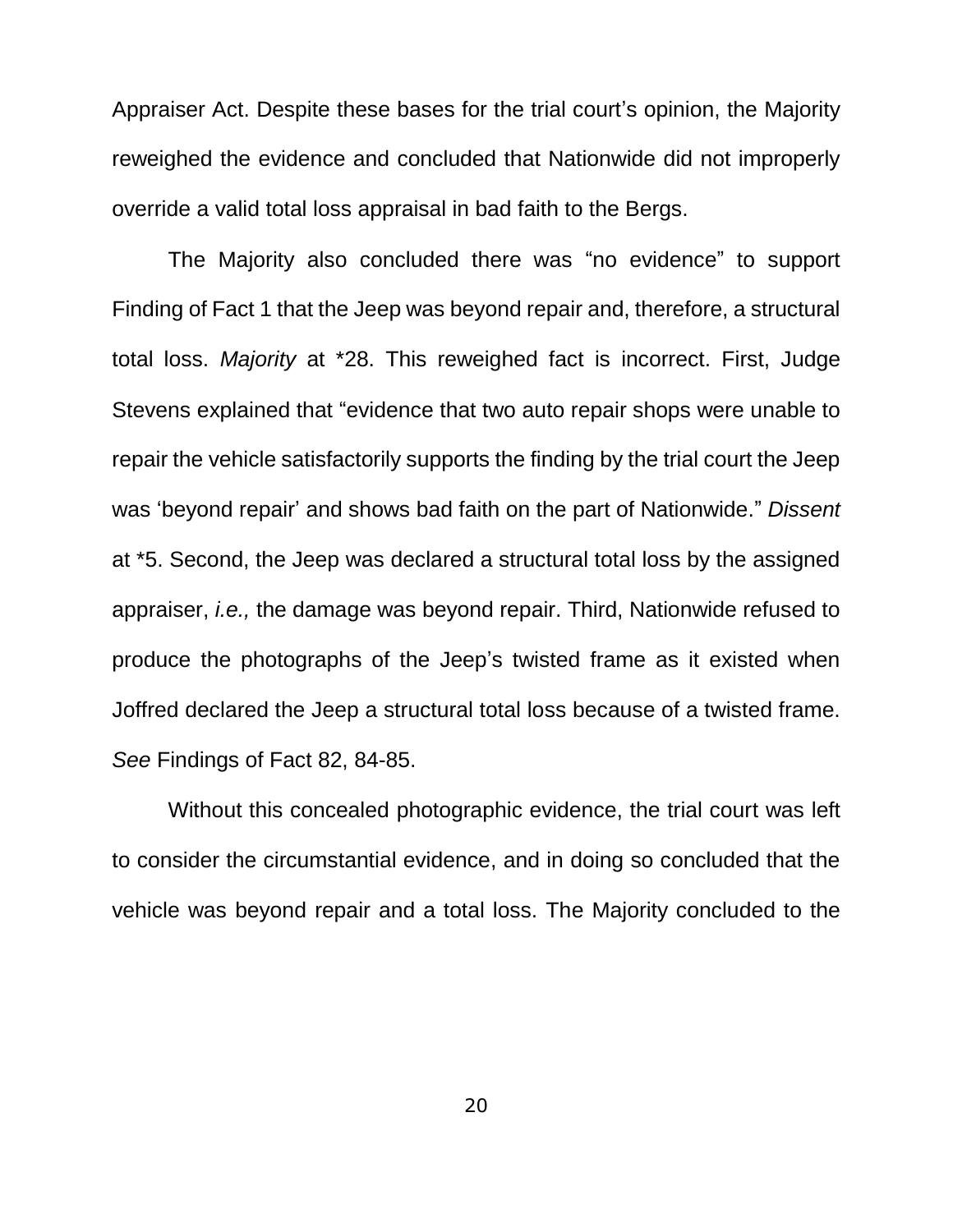contrary, despite Nationwide's refusal to comply with Court Orders compelling production of the photos.<sup>2</sup>

**III. Although Pennsylvania law imposes a duty on an insurer that elects to repair, rather than replace, damaged property to have the repaired property returned in a safe condition, Nationwide elected to repair the Berg's vehicle after it was declared a structural total loss and returned it in an unsafe condition. Despite this, the Superior Court abused its discretion and disregarded Pennsylvania law, finding that Nationwide had no such duty and therefore there was no bad faith.**

The Majority ruled that insurers have no duty "to inspect an insured

vehicle [for quality repairs] prior to its return," and thus cannot be found in

bad faith for failing to do so*. Majority* at \*37-\*38. This conclusion contradicts

Pennsylvania law and insurance industry standards.

The legal premise that an insurer exercising an option to repair a motor vehicle must return that vehicle in a serviceable condition is well-settled insurance law. Couch on Insurance*,* the national reference source on

insurance law, recognizes:

 $\overline{a}$ 

… where a collision insurer has agreed to repair and actively takes the matter in hand, making all necessary arrangements, the reasonable conclusion is that the insurer thereby assumes the duty of having the repairs made with due care; and it is not

<sup>&</sup>lt;sup>2</sup> Despite two Orders and a motion for sanctions (RR.664a; 662a; 644a; 655a), Nationwide refused to produce these photographs and other evidence, including reinspection reports corresponding to the reinspections PDS admittedly performed during the repair process. Inexplicably, the Majority faults the Bergs for failing to procure this evidence. *Majority* at \*35.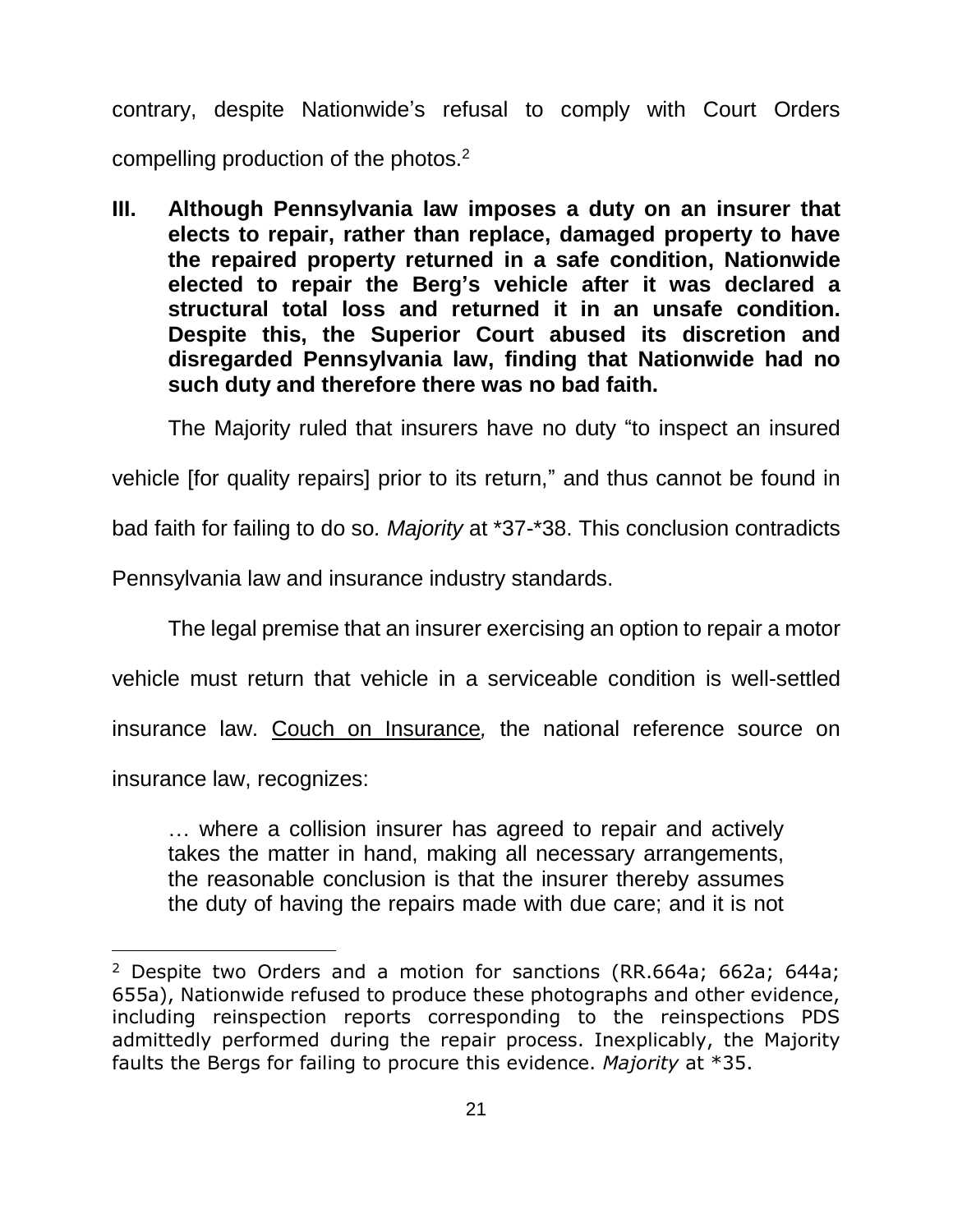relieved of this duty merely because it chooses to select an independent contractor to make the repairs, and refrains from exercising any supervision over his work.

12 Couch on Insurance *3d*, § 176:41, p.176-39. *See also id. Duty to Act* 

*Reasonably and to Restore to Same Condition*, *Generally*, § 176:32, pp. 176-

30 to 176-31.

Similarly, Appleman on Insurance states:

If the insurer elects to repair, such repairs must make the car as serviceable as it was before the loss. Moreover, the insurer has been held to be obligated to replace the automobile where it could not make such repairs as were sufficient to restore the automobile to its condition prior to being damaged.

6 Appleman, Insurance Law and Practice § 4005, p. 726.

In 1885 this Court defined an insurer's obligation in Pennsylvania when

it chooses to repair property:

When an insurer elects to repair under a clause in the policy giving that right, the conditions of the contract which before were alternate, are thereby resolved into an absolute agreement. It must be assumed that the election was made in view of all such matters, as in the law or otherwise may affect the transaction, and the principles of law incident to the alternative chosen are alone applicable. The amount of the loss ceases to be a question; there can be no inquiry as to that. The original contract, by virtue of the election, is a contract to rebuild, and the rights and responsibilities of the parties are to be measured accordingly.

*Fire Association v. Rosenthal*, 108 Pa. 474, 478 (1885).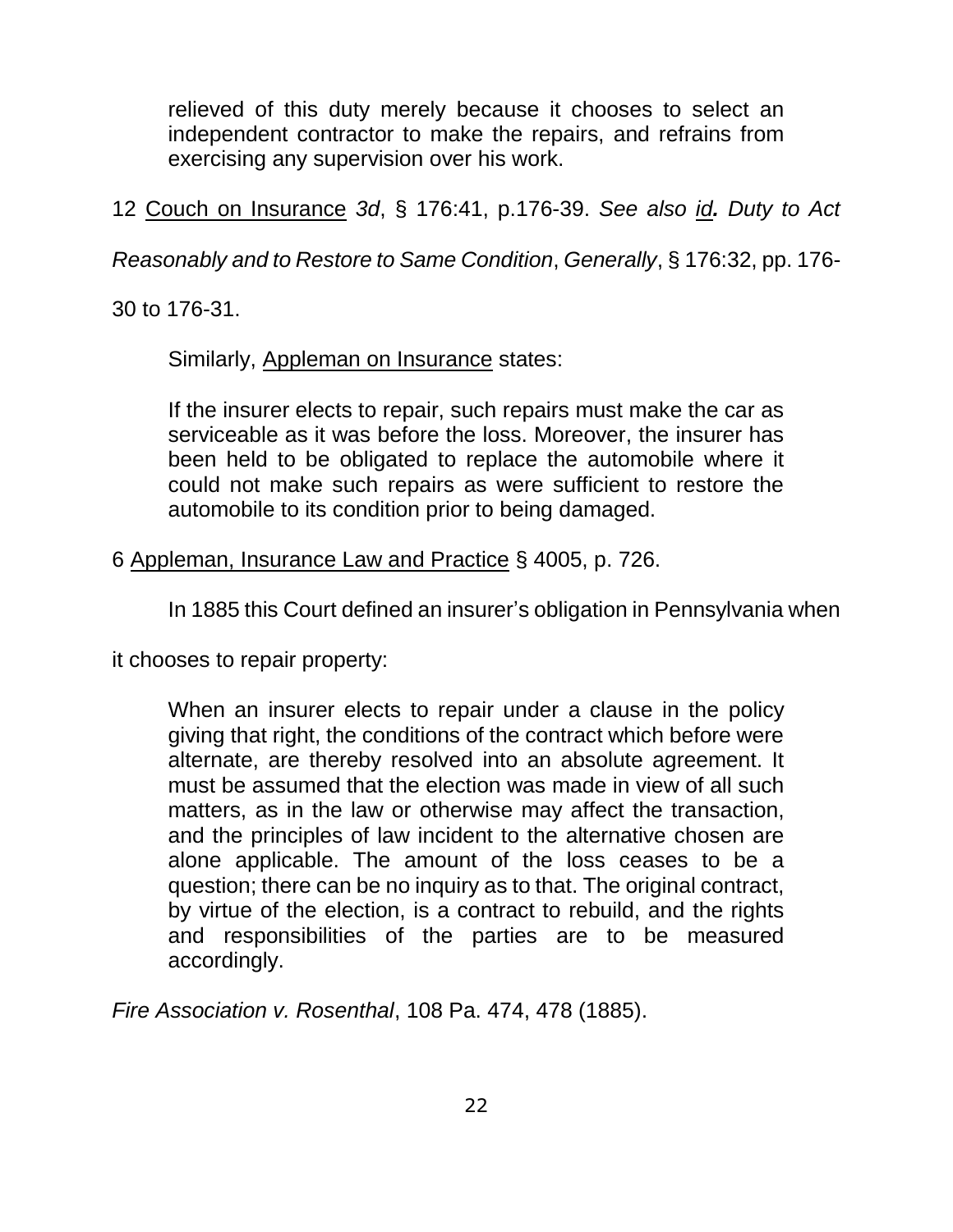In *Keystone Paper Mills Co. v. Pennsylvania Fire Ins. Co., et al.,* 291

Pa. 119 (1927), this Court again determined:

The insurance company, under the option to repair or rebuild, if it elects to avail itself of the privilege is not only bound to put the property in substantially the same state or as good as it was before the fire, but the insurer cannot avail itself of any relieving circumstances unless such repairs make the property as serviceable as it was before the loss.

*Id*. at 125.

Insurance contracts are presumed to have been drafted with reference

to substantive law, including court interpretations of material terms, and such

laws enter into and form a part of the contractual obligation as if explicitly

incorporated into the contract. *Frey v. State Farm Mutual Automobile* 

*Insurance Co.,* 632 A.2d 930, 933 (Pa. Super. 1993).

Nationwide drafted the Bergs' insurance policy in accordance with these well-settled legal precepts, thus reserving for itself either of the following options when a collision loss occurs:

- 1. Pay [the insured] directly for the loss;
- 2. Repair or Replace [the insured's] auto or its damaged parts;

 $(RR.2444a).<sup>3</sup>$ 

 $\overline{a}$ 

<sup>&</sup>lt;sup>3</sup> Nationwide did not pay the Bergs directly for the loss. Instead, Nationwide delivered the claim payment to its BRRP facility "by check, dated April 14, 1997." The check was not "made jointly payable to Plaintiffs." (Finding 47;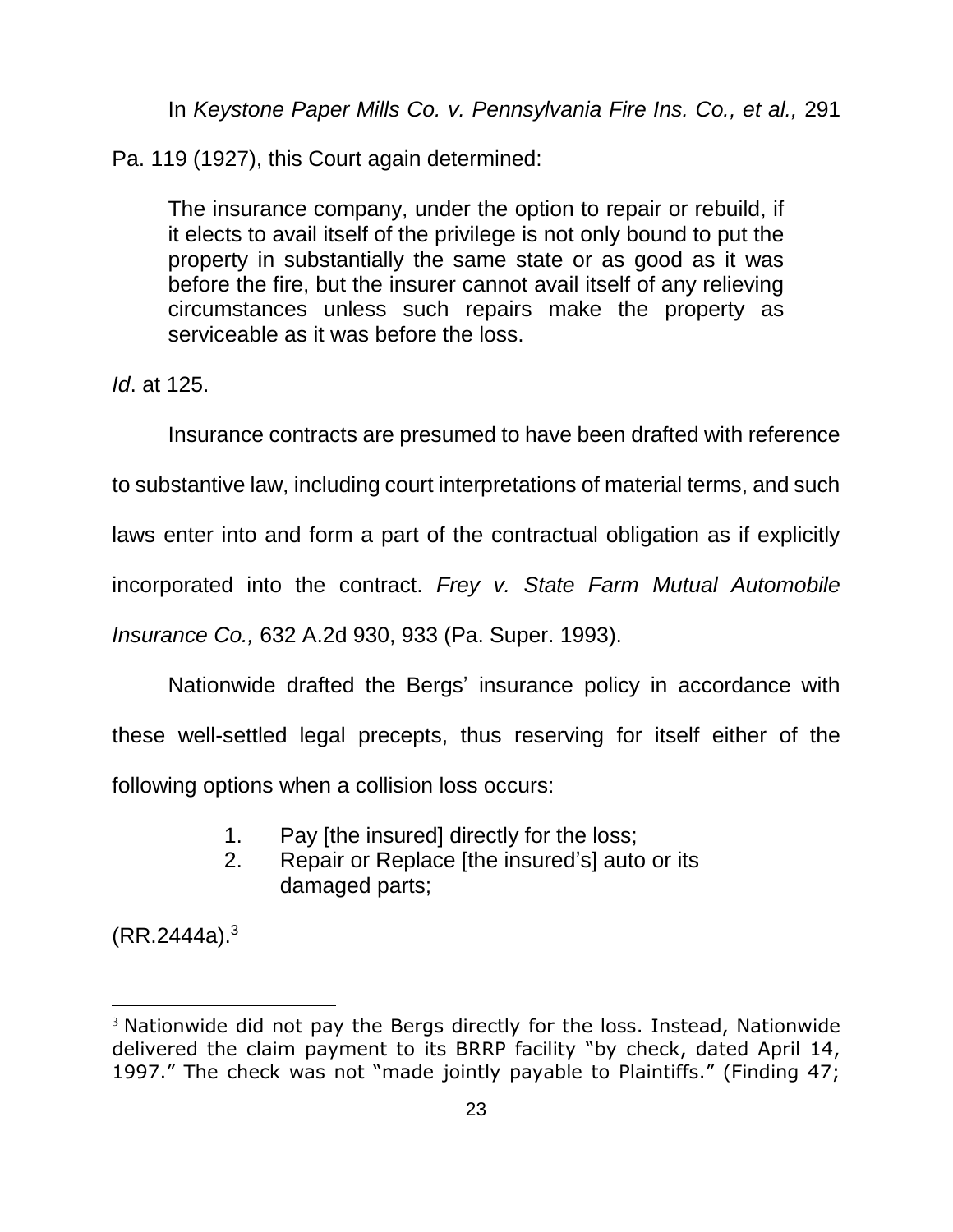The trial court correctly determined that since Nationwide chose to repair the Jeep at its BRRP facility, after its appraiser declared it a structural total loss, Nationwide had a duty to verify the BRRP repairs were successful. Finding 25. The trial court also relied upon the Bergs' liability expert, James Chett, CPCU, who confirmed this industry standard, and "opined that Defendant's conduct was reckless" because "it placed or allowed an unsafe vehicle to be placed on the highway." *Id*. at 69-71. Judge Stevens also recognized the "reckless disregard" attached to any conclusion that Nationwide had no duty to thoroughly inspect the ongoing repairs and in Nationwide's "failing to ascertain whether the vehicle was crashworthy" after it had been declared a structural total loss due to a twisted frame. *Dissent* at \*5-\*6.

The Majority absolved Nationwide of this well-established duty because, according to the Majority, Nationwide's "contractual obligation under the policy" was merely "to pay to repair the Jeep." *Majority* at \*36. Relying upon this erroneous legal conclusion, the Majority then found that because "[Nationwide] did not promise to inspect an insured vehicle prior to its return," it had no duty to do so, and thus cannot be liable for bad faith. *Id***.**

R.1925a).

 $\overline{a}$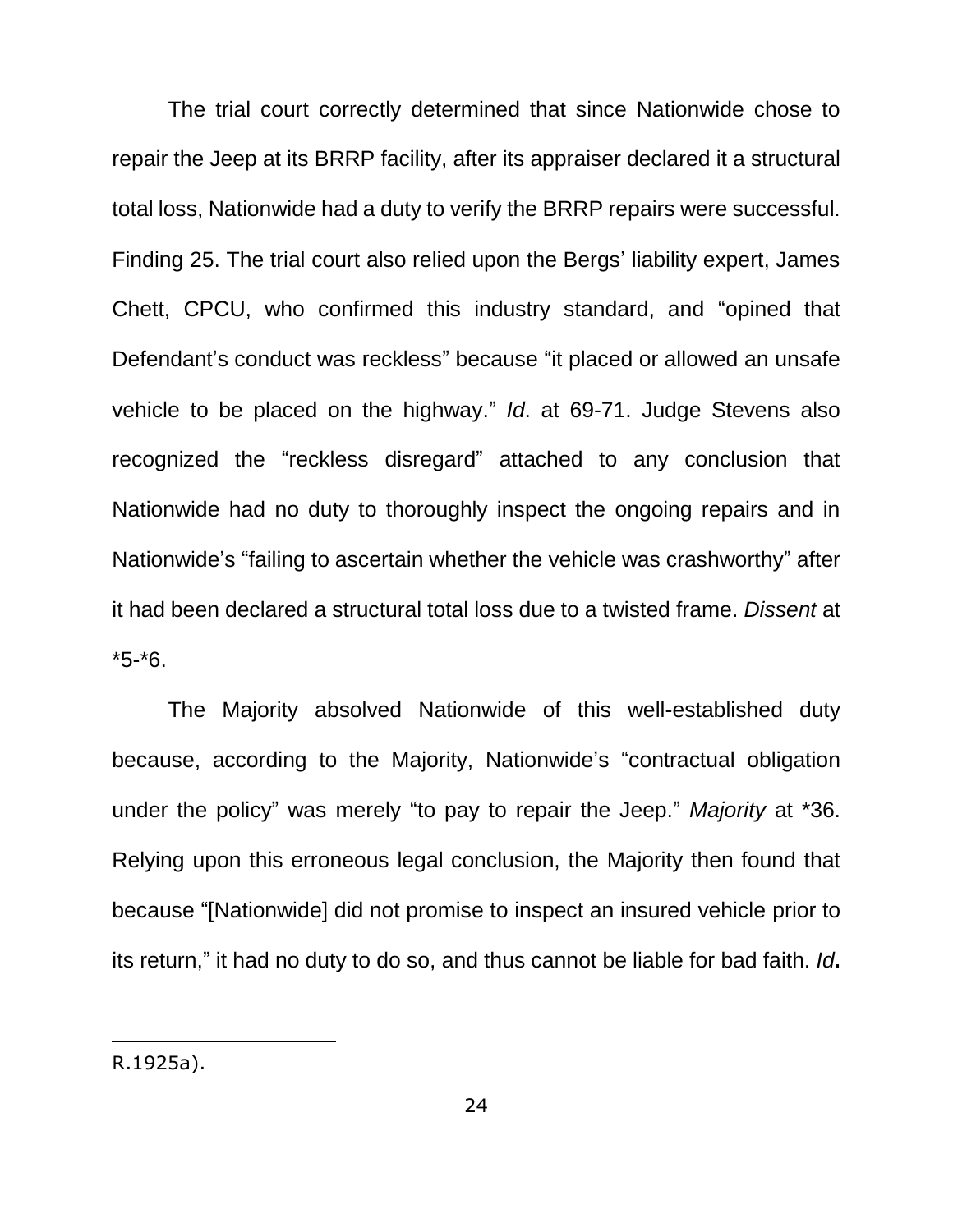at \*37-\*38.

The Majority's erroneous legal conclusion, that Nationwide had no duty beyond *paying* for the repairs, mirrors the opinion of Nationwide's liability expert, former Insurance Commissioner Constance Foster, who testified for Nationwide a second time during the remand trial.<sup>4</sup> Foster's testimony contradicts industry standards and the binding precedent of this Court:

And one thing that I should clarify that's very important. Nationwide's original obligation under the policy is simply to pay for the repair. It has no obligation to make sure that the repairs are done appropriately.

(RR.2779a). The Majority thus adopted Foster's opinion as its legal

conclusion:

 $\overline{a}$ 

Given its potentially significant ramifications, we do not believe that an intermediate appellate court is the appropriate body to pronounce, based on the testimony of a single witness [James Chett, CPCU], that such a duty [to inspect] exists.

*Majority* at \*38, n.20.

The duty the Majority is concerned with creating was established in

Pennsylvania 130 years ago and is now a national standard in claims

<sup>&</sup>lt;sup>4</sup> Ms. Foster also testified in 2007, offering her opinion that this lawsuit over a collision claim was not "an action arising under an insurance policy," but rather one arising under the BRRP repair guaranty. The Superior Court reversed in 2012, crediting Ms. Foster for the trial court erroneously adopting as its legal conclusion this, "novel theory of statutory interpretation." *Berg II*, 44 A.3d at 1172.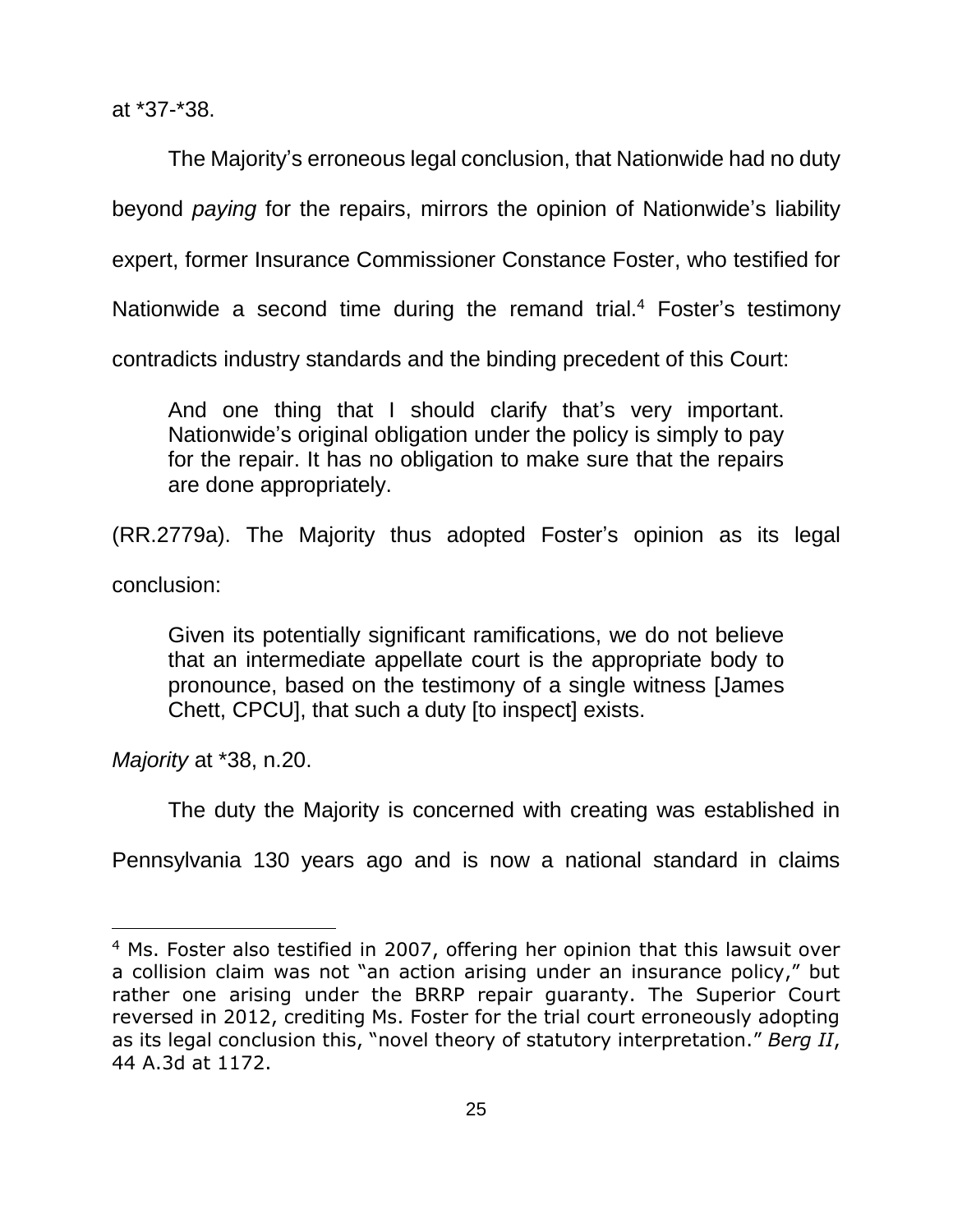practices. The Majority Opinion is thus inconsistent with the insurance policy, this Court's binding precedent, and insurance industry standards elucidated in the leading treatises. Therefore, the trial court and the Dissent correctly found that Nationwide recklessly ignored its contractual and legal duties to the Bergs in bad faith.

### **IV. The record supports the trial court's finding of a reckless disregard of a lack of a reasonable basis in Nationwide's handling this claim. The Majority abused its discretion by substituting its interpretation of the evidence to grant Nationwide JNOV.**

It is hornbook law that the weight of the evidence is exclusively for the fact-finder, which is free to believe all, part, or none of the evidence, and to assess the credibility of the witnesses. *Commonwealth v. Johnson*, 668 A.2d 97, 101 (Pa. 1995). Questions concerning inconsistent testimony and improper motive go to the credibility of the witnesses. *Commonwealth v. Boxley*, 838 A.2d 608, 612 (Pa. 2003). An appellate court cannot substitute its judgment for that of the fact-finder on issues of credibility. *Commonwealth v. Pronkoskie*, 445 A.2d 1203, 1206 (Pa. 1982).

As noted above, in its prior published Opinion *in this case*, the Superior Court reversed a directed verdict for Nationwide, citing evidence *in the record* that supports the trial court's corresponding findings of fact.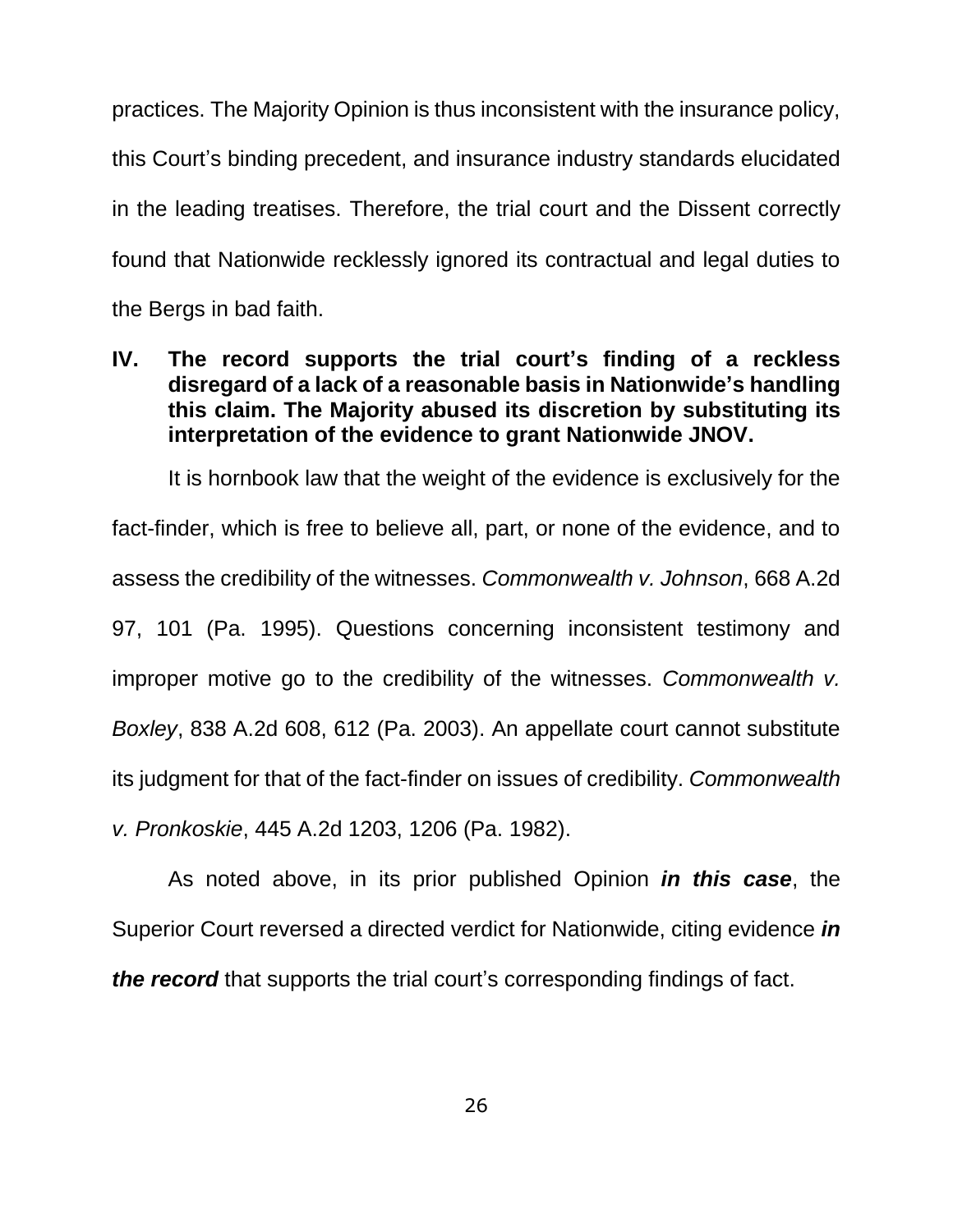Notwithstanding these citations to the record identified in *Berg II*, the Majority Panel determined that the record contained "no evidence" of these exact same facts/findings. The Majority is legally and factually wrong. As detailed above, the trial court's findings on these precise facts are supported by clear and convincing evidence. The following will identify ample evidence supporting the trial court's finding of a reckless disregard to the Bergs' physical safety, and to their rights under the law, namely that: (1) Nationwide must have known the structural repairs failed when the Jeep was released to the Bergs from its BRRP facility; and, (2) Nationwide spent \$3 million applying against the Bergs the same documented strategy it applied against its insured in *Bonenberger v. Nationwide Mut. Ins. Co.*, 791 A.2d 378 (Pa. Super 2002), and that it continued applying that strategy against the Bergs after *Bonenberger* was published in 2002.

**A. Despite knowing that the structural repair efforts failed, Nationwide permitted the vehicle to be released from its BRRP facility, recklessly risking a highway catastrophe to avoid paying a total loss.**

The Majority Opinion determined, "[t]he record contains **no evidence**  that the extent of the faulty repairs would have been evident during a visual inspection when the repairs were nearly complete, much less that Appellant knew or should have known about the faulty repairs." *Majority* at \*35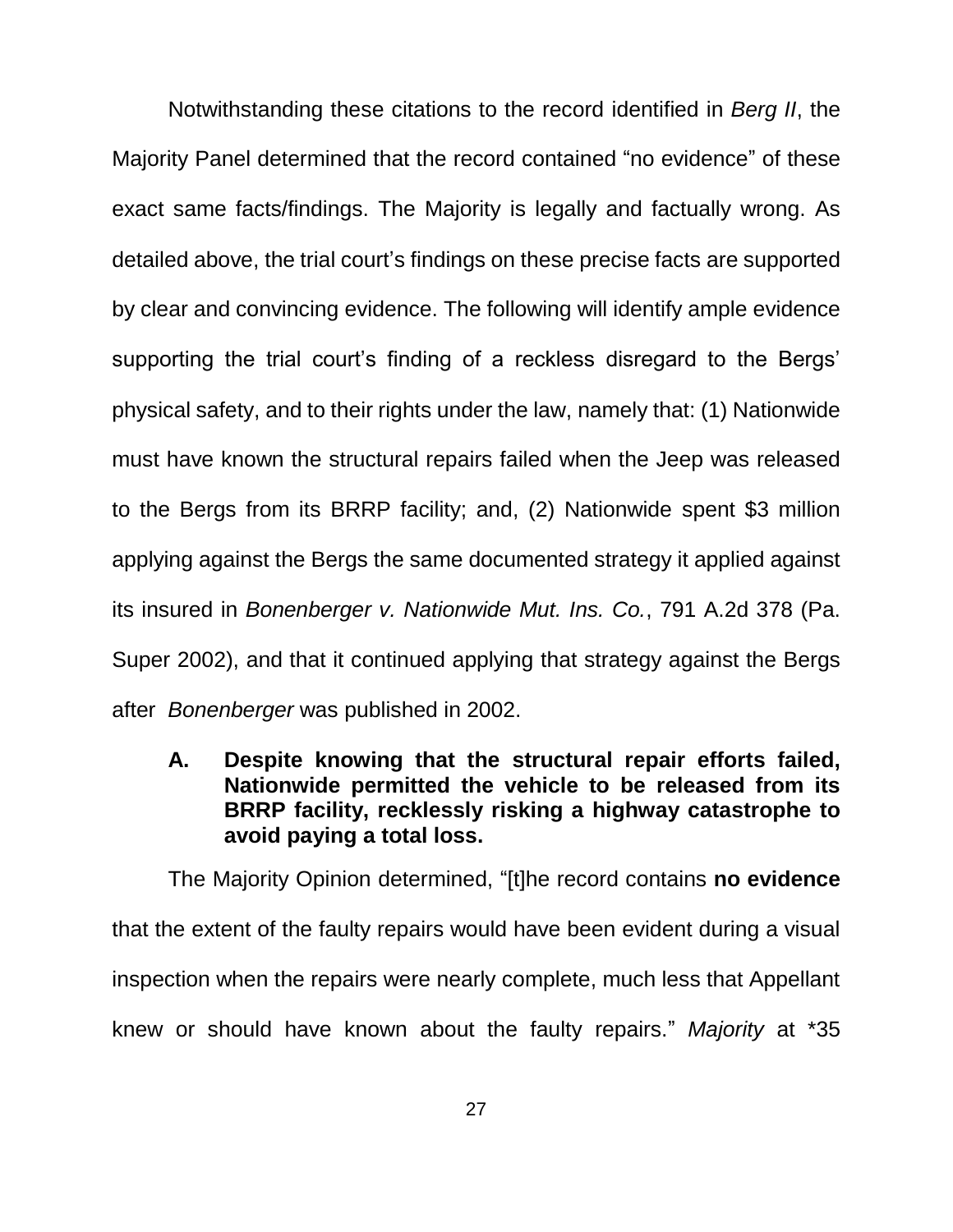(emphasis in original). The record demonstrates, and the trial court found, however, that Nationwide knew the structural repairs failed because it inspected the repairs throughout the 4-month repair period. Finding 42.

The following undisputed facts support the trial court's finding in this regard: the assigned appraiser declared the Jeep a total loss due to a badly twisted frame, *Majority* at \*17; Nationwide decided to repair the Jeep, *id*. at \*23; the frame damage was too complex for its BRRP facility to repair, *id***.** at \*19; repairs were expected to take 25.5 days but lasted four months, *id*. at \*37; and, Nationwide reinspected the repairs several times, including a reinspection near the end of the protracted repair period, *id*. at \*34.

The record demonstrates that any failure to reinspect the Jeep prior to permitting its release from the BRRP facility, under these undisputed facts, constitutes a reckless disregard to the Bergs' financial interest in the vehicle, and to their safety. Moreover, because of the complexity of the frame damage, the reasonable inference to be drawn from the undisputed evidence is that Nationwide did reinspect the frame repairs because Nationwide issued a BRRP guarantee on the repairs, and so Nationwide would have naturally looked at the frame repairs during its reinspections before and/or

28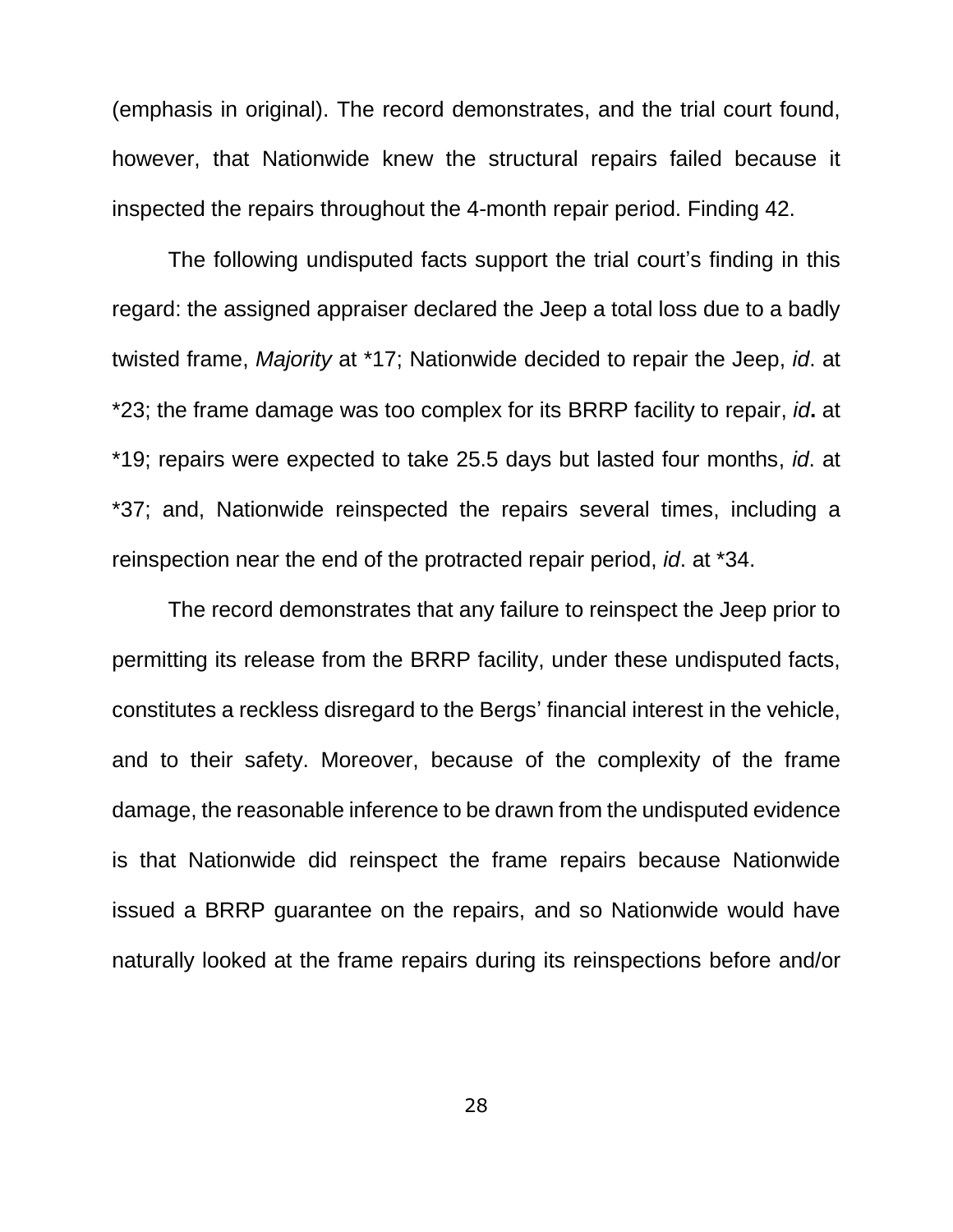after the vehicle was reassembled. The Majority determined, however, such an inference required an impermissible amount of "speculation." *Id*. at \*37.

Additional evidence of record includes the fact that one of the twisted frame rails giving rise to the total loss appraisal was never repaired or replaced, a fact that would have been of import to Nationwide since it paid for new rails. (RR.1338a; 1799a). Stephen Potosnak, one of Nationwide's PDS who inspected the repairs days before this lawsuit was filed, identified this precise issue during his visual-only, *post-repair* reinspection, confirming not only that a frame rail was not properly repaired *or* replaced, but also that the front wheels were "substantially" misaligned, as follows:

… I DID NOT DISCUSS TRUCK OR FINDINGS WITH [POLICY HOLDER]. HAD TRUCK ON LIFT. RT FNDR HANGING OUT FROM REAR EDGE. RF MLDG HANGING LOOSE. HOOD GAPS UNEVEN ON BOTH SIDES. UPON LOOKING AT FRONT TIRES/**WHEELS, LF IN SUBSTANTIALLY IN COMPARISON TO RF.** WHICH IS EVEN WITH EDGE OF FNDR, (MAKES REAR APPEAR SHIFTED TO RIGHT). **RF APRON AND RAIL NOT REPLACED.** RT APRON STILL SPLIT IN SEVERAL AREAS. RT RAIL STILL HAS DAMAGE NEAR SWAY BAR MOUNT…. APPEARS UPPER BODY SWAY WAS NOT PULLED COMPLETELY BACK BEFORE REPLACEMENT OF PARTS BEGAN…. WAITING FOR CALL BACK FROM SHOP WITH DECISION.

Finding of Fact 52. (RR.1809a) (emphasis added).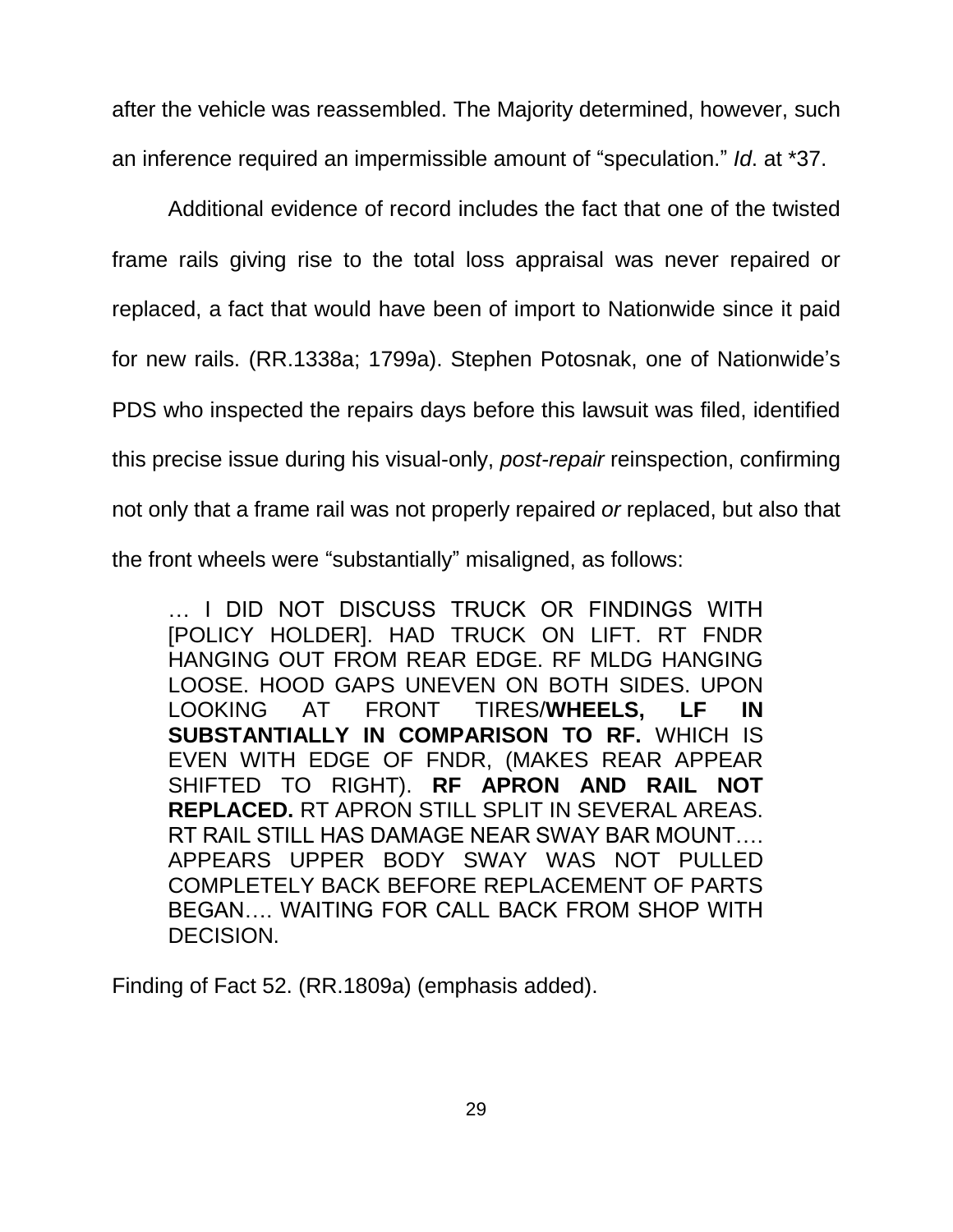The trial court found that if Potosnak was able to observe these structural repair issues during his post-repair reinspection, without removing sheet-metal, the same defects would have been observable to other PDS reinspecting the repairs during the 4-month repair period, including when the repairs were nearly complete. *See* Findings of Fact 41-48.

Additionally, the Bergs introduced the testimony of David Wert, a repair technician at the subject BRRP facility who witnessed the repairs from his adjacent repair-bay. *See* Opinion at 7. Wert confirmed Nationwide reinspected the repairs several times, including near the end of the repair period, and at least one PDS "didn't appear happy" during a reinspection. *Majority* at \*32-\*35.

According to the Majority, however, "the record does not evidence what those people saw, or whether the faulty repairs would have been observable when the repair job was nearly complete." *Id*. at \*35-\*36. The Majority cites the self-serving testimony of Nationwide employees claiming PDS reinspections were merely to "ensure the body shops prepared fair estimates," to make "sure the estimate was written correctly," and that the PDS "really weren't looking for deficiency." *Id*. at \*35.<sup>5</sup>

 $\overline{a}$ 

<sup>&</sup>lt;sup>5</sup> The Majority supports its decision with a factual error, mischaracterizing Stephen Potosnak as the PDS who reinspected the Jeep "while the Jeep was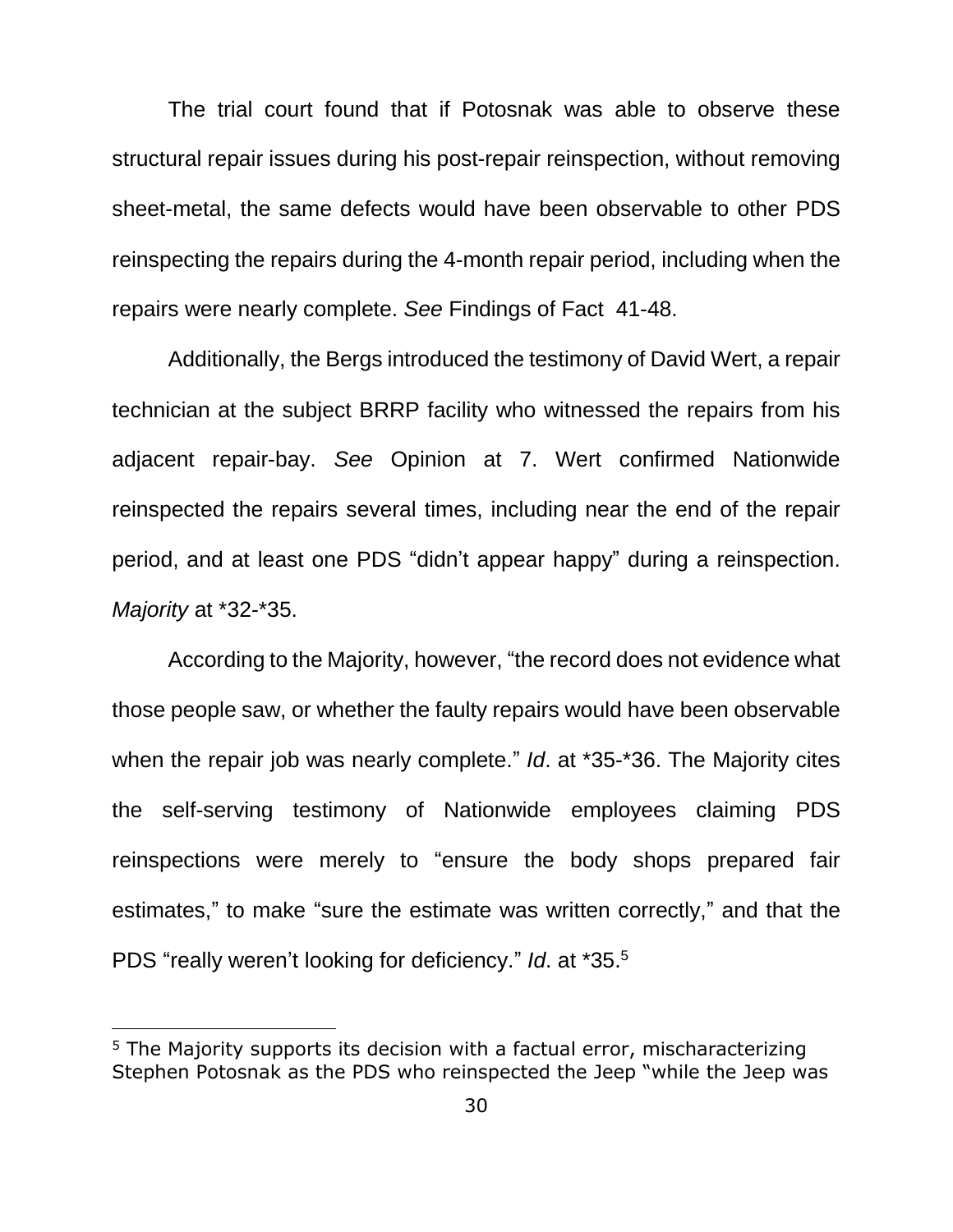Nationwide's self-serving testimony was contradicted by Nationwide's

BRRP Director, Dean Jones, CPCU:

Q. Sir, was the focus of these [PDS] reinspections to determine how much the shop was using or reducing leakage? **A. No, it was to ensure that the vehicles were being repaired properly.**

Q. So then **if I had some written reinspection reports they would show that one of the focus was quality of repairs?**

## **A. Yes.**

 $\overline{a}$ 

 $(RR.942-43a)$ (emphasis added).<sup>6</sup>

The BRRP form-document for the reinspection reports, to which Jones alluded, further supports the trial court's finding that Nationwide must have known the structural repair efforts failed. The document focuses upon "quality of repairs" exactly as Jones stated. Specifically, the BRRP formdocument used for the reinspections not only *require* PDS to analyze the adequacy of unibody frame repairs, and proper wheel alignment, but also to identify the date and name of each reinspector, as follows:

under repair." *Majority* at \*30-\*31. Potosnak, however, specifically testified he was *not* PDS until "late '97 through late '98," which was well after the Berg repair efforts were exhausted in 1996 (RR.1070-71a).

<sup>&</sup>lt;sup>6</sup> The Majority was dismissive of Jones' testimony, mischaracterizing him as "Plaintiffs' claims consultant." *Majority* at \*32. Jones was never Plaintiffs' claims consultant. Jones oversaw Nationwide's "material damage claims" at the state-level, managing state-wide BRRP operations "until August of '96," which is the month prior to the Bergs' loss. (RR.882-83a). Jones then became the direct supervisor to Witmer, the assigned adjuster. (R.894a). The Bergs called Jones "as-on-cross." (RR.876a).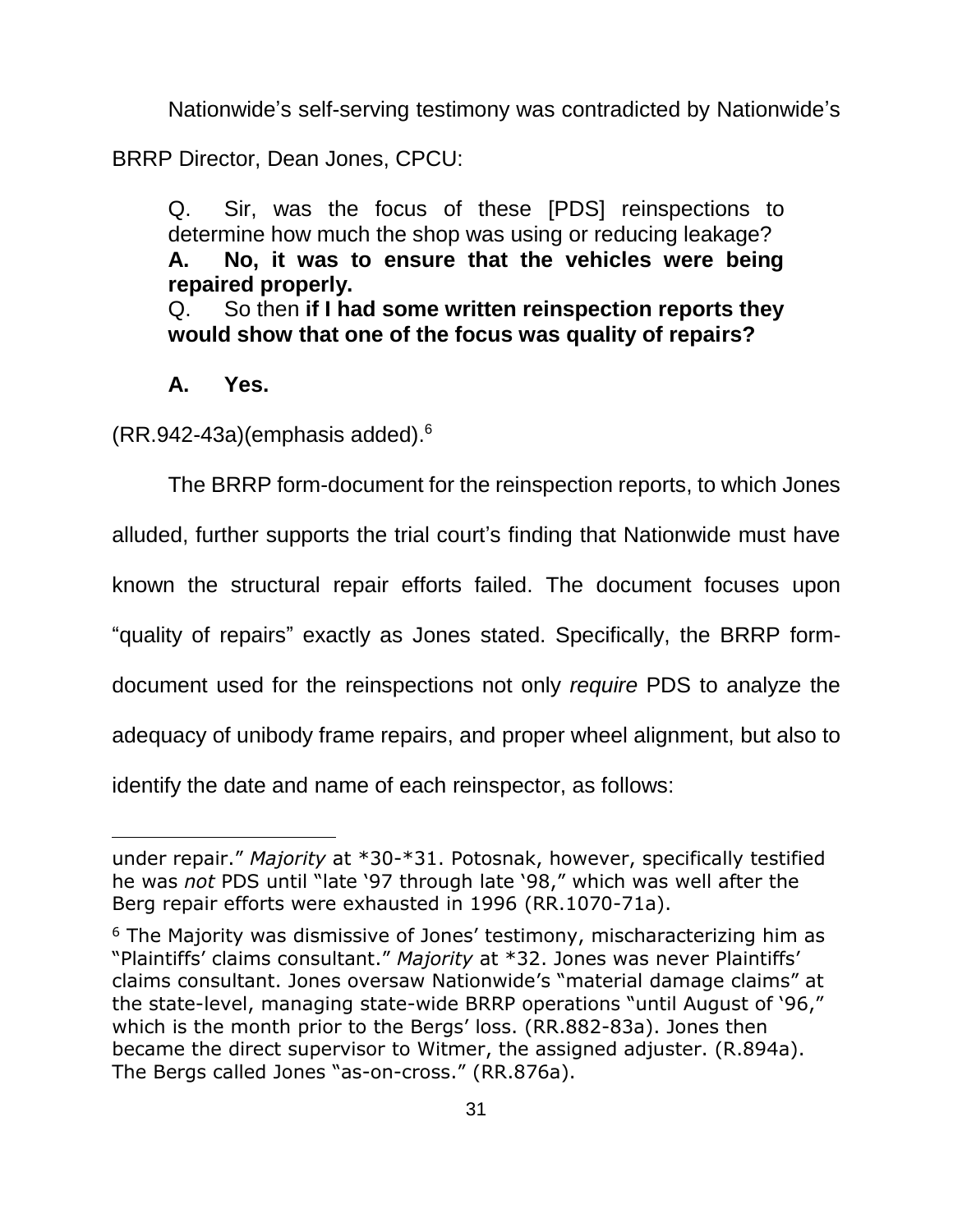|                                                                                                                                                                                                                                                    |   |         | Vehicle Make: Vear Model Mileage Mileage |   |         |
|----------------------------------------------------------------------------------------------------------------------------------------------------------------------------------------------------------------------------------------------------|---|---------|------------------------------------------|---|---------|
| Repair Inspection:                                                                                                                                                                                                                                 |   |         | Type of Loss:                            |   |         |
| Prior                                                                                                                                                                                                                                              |   |         | COLL _______                             |   |         |
| During                                                                                                                                                                                                                                             |   |         | FTC                                      |   |         |
| Post                                                                                                                                                                                                                                               |   |         | <b>PD</b>                                |   |         |
|                                                                                                                                                                                                                                                    |   |         | <b>REPAIR EVALUATION</b>                 |   |         |
| LOSS CONTROL                                                                                                                                                                                                                                       |   |         | <b>LOSS CONTROL</b>                      |   |         |
| A-ADEQUATE                                                                                                                                                                                                                                         | A | $\perp$ | I - INADEQUATE                           | A | $\perp$ |
| Used Parts<br><b>Contract Contract Contract Contract Contract Contract Contract Contract Contract Contract Contract Contract Contract Contract Contract Contract Contract Contract Contract Contract Contract Contract Contract Contract Contr</b> |   |         | Repair Time                              |   |         |
| After Market                                                                                                                                                                                                                                       |   |         | Paint Time                               |   |         |
| Rechrome                                                                                                                                                                                                                                           |   |         | Paint & Material                         |   |         |
| Overlap & Included                                                                                                                                                                                                                                 |   |         | Unibody Repairs                          |   |         |
| Wheel Alignment                                                                                                                                                                                                                                    |   |         | Items Left Open                          |   |         |
| Repair vs. Replacement                                                                                                                                                                                                                             |   |         | Supplemental Repairs                     |   |         |
|                                                                                                                                                                                                                                                    |   |         | DETAILED AREAS OF DISCREPANCY            |   |         |
|                                                                                                                                                                                                                                                    |   |         |                                          |   |         |
|                                                                                                                                                                                                                                                    |   |         | Evaluator Date of Inspection             |   |         |

(RR.2155a).<sup>7</sup>

 $\overline{a}$ 

Because the Jeep was reinspected numerous times, the trial court reasonably concluded that PDS reinspection reports should exist in the claim file. Finding of Fact 82. Despite a motion for sanctions and two orders, Nationwide refused to produce any reinspection reports or notes

 $7$  This BRRP form-document is part of Trial Exhibit 34, an 8-page packet circulated to the BRRP facilities titled, "BLUE RIBBON REPAIR SERVICE." (RR.2148-56a).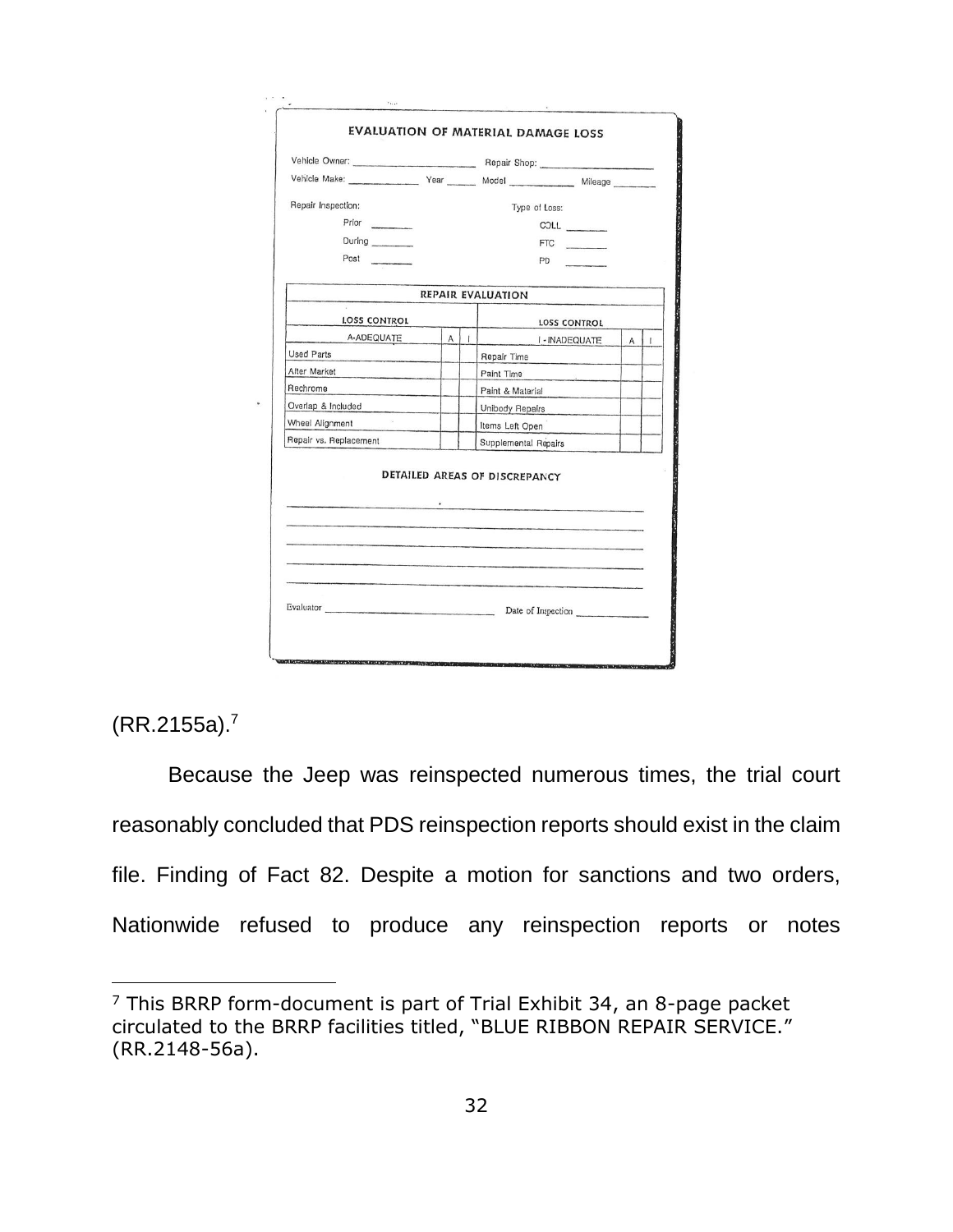corresponding to the numerous reinspections admittedly performed. *See*  Opinion at 45.<sup>8</sup>

The Majority nevertheless determined that the "record contains **no evidence** that the extent of the faulty repairs would have been evident during a visual inspection when the repairs were nearly complete.…" *Majority* at 35 (emphasis in original).

Every automotive professional who inspected the repairs identified repair issues without removing sheet-metal, i.e. visual-only inspection. See Potosnak (RR.1809a); Phillips (RR.1149a); Shaw (identified unrepaired frame damage) (RR.1970a); and, Anderton (RR.1575a) (identified "repair problems" during his initial, visual-only inspection). *See also* Findings of Fact 41-47 (itemizing extensive structural repair failures identified by visual-only inspections). As this Court has long recognized, "[i]t is vain to say one looked but did not see what was obvious." *Martino v. Adar*, 63 A.2d 12, 13 (Pa. 1949); *Canery v. SEPTA*, 406 A.2d 1093, 1096 (Pa. Super. 1978) ("a wrongdoer may not avoid liability by saying he did not see what was plainly

 $\overline{a}$ 

<sup>&</sup>lt;sup>8</sup> The Bergs' document request sought "any and all records referring or relating to the Plaintiffs." (RR.664a). An Order entered March 15, 1999, overruled Nationwide's objection subject only to attorney-client privilege. (RR.662a). A motion for sanctions was filed. (RR.644a). A second Order was entered March 31, 2000, mandating Nationwide's compliance with the original Order. (RR.655a).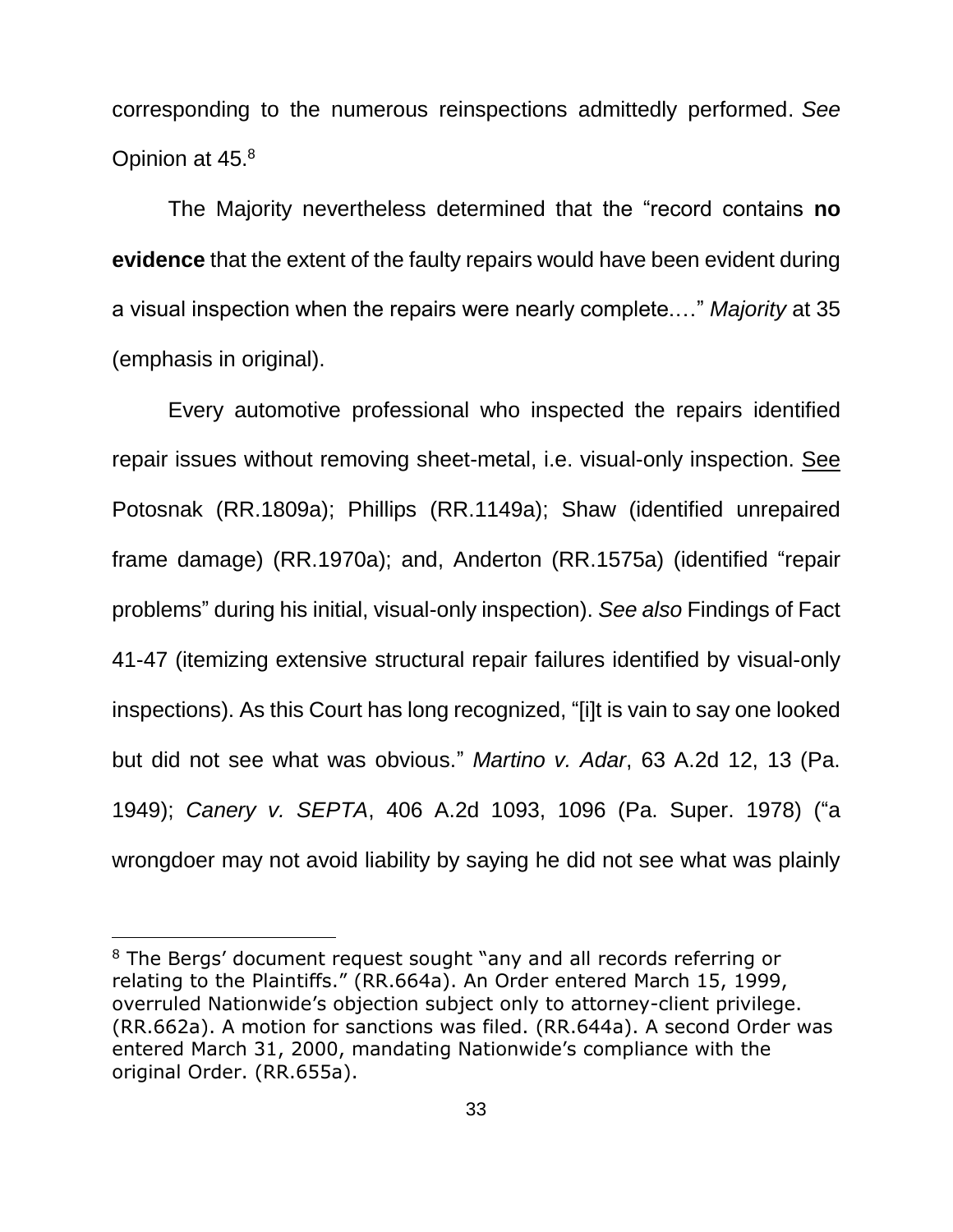visible to him"). Despite overwhelming evidence supporting the finding that Nationwide not only knew the structural repairs failed but also thereafter concealed evidence of its knowledge, the Majority usurped the authority of the trial court and reversed this well supported finding.

**B. The trial court's finding that Nationwide applied against the Bergs its documented corporate strategy to resist paying meritorious claims, without a reasonable basis, is wellsupported by the record.**

On April 28, 1998, a few days before this lawsuit was filed, PDS Potosnak reinspected the Jeep, entering a report in the claim file confirming the accuracy of the structural repair issues reported by the Bergs. *See*  Finding 52. Nationwide did not promptly honor the claim by finally conceding the vehicle was a total loss, as appraised nineteen months earlier. Nationwide did not even advise the Bergs that Potosnak's reinspection confirmed the structural repair failures. Instead, Nationwide feigned ignorance and forced the Bergs to file this lawsuit while having absolutely no basis for doing so. Nationwide thereafter concealed the Potosnak Report through five years of litigation by redacting it from its claim file pursuant to an improper assertion of attorney-client privilege. *See* Findings of Fact 52-57; RR.1191-94a.

The Majority misapprehended the significance of this evidence:

34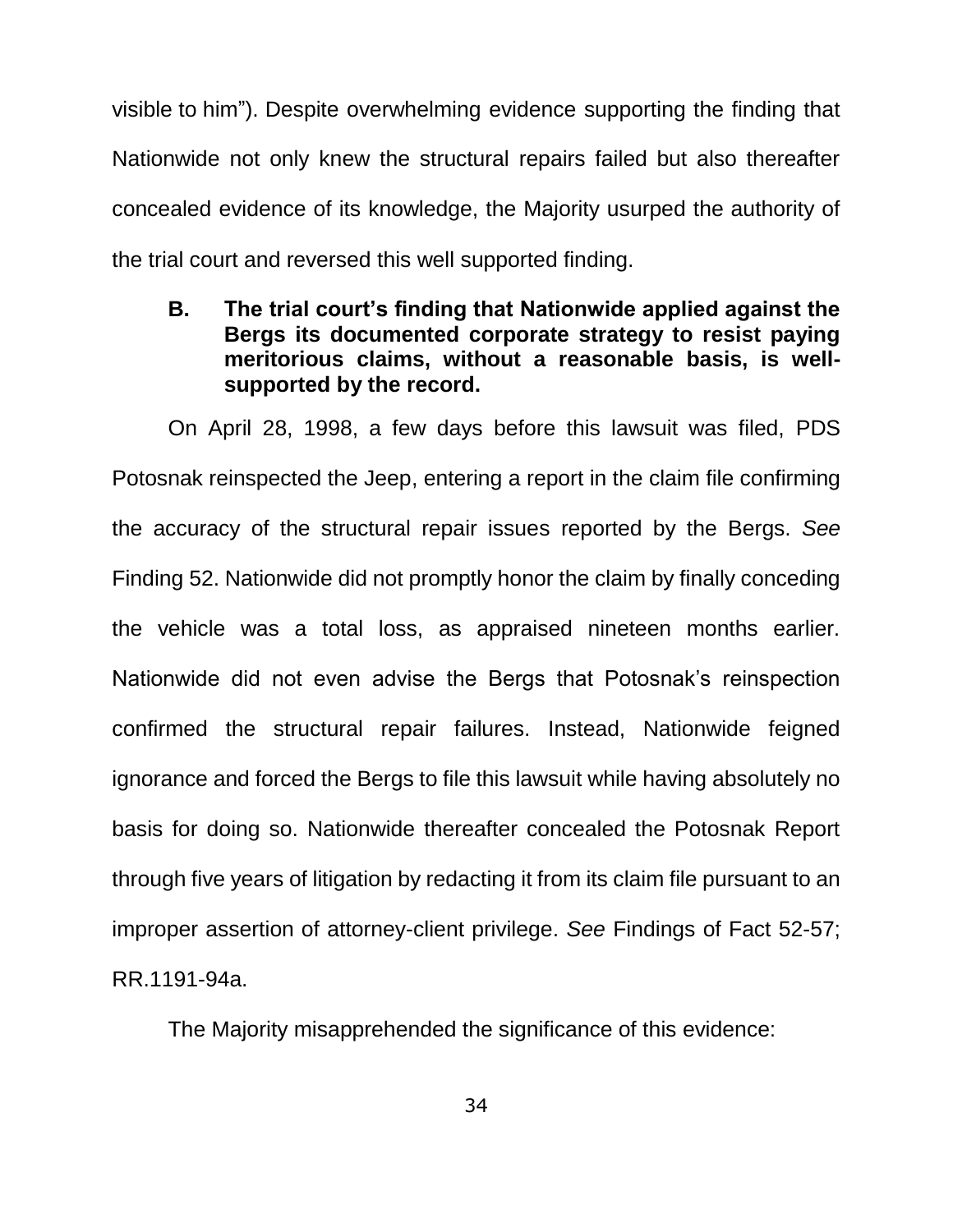we do not understand the significance of Appellant's failure to inform Plaintiffs of Potosnak's report. Plaintiffs' expert inspected the Jeep in November of 1997 and found it unsafe to drive …. The record, therefore, does not show that Appellant jeopardized Plaintiffs' safety by failing to inform them of the results of Potosnak's inspection.

*Majority* at \*41. The question of whether the Bergs knew of the failed repairs is not determinative of Nationwide's bad faith. The question is, what basis did Nationwide have to not pay the claim upon receipt of Potosnak's reinspection report, particularly given what was contained within its claim file regarding the initial structural total loss appraisal, and that it now knew, beyond doubt, that the structural repair efforts doomed to fail, did in fact fail.

Bad faith is actionable regardless of whether it occurs before, during or after litigation. *O'Donnell v. Allstate Ins. Co.,* 734 A.2d 901, 906 (Pa. Super. 1999) ("[W]e refuse to hold that an insurer's duty to act in good faith ends upon the initiation of suit by the insured."). In *Hollock v. Erie Ins. Exch.*, 842 A.2d 409, 415 (Pa. Super. 2004), the Superior Court confirmed that when an insurer engages in "a blatant attempt to undermine the truth finding process," such conduct may support a finding of insurance bad faith. *Id*. at 415.

In *Berg II*, the Superior Court stated: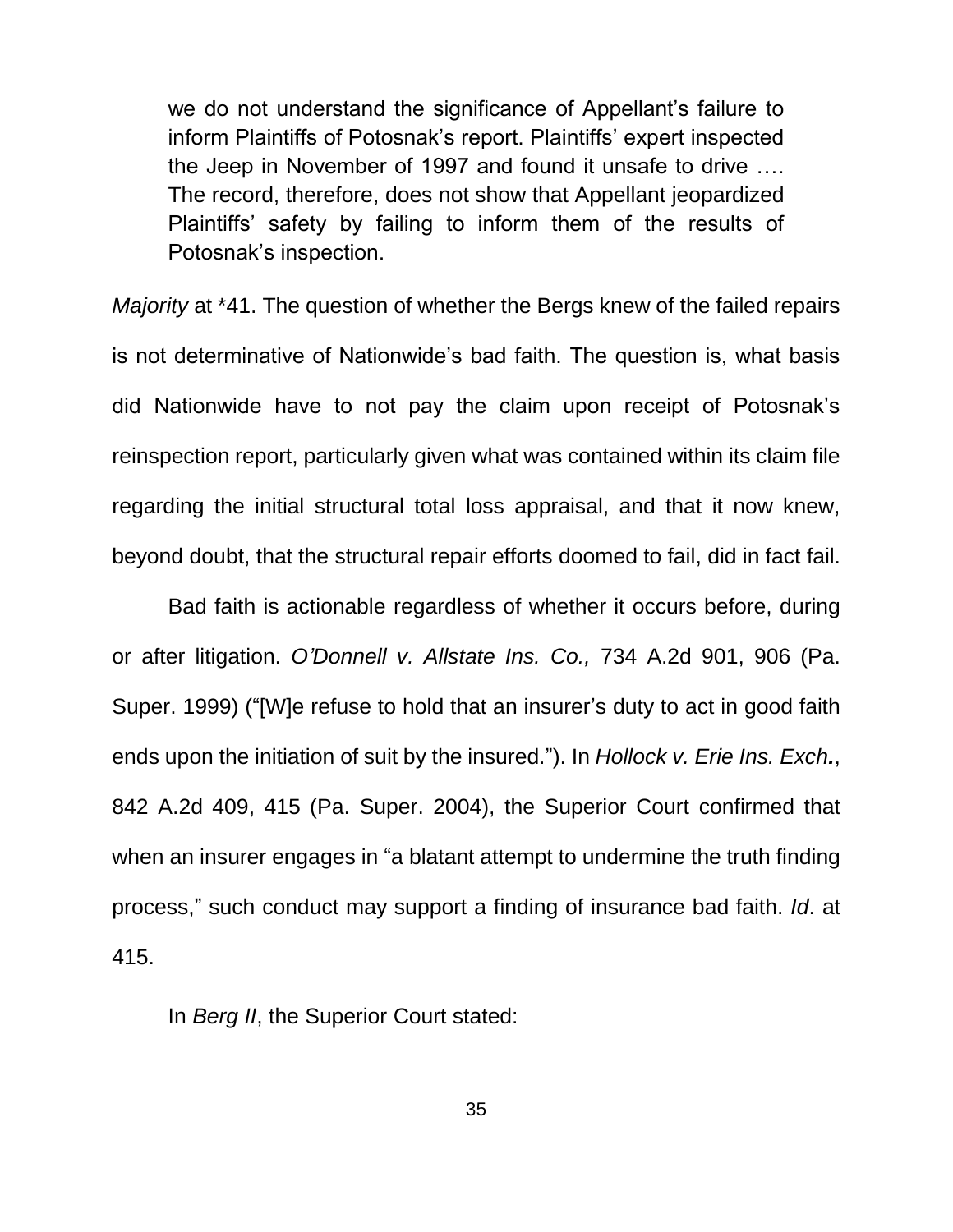the Bergs contend that the trial court erred in refusing to admit evidence that Nationwide paid its attorneys \$922,654.25 to defend the lawsuit, allegedly pursuant to a documented litigation strategy to deter the filing of small value claims….

Based upon *Bonenberger,* we agree and conclude that on retrial the Bergs should be permitted … to introduce evidence regarding Nationwide's alleged litigation strategy in an effort to establish bad faith conduct under section 8371.

Id.*,* 44 A.3d at 1176-77.

 $\overline{a}$ 

After review of the entire record, the trial court concluded that the evidence of this strategy's application was clear. *See* Opinion at 48. *See also* Findings of Fact 64-88. *See also Dissent* at \*8-\*10 (citing evidence of this strategy's application). The Majority rejected this finding, *Majority* at \*49-\*52, and ignored the law of this case by concluding *Bonenberger* "cannot form the basis for a finding of bad faith in this action." *Id***.**, at \*51.

The strategy was circulated to personnel as an appendix to Nationwide's "Best Claims Practices Manual, and is titled "PENNRO LITIGATION STRATEGY–1993" ("PENNRO").<sup>9</sup> *See* Findings of Fact 66, 80- 85. (RR.2167-70a).

PENNRO section one, titled "Claim Handling Philosophy and Strategy for 1993 and Beyond," requires personnel to apply, "[c]ontinued

<sup>9</sup> PENNRO stands for Pennsylvania Regional Office. (RR.1163a)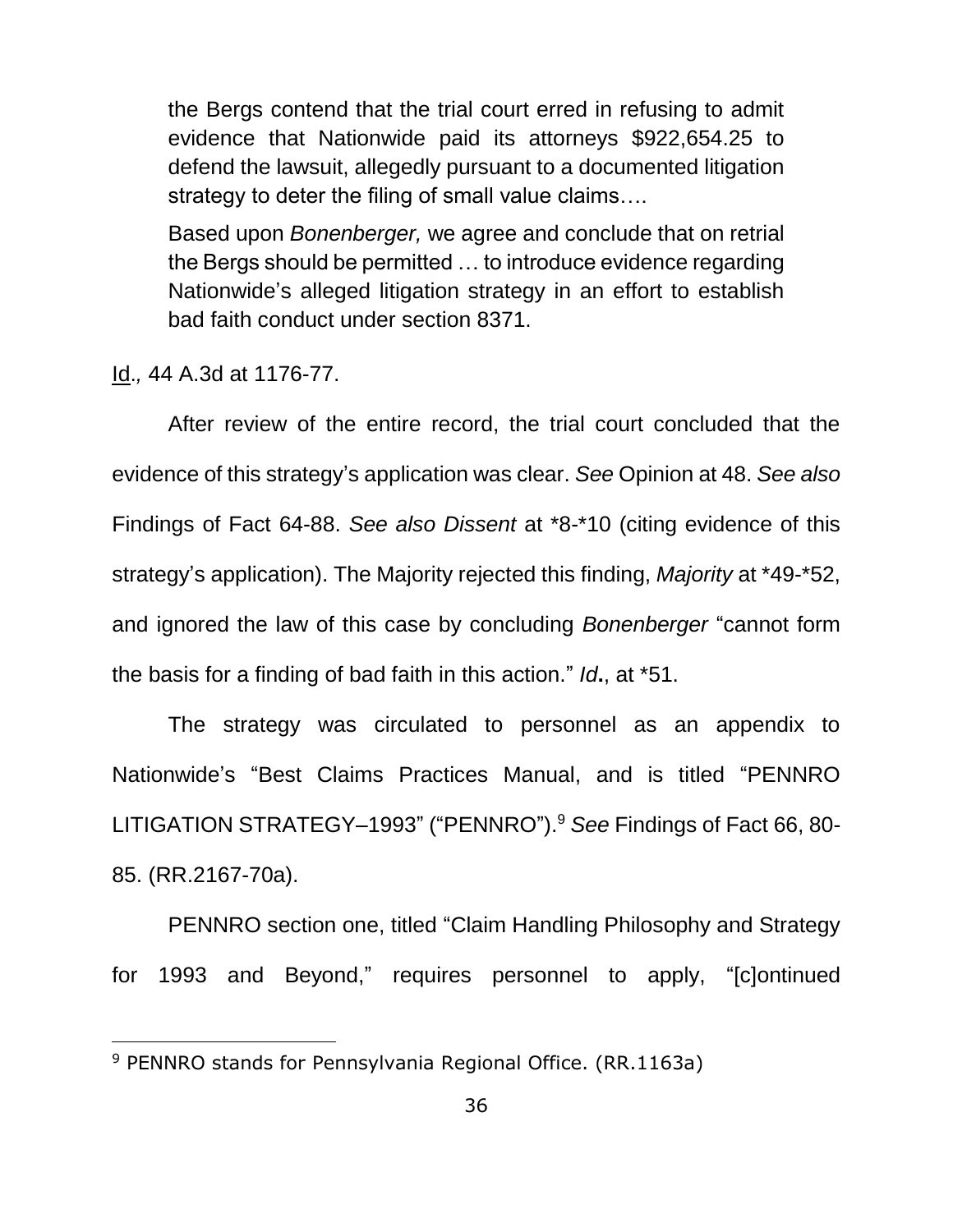reinforcement of Nationwide being a 'defense-minded' carrier in the minds of the plaintiff legal community." Bullet one, subsection two, "Litigation Avoidance," instructs personnel to:

[i]mplement a more aggressive posture in handling cases of lesser probable exposure (ie: cases not exceeding \$25,000.00). Create and reinforce a defense minded perception.

(RR.2167). The trial court understood PENNRO's goal is to force claimants to accept less-than-fair value on their claims because lawyers will not, and cannot, litigate where the expected contingency-fee is outweighed by the artificially inflated cost and risk of litigating against such a strategy. *See*  Opinion at 47-52.

Nationwide was warned to stop applying PENNRO a second time, post-*Bonenberger*, when this case was remanded for a new trial in 2012, wherein the Superior Court ruled that evidence of the strategy's continued application is admissible. *Berg II*, 44 A.3d at 1177. Nationwide nevertheless continued forcing unnecessary motions, continued violating discovery orders, continued concealing evidence of its bad faith, and continued presenting false testimony in clear defiance of *Berg II*. *See* Finding of Fact 83; Conclusion 13; Opinion at 39-40, 45-46.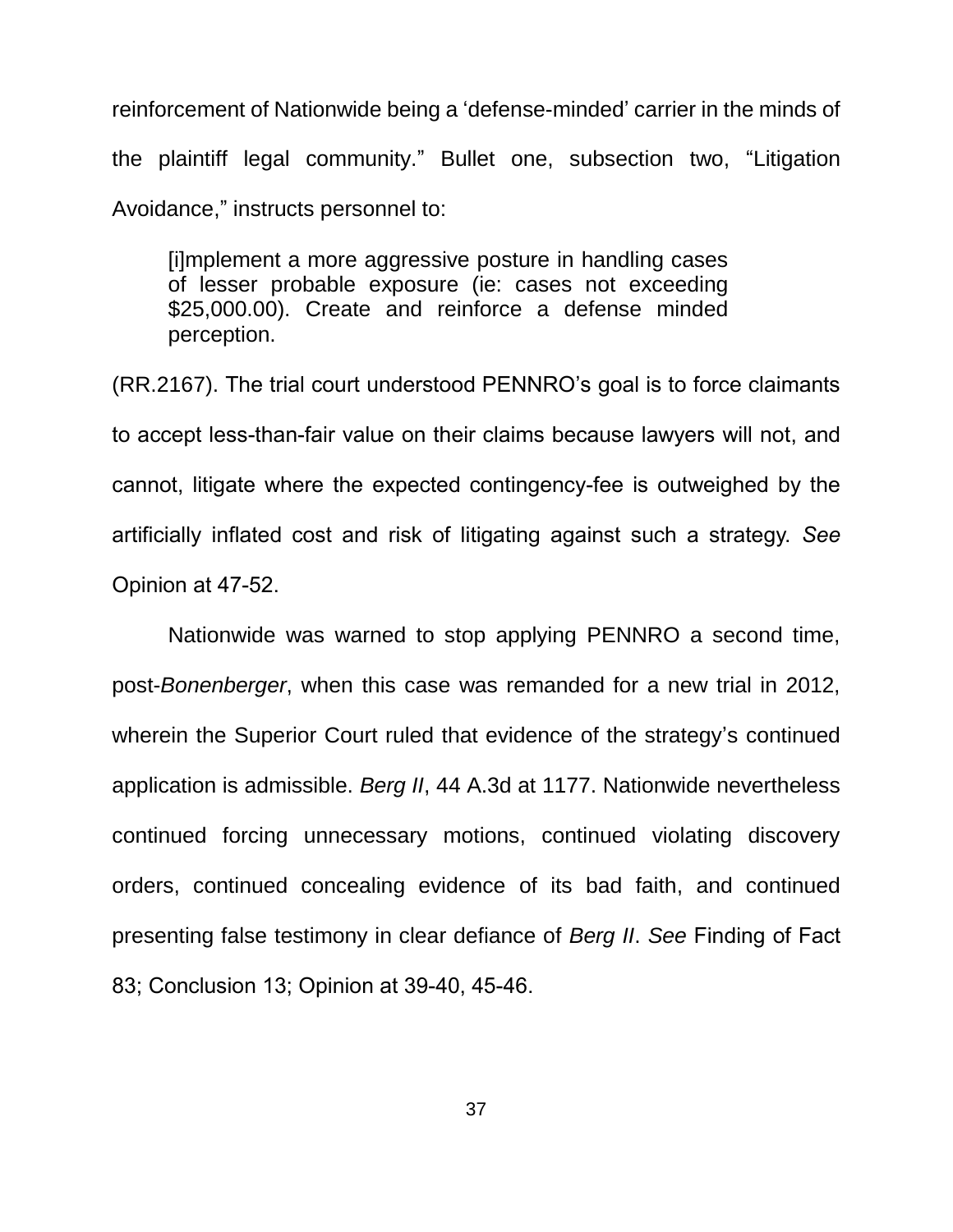After review of the entire record (Finding of Fact 64), the trial court found that Nationwide continued applying PENNRO "after the *Bonenberger* decision was announced" (Conclusion 13), and ultimately paid its attorneys over \$3 million applying the strategy in this case. Opinion at 17-18; Findings of Fact 83-86; Opinion at 39-40, 45-46. The trial court justifiably recognized PENNRO as a substantial and continuing harm upon the civil justice system. *See* Verdict at 37-42; Opinion at 21-33.

Consistent with the directive in *Berg II*, a document request was served upon remand seeking any evidence Nationwide had instructed personnel to stop applying PENNRO after *Bonenberger*. An Order, entered August 23, 2013, notified Nationwide that if such documents were not produced, "[p]laintiffs will be permitted to make reasonable argument pertaining to the absence of said documents." (RR.2949a). Nationwide produced no evidence and the trial court made an appropriate adverse finding. *See* Finding 81; Opinion at 47-49. The trial court thus concluded that the "policies" within PENNRO were in fact applied in this case, "and continued after the *Bonenberger* decision was announced." Conclusion 13.

The test for determining sufficiency of evidence is whether, viewing the evidence in the light most favorable to the verdict winner and drawing all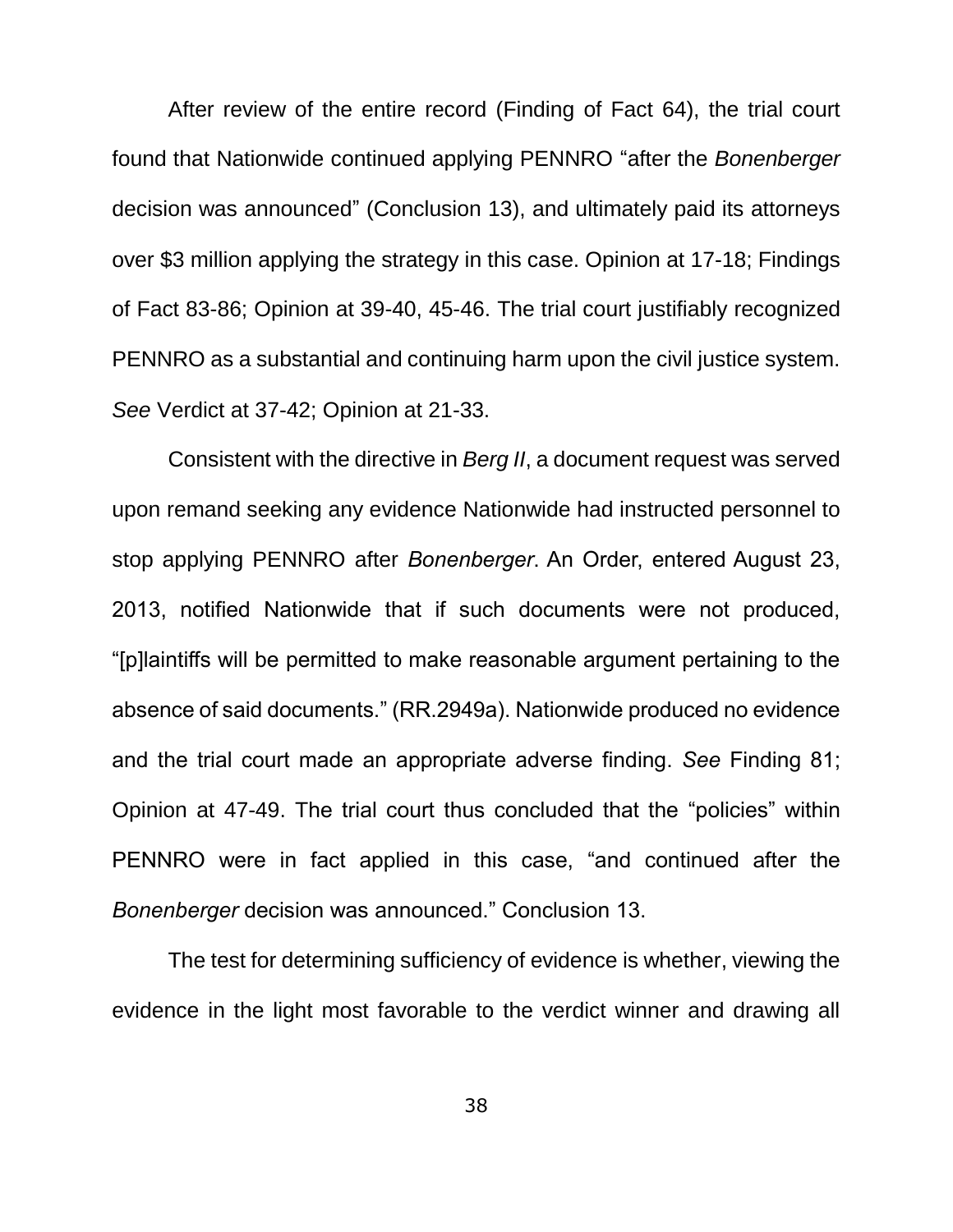proper inferences favorable therefrom, the trier of fact could have determined that all elements of the claim have been established. The proper application of this test requires the court to evaluate the entire trial record and all evidence received, in the aggregate and not as fragments isolated from the totality of the evidence. *See Commonwealth v. Harper*, 403 A.2d 536, 538 (Pa. 1979). The record thus supports the finding that Nationwide paid its attorneys \$3 million not only to conceal what it knew, and when, but also as an investment strategy to price claimants out of court to send a message of deterrence to the plaintiffs' bar, so that Nationwide could willfully undervalue other claims in bad faith. *See* Opinion at 17.

## **V. The Superior Court violated its Internal Operating Procedures by assigning the same judge to the panel created after the first panel was deadlocked, contrary to Superior Court IOP 65.5F.**

This Court oversees the daily operations of Pennsylvania's Unified

Judicial System,

which provides a broad perspective on how the various parts of the system operate together to ensure access to justice, justice in fact, **and the appearance that justice is being administered even-handedly**. *See* Pa. Const. art. V, § 10 (judicial administration).

*In re Bruno,* 101 A.3d 635, 664 (Pa. 2014) (emphasis added).

Additionally, courts are to avoid even the appearance of bias or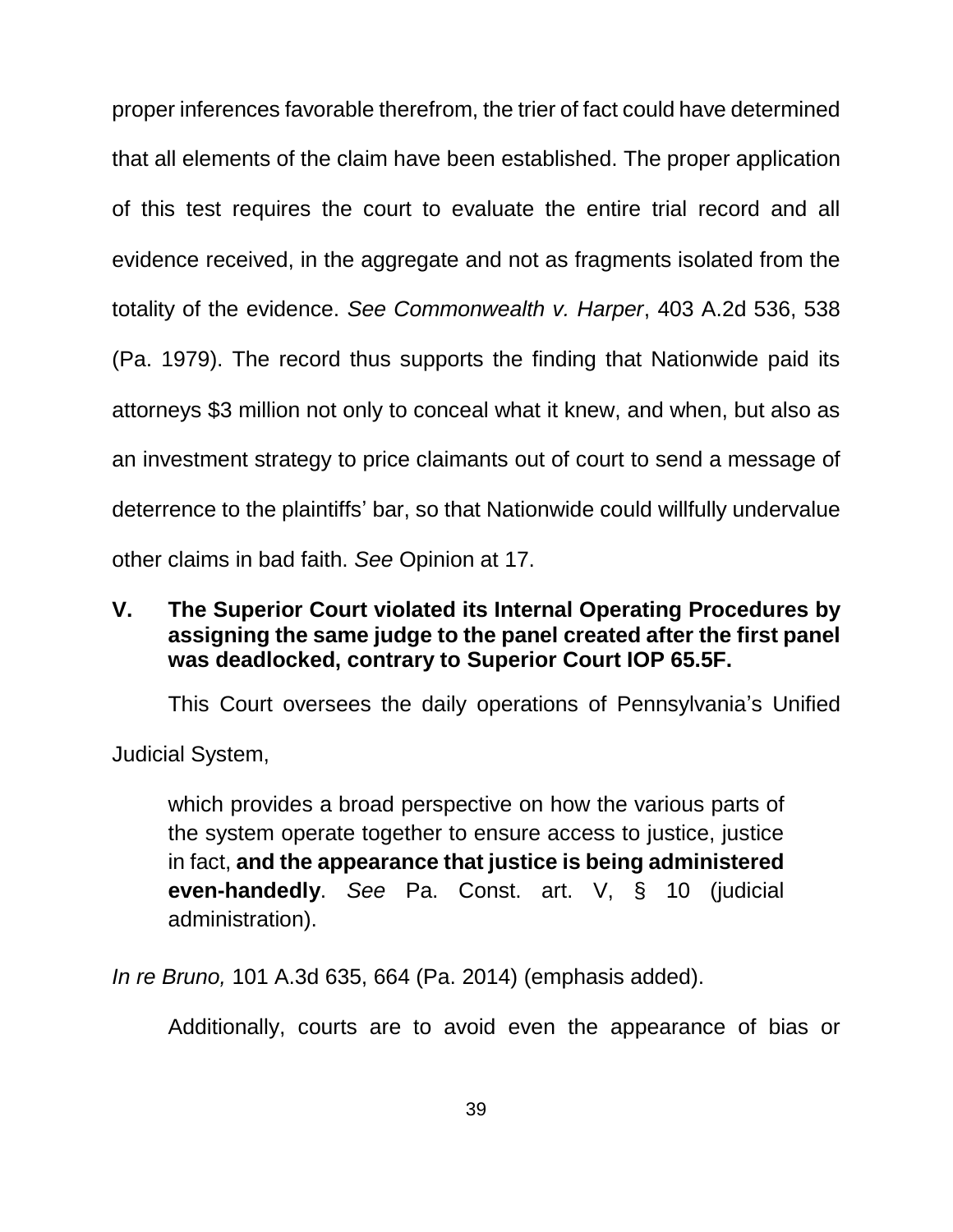impropriety. *McFall, In Interest of*, 617 A.2d 707, 713 (Pa. 1986) ("[A]ny tribunal permitted by law to try cases and controversies must not only be unbiased but must avoid even the appearance of bias.").

Internal Operating Procedures help provide even-handedness in decisions and the avoidance of even the appearance of bias or impropriety. One such Rule is Superior Court IOP 65.5F which compels the Court to create "another panel" where one judge becomes unavailable and the other two deadlock, resulting in no majority decision:

If, following argument or submission, a member of the three judge panel assigned to decide an appeal becomes unavailable, and the remaining two judges are unable to decide the appeal, they shall request the President Judge or his/her designee to either reassign the appeal for reargument or submission before another panel, or they may request that the appeal be reargued before a court en banc. If the full court shall decline to accept the appeal for reargument before a court en banc, the President Judge or his/her designee shall reassign the same to another three judge panel for reargument or submission and decision.

The first Panel "deadlocked" after one judge became unavailable

because of recusal and the other two failed to reach a consensus.<sup>10</sup> The

Court entered an Order on May 1, 2017, transferring the case from the

Middle to the Eastern District for reargument with a new Panel convening

 $\overline{a}$ 

<sup>&</sup>lt;sup>10</sup> Judge Panella recused himself. After fifteen months Judges Stabile and Fitzgerald remained deadlocked.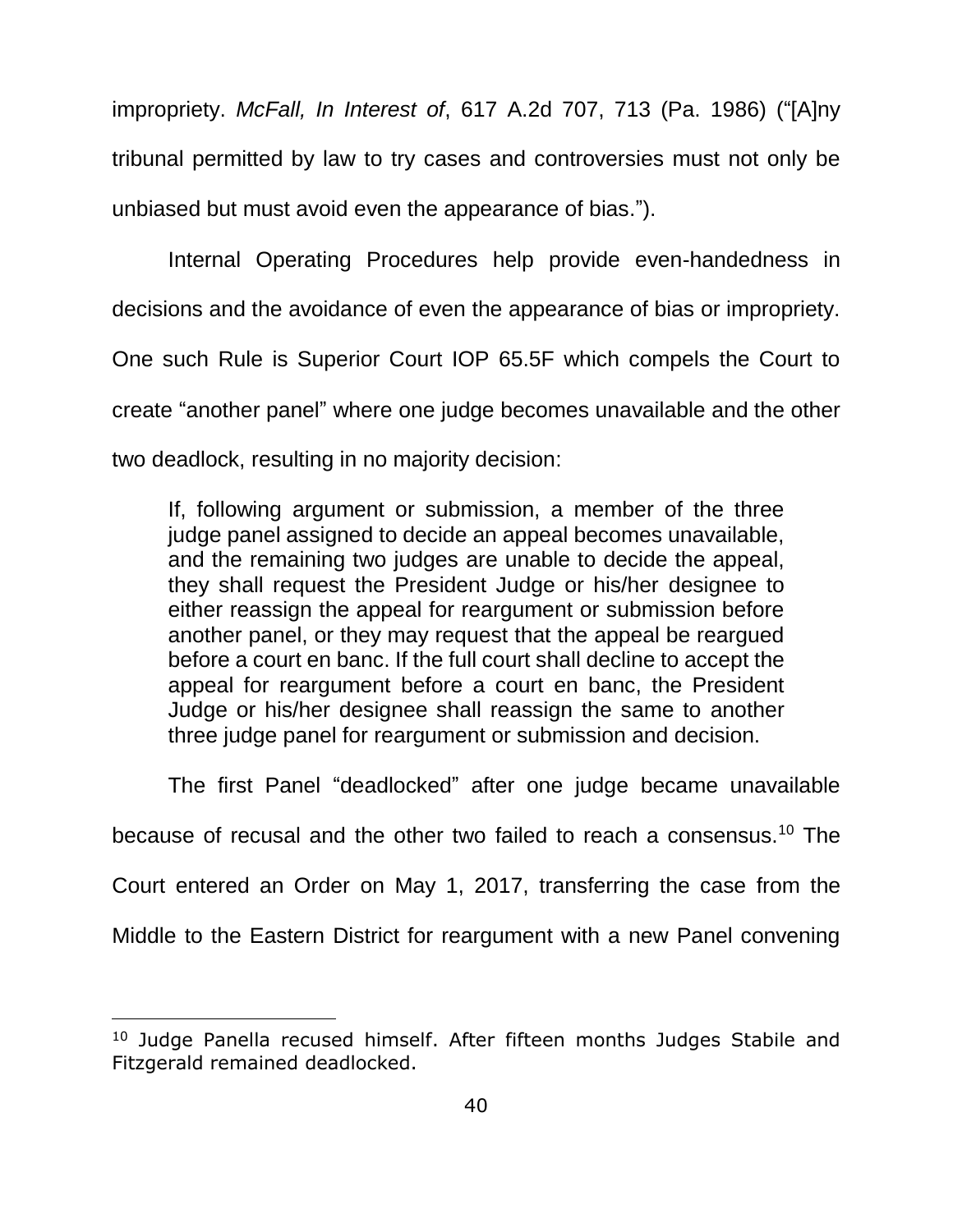October 10, 2017. *See* Exhibit "D."

On August 31, 2017, the Court identified the members of the new Panel, which indicated that Judge Stabile, one of the deadlocked judges from the original Panel, was assigned to the new Panel. Because there was an "alternate" judge listed on the daily argument list, the Bergs filed an Application for Relief requesting, *inter alia*, that the alternate judge be assigned to the new Panel to replace the deadlocked judge to expeditiously resolve the concern that Judge Stabile had reached a decided position before deliberations commenced.

The Court denied the application. *See* Exhibit "E." Judge Stabile authored the Majority Opinion entering JNOV in favor of Nationwide. *Majority* at \*61.

*Webster's Dictionary* defines "another" as: "1. not the same: different." *See* Webster's Twentieth Century Dictionary, Unabridged, Second Edition, (1961), p. 75. If a Panel includes a judge from a prior panel, part of the panel is the same. Thus, one party will have to persuade one judge while the other must persuade two. To demonstrate even-handedness and fairness, especially where one judge assigned to the new panel already has a decided position, three judges without any existing position on the outcome of the appeal should be assigned.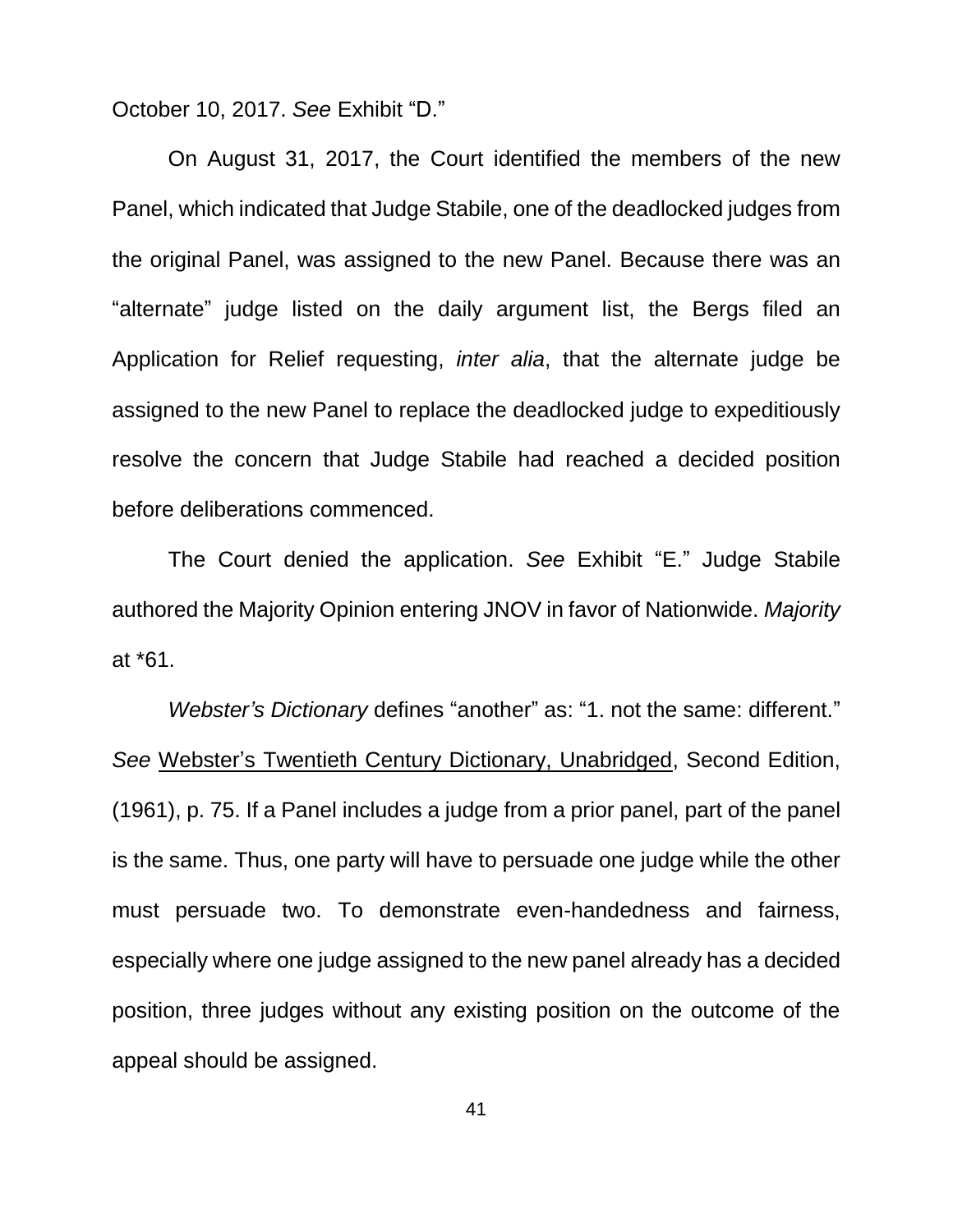Otherwise, it may appear to the public that a bias or unevenhandedness exists towards one party over the other. This Court recognizes "the importance of ensuring that the judicial system maintain an appearance of fairness." *Reilly v. SEPTA*, 489 A.2d 1291, 1297 (Pa. 1985). Therefore, in order to appear impartial, the Court must consider the view of "how a detached observer--the common law's "reasonable man"--would appraise it." *Reilly*, 479 A.2d 973, 980 (Pa.Super. 1984).

Five judges heard argument in the Superior Court. The record establishes that two judges supported reversal while two clearly did not. Because JNOV should only be granted where "no reasonable minds could disagree," *Condio v. Erie Ins. Exch.*, 899 A.2d 1136, 1141 (Pa. Super. 2006), the split among the Superior Court judges is tantamount to an admission that reasonable minds could, and in fact, did disagree. Consequently, the Superior Court erred by reassigning Judge Stabile to the second panel, contrary to IOP 65.5F. This decision, particularly in light of Petitioners' timely filed objection and Judge Stabile's authorship of the majority opinion, created an appearance of impropriety and was error. More importantly, the decision and the resulting opinions confirm that this Court should grant allocatur and address whether JNOV was improperly granted.

42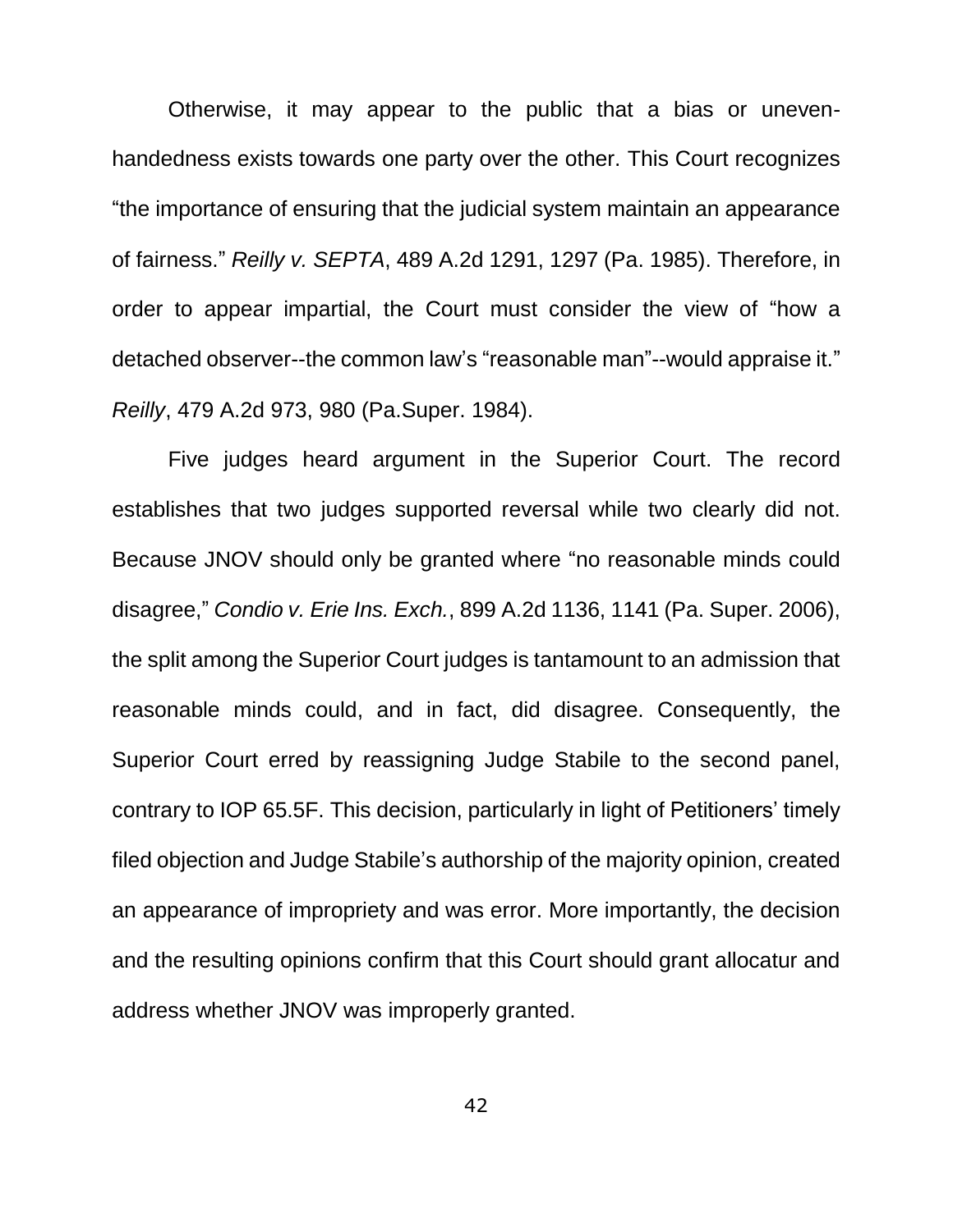## **CONCLUSION**

For the foregoing reasons, Petitioners request that this Honorable Court grant this Petition for Allowance of Appeal to advance public safety, protect consumer access to the courts, and to avoid even the appearance of impropriety.

Respectfully submitted,

/s/ Kenneth Behrend

\_\_\_\_\_\_\_\_\_\_\_\_\_\_\_\_\_\_\_\_\_\_\_\_\_\_\_\_\_\_\_\_\_ Kenneth Behrend Behrend & Ernsberger 355 Fifth Avenue Pittsburgh, PA 15222 Phone: (412) 758-7940 Email: krbehrend@behrendernsberger.com

/s/ Benjamin J. Mayerson

\_\_\_\_\_\_\_\_\_\_\_\_\_\_\_\_\_\_\_\_\_\_\_\_\_\_\_\_\_\_\_\_\_

BENJAMIN J. MAYERSON Mayerson Law, P.C. One N. Sunnybrook Road Pottstown, PA 19464 Phone: (610) 906-1966 Fax: (484) 556-4170 Email: ben@610law.com

*Attorneys for Petitioner*

Dated: September 7, 2018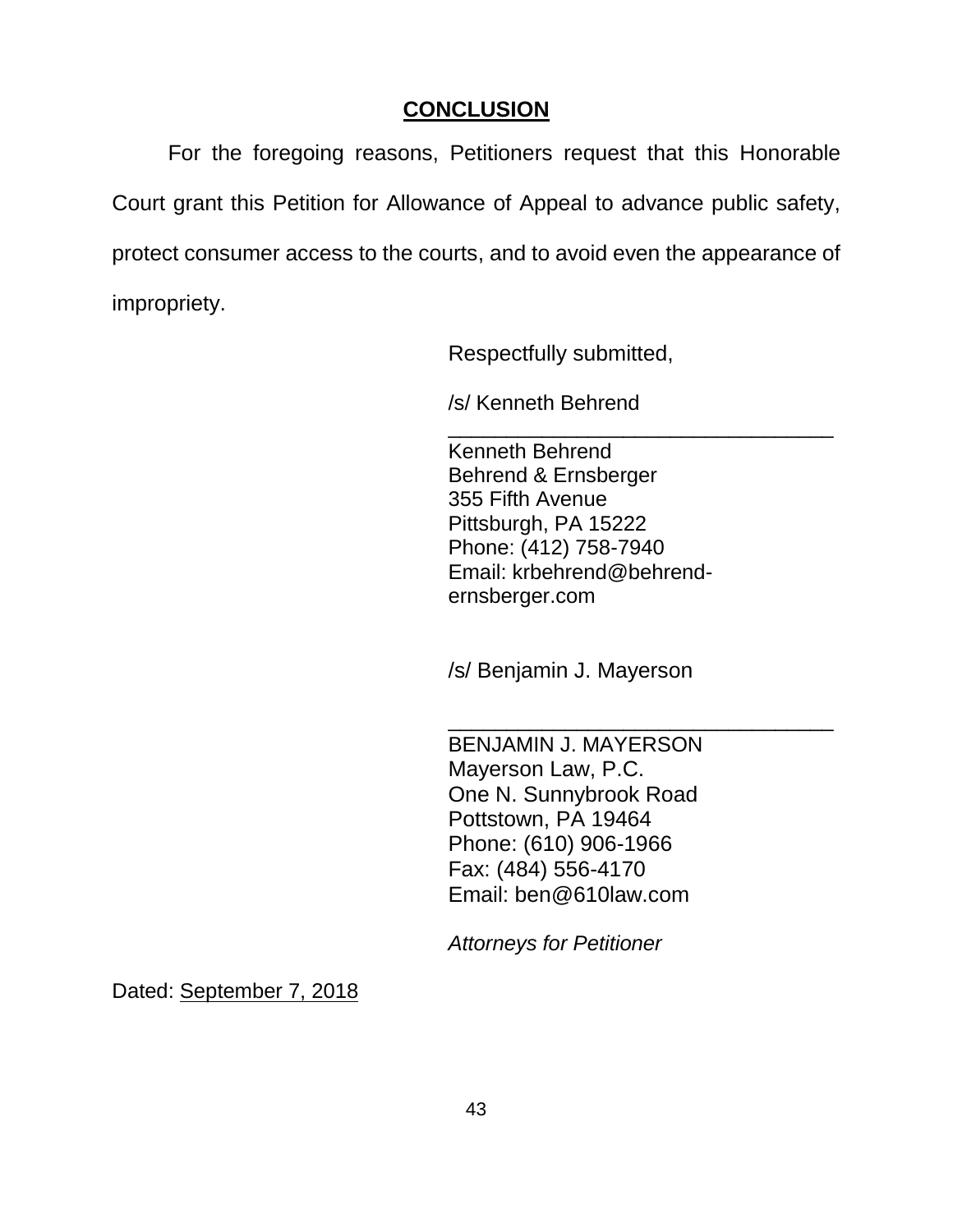## **CERTIFICATE OF COMPLIANCE**

I certify that this filing complies with the provisions of the *Public Access* 

*Policy of the Unified Judicial System of Pennsylvania: Case Records of the* 

*Appellate and Trial Courts* that require filing confidential information and

documents differently than non-confidential information and documents.

Respectfully submitted,

Mayerson Law, P.C.

/s/ Benjamin J. Mayerson

\_\_\_\_\_\_\_\_\_\_\_\_\_\_\_\_\_\_\_\_\_\_\_\_\_\_\_\_\_\_\_\_\_\_\_\_ BENJAMIN J. MAYERSON Attorney for Petitioner

Dated: September 7, 2018